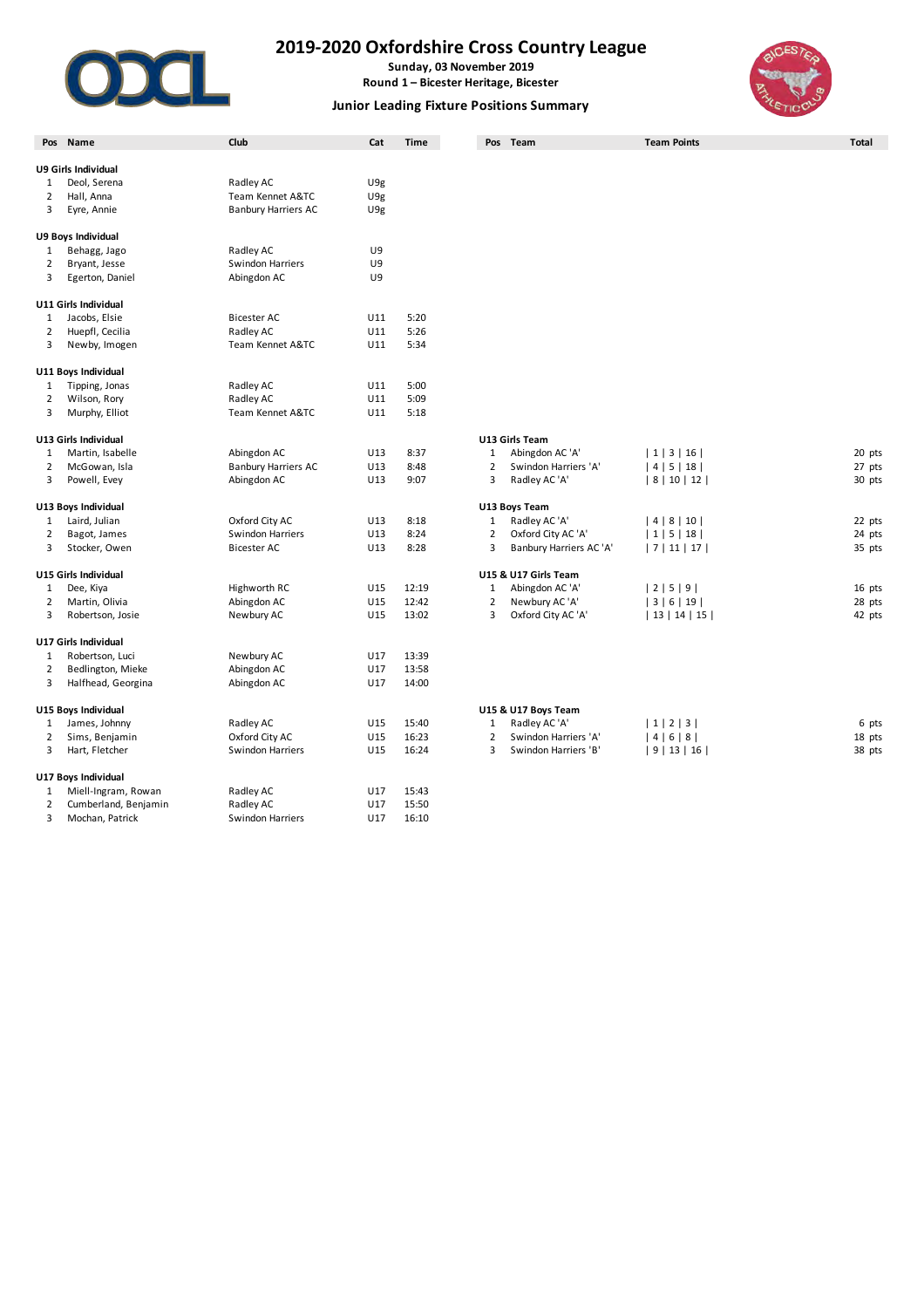

**Sunday, 03 November 2019 Round 1 – Bicester Heritage, Bicester**

### **Senior & Veteran Leading Fixture Positions Summary**



|                     | Pos Name                                       | Team                          | Cat                              | Time           |                | Pos Team                     | <b>Team Points</b>                   | <b>Total</b>     |
|---------------------|------------------------------------------------|-------------------------------|----------------------------------|----------------|----------------|------------------------------|--------------------------------------|------------------|
|                     | U20 Women Individual                           |                               |                                  |                |                | <b>Division 1 Women Team</b> |                                      |                  |
|                     |                                                | Oxford City AC                | U20                              | 27:44          | $\mathbf{1}$   | White Horse Harriers AC 'A'  | 2 5 16                               |                  |
| 1<br>2              | Hannah, Jennifer<br>Rycroft, Lucy              | White Horse Harriers AC       | U20                              | 27:53          | $\overline{2}$ | Eynsham Roadrunners 'A'      | 4 11 22                              | 23 pts<br>37 pts |
| 3                   | Kelly, Anna                                    | White Horse Harriers AC       | U20                              | 29:56          | 3              | Newbury AC 'A'               | 7 21 23                              | 51 pts           |
|                     |                                                |                               |                                  |                |                |                              |                                      |                  |
|                     | U20 Men Individual                             |                               |                                  |                |                | <b>Division 1 Men Team</b>   |                                      |                  |
| 1                   | Copping, Otto                                  | Oxford Brookes R&AC           | U20                              | 31:11          | $\mathbf{1}$   | Swindon Harriers 'A'         | 1 3 7 10 11 15 27                    | 74 pts           |
| 2                   | Pierce, Ethan                                  | Swindon Harriers              | U20                              | 31:33          | $\overline{2}$ | Newbury AC 'A'               | 6   13   18   29   35   36   39      | 176 pts          |
| 3                   | Goodwin, Jack                                  | Kidlington RC                 | U20                              | 32:05          | 3              | Witney Roadrunners 'A'       | 4   21   23   26   33   43   45      | 195 pts          |
|                     | Senior Women Individual                        |                               |                                  |                |                | <b>Division 2 Women Team</b> |                                      |                  |
| 1                   | Browne, Roisin                                 | Cherwell R&J                  | S                                | 25:31          | $\mathbf{1}$   | Didcot Runners 'A'           | 6 13 14                              | 33 pts           |
| $\overline{2}$      | Lloyd, Sophie                                  | White Horse Harriers AC       | $\sf S$                          | 25:50          | $\overline{2}$ | Oxford TC 'A'                | 3 28 46                              | 77 pts           |
| 3                   | Duxbury, Rebecca                               | Oxford TC                     | S                                | 25:58          | 3              | Headington RoadRunners 'B'   | 29 30 38                             | 97 pts           |
|                     |                                                |                               |                                  |                |                |                              |                                      |                  |
|                     | Senior Men Individual                          |                               |                                  |                |                | <b>Division 2 Men Team</b>   |                                      |                  |
| 1                   | Cole, Ben                                      | Swindon Harriers              | S                                | 30:07          | $\mathbf{1}$   | Cherwell R&J 'A'             | 19   48   77   93   138   141   149  | 665 pts          |
| $\overline{2}$      | Cheli, Joss                                    | Oxford TC                     | S                                | 30:46          | 2              | Didcot Runners 'A'           | 52   95   97   99   118   122   142  | 725 pts          |
| 3                   | Byrne, Simon                                   | <b>Swindon Harriers</b>       | S                                | 30:53          | 3              | Kidlington RC 'A'            | 14   66   75   154   157   167   187 | 820 pts          |
|                     | V1 (V35-44) Women Individual                   |                               |                                  |                |                | <b>Division 3 Women Team</b> |                                      |                  |
| 1                   | McAllister, Liz                                | Eynsham Roadrunners           | V1                               | 26:21          | $\mathbf{1}$   | Kidlington RC 'A'            | 10 56 95                             | $161$ pts        |
| 2                   | Franklin, Jessica                              | Newbury AC                    | V1                               | 26:51          | $\overline{2}$ | Oxford TC 'B'                | 50 55 61                             | 166 pts          |
| 3                   | Shaw, Rachel                                   | <b>Headington RoadRunners</b> | V1                               | 28:36          | 3              | Witney Roadrunners 'B'       | 51 57 66                             | 174 pts          |
|                     | V1 (V40-49) Men Individual                     |                               |                                  |                |                | <b>Division 3 Men Team</b>   |                                      |                  |
| 1                   | Jones, Tegid                                   | <b>Witney Roadrunners</b>     | V1                               | 31:01          | 1              | Swindon Harriers 'B'         | 28   47   53   57   96   120   134   | 535 pts          |
| 2                   | Knight, James                                  | Newbury AC                    | V1                               | 31:49          | $\overline{2}$ | Oxford TC 'A'                | 2   16   60   98   129   140   147   | 592 pts          |
| 3                   | Bolton, James                                  | Woodstock Harriers AC         | V1                               | 32:18          | 3              | Witney Roadrunners 'B'       | 69   72   83   101   106   110   113 | 654 pts          |
|                     | V2 (V45-54) Women Individual                   |                               |                                  |                |                |                              |                                      |                  |
| 1                   | Huepfl, Emma                                   | Radley AC                     | V <sub>2</sub>                   | 27:22          |                |                              |                                      |                  |
| $\overline{2}$      | Allred, Kate                                   | Eynsham Roadrunners           | V <sub>2</sub>                   | 27:40          |                |                              |                                      |                  |
| 3                   | Davies, Sarah                                  | Oxford City AC                | V <sub>2</sub>                   | 28:12          |                |                              |                                      |                  |
|                     |                                                |                               |                                  |                |                |                              |                                      |                  |
| 1                   | V2 (V50-59) Men Individual<br>Campbell, Fergus | <b>Headington RoadRunners</b> | V <sub>2</sub>                   | 33:29          |                |                              |                                      |                  |
|                     |                                                |                               |                                  |                |                |                              |                                      |                  |
| $\overline{2}$<br>3 | Bampton, Heath<br>Prince, Chris                | Oxford City AC                | V <sub>2</sub><br>V <sub>2</sub> | 34:06<br>34:51 |                |                              |                                      |                  |
|                     |                                                | Oxford City AC                |                                  |                |                |                              |                                      |                  |
|                     | V3 (V55-64) Women Individual                   |                               |                                  |                |                |                              |                                      |                  |
| 1                   | Kelling, Rosalind                              | <b>Banbury Harriers AC</b>    | V3                               | 29:37          |                |                              |                                      |                  |
| 2                   | Eaton, Jenny                                   | Newbury AC                    | V3                               | 31:45          |                |                              |                                      |                  |
| 3                   | Gundle, Jo                                     | <b>Bicester TC</b>            | V3                               | 32:10          |                |                              |                                      |                  |
|                     | V3 (V60-69) Men Individual                     |                               |                                  |                |                |                              |                                      |                  |
| 1                   | Griffiths, John                                | <b>Headington RoadRunners</b> | V3                               | 37:20          |                |                              |                                      |                  |
| 2                   | Jones, Mark                                    | <b>Headington RoadRunners</b> | V3                               | 38:14          |                |                              |                                      |                  |
| 3                   | Burgess, Jon                                   | Alchester RC                  | V3                               | 39:31          |                |                              |                                      |                  |
|                     | V4 (V65+) Women Individual                     |                               |                                  |                |                |                              |                                      |                  |
| 1                   | Turley, Helen                                  | <b>Headington RoadRunners</b> | V <sub>4</sub>                   | 32:26          |                |                              |                                      |                  |
| 2                   | Bailey, Sheila                                 | White Horse Harriers AC       | V <sub>4</sub>                   | 35:22          |                |                              |                                      |                  |
| 3                   | Le Good, Judith                                | <b>Witney Roadrunners</b>     | V4                               | 36:56          |                |                              |                                      |                  |
|                     | V4 (V70+) Men Individual                       |                               |                                  |                |                |                              |                                      |                  |
| 1                   | Exley, John                                    | Oxford City AC                | V <sub>4</sub>                   | 41:31          |                |                              |                                      |                  |
| 2                   | Basham, Dave                                   | Alchester RC                  | V <sub>4</sub>                   | 47:41          |                |                              |                                      |                  |
| 3                   | Norris, Graham                                 | <b>Headington RoadRunners</b> | V4                               | 54:39          |                |                              |                                      |                  |
|                     |                                                |                               |                                  |                |                |                              |                                      |                  |

|   | 'os Name                  | Team                          | Cat             | <b>Time</b> | Pos          | Team                         | <b>Team Points</b>                   | <b>Total</b> |
|---|---------------------------|-------------------------------|-----------------|-------------|--------------|------------------------------|--------------------------------------|--------------|
|   |                           |                               |                 |             |              |                              |                                      |              |
|   | 0 Women Individual        |                               |                 |             |              | <b>Division 1 Women Team</b> |                                      |              |
|   | Hannah, Jennifer          | Oxford City AC                | U <sub>20</sub> | 27:44       | $\mathbf{1}$ | White Horse Harriers AC 'A'  | 2   5   16                           | 23 pts       |
| 2 | Rycroft, Lucy             | White Horse Harriers AC       | U <sub>20</sub> | 27:53       | 2            | Eynsham Roadrunners 'A'      | 4   11   22                          | 37 pts       |
| 3 | Kelly, Anna               | White Horse Harriers AC       | U <sub>20</sub> | 29:56       | 3            | Newbury AC 'A'               | 7   21   23                          | 51 pts       |
|   | 0 Men Individual          |                               |                 |             |              | <b>Division 1 Men Team</b>   |                                      |              |
|   | Copping, Otto             | Oxford Brookes R&AC           | U <sub>20</sub> | 31:11       | 1            | Swindon Harriers 'A'         | 1   3   7   10   11   15   27        | 74 pts       |
|   | Pierce, Ethan             | <b>Swindon Harriers</b>       | U <sub>20</sub> | 31:33       | 2            | Newbury AC 'A'               | 6   13   18   29   35   36   39      | 176 pts      |
| 3 | Goodwin, Jack             | Kidlington RC                 | U <sub>20</sub> | 32:05       | 3            | Witney Roadrunners 'A'       | 4   21   23   26   33   43   45      | 195 pts      |
|   | nior Women Individual     |                               |                 |             |              | <b>Division 2 Women Team</b> |                                      |              |
| 1 | Browne, Roisin            | Cherwell R&J                  | S               | 25:31       | 1            | Didcot Runners 'A'           | 6   13   14                          | 33 pts       |
|   | Lloyd, Sophie             | White Horse Harriers AC       | S               | 25:50       | 2            | Oxford TC 'A'                | 3   28   46                          | 77 pts       |
| 3 | Duxbury, Rebecca          | Oxford TC                     | S               | 25:58       | 3            | Headington RoadRunners 'B'   | 29   30   38                         | 97 pts       |
|   | nior Men Individual       |                               |                 |             |              | <b>Division 2 Men Team</b>   |                                      |              |
|   | Cole, Ben                 | <b>Swindon Harriers</b>       | S               | 30:07       |              | Cherwell R&J 'A'             | 19   48   77   93   138   141   149  | 665 pts      |
|   | Cheli, Joss               | Oxford TC                     | S               | 30:46       | 2            | Didcot Runners 'A'           | 52   95   97   99   118   122   142  | 725 pts      |
| 3 | Byrne, Simon              | <b>Swindon Harriers</b>       | S               | 30:53       | 3            | Kidlington RC 'A'            | 14   66   75   154   157   167   187 | 820 pts      |
|   | (V35-44) Women Individual |                               |                 |             |              | <b>Division 3 Women Team</b> |                                      |              |
|   | McAllister, Liz           | Eynsham Roadrunners           | V <sub>1</sub>  | 26:21       |              | Kidlington RC 'A'            | $10$   56   95                       | 161 pts      |
|   | Franklin, Jessica         | Newbury AC                    | V <sub>1</sub>  | 26:51       |              | Oxford TC 'B'                | 50   55   61                         | 166 pts      |
| 3 | Shaw, Rachel              | <b>Headington RoadRunners</b> | V <sub>1</sub>  | 28:36       | 3            | Witney Roadrunners 'B'       | 51   57   66                         | $174$ pts    |
|   | (V40-49) Men Individual   |                               |                 |             |              | <b>Division 3 Men Team</b>   |                                      |              |
|   | Jones, Tegid              | <b>Witney Roadrunners</b>     | V <sub>1</sub>  | 31:01       |              | Swindon Harriers 'B'         | 28   47   53   57   96   120   134   | 535 pts      |

| Oxford TC 'A'          | 2 16 60 98 129 140 147               | 592 |
|------------------------|--------------------------------------|-----|
| Witney Roadrunners 'B' | 69   72   83   101   106   110   113 | 654 |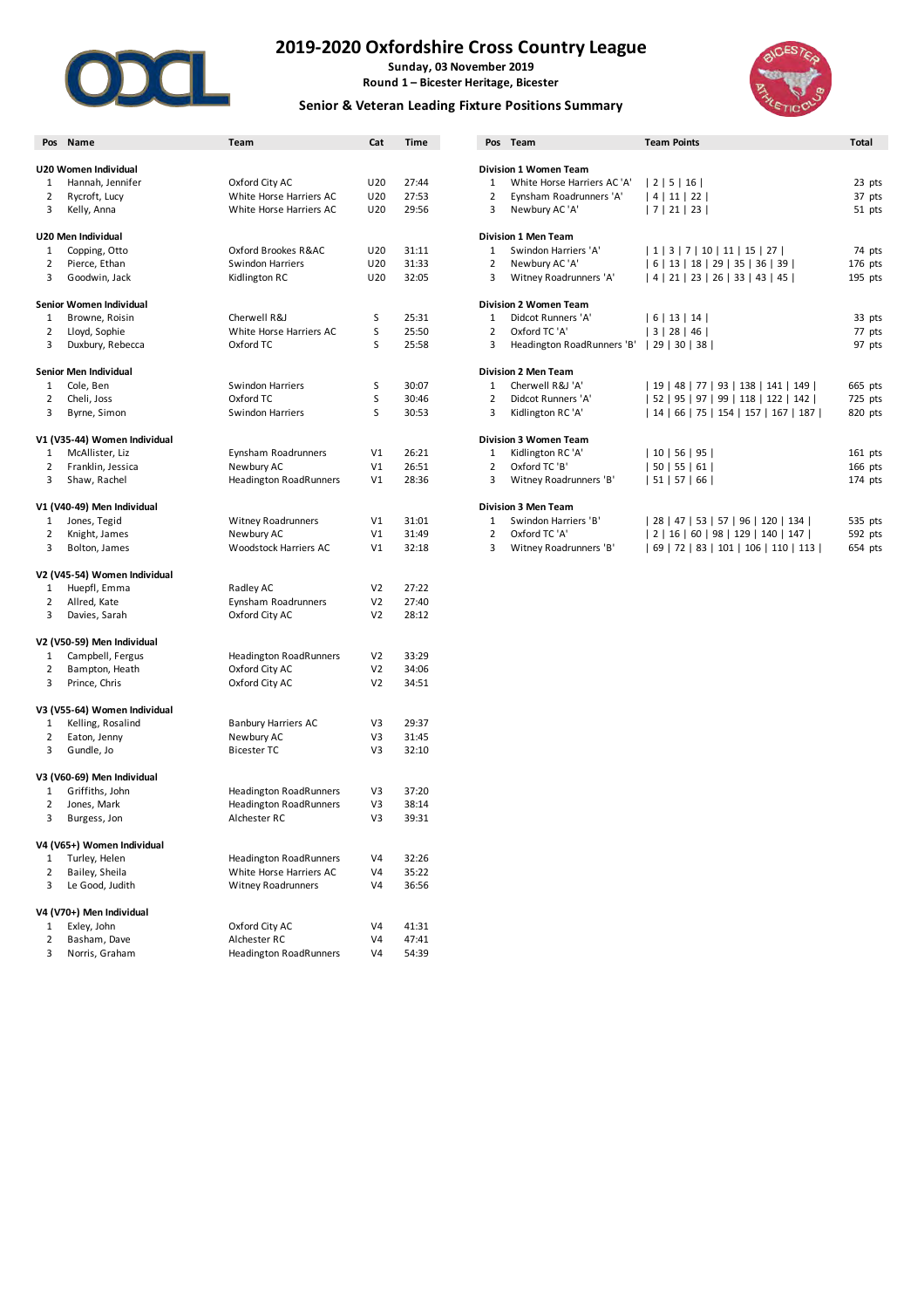

**Sunday, 03 November 2019 Round 1 – Bicester Heritage, Bicester**

**U9 Boys & Girls**

*Race Distance: 1220 m*



**Pos Name Club Cat Time Pos Name Club Cat Time** 1 Behagg, Jago **Radley AC** U9 83 2 Bryant, Jesse Swindon Harriers U9 84 3 Egerton, Daniel Abingdon AC U9 85 4 Williams, Haydn Radley AC U9 86 5 Walton, Ted **Radley AC 19 Matter Strategies AC 19 Matter** Strategies AT 87<br>19 Mamsay, George **Radley AC 19 Matter Strategies AC 19** Matter Strategies AT 88 6 Ramsay, George Oxford City AC U9 88 7 Deol, Serena **Radley AC** U9g 89 8 Egerton, Thomas **Abingdon AC** U9 90 9 Thynne, Harry **Abingdon AC** U9 31 10 Hall, Anna Team Kennet A&TC U9g 92 11 Stoermer, Fabian White Horse Harriers AC U9 93 12 Baxter, Danny Banbury Harriers AC U9 94 13 Krabben, Tim **13 Krabben, Tim 13 Krabben, Tim 13 Krabben, Tim 14 R**adley AC U9 95<br>14 Hughes, Olly Swindon Harriers U9 Swindon Harriers 15 Lauder-Clarke, Noah Team Kennet A&TC U9 97 16 Knight, Rupert Newbury AC<br>17 Bagot Niall New Swindon Harriers 17 Bagot, Niall **17 Bagot, Niall Swindon Harriers** U9 99<br>18 Byrne. Preston **National Swindon Harriers** U9 99 100 18 Byrne, Preston Swindon Harriers U9 19 Steward, Oliver Swindon Harriers U9 101 20 Eyre, Annie Banbury Harriers AC U9g 102 21 Barnett, Harry **Team Kennet A&TC** U9 103<br>22 Tugcetin, Kaan **Team Kennet A&TC** U9 104 22 Team Kennet A&TC UP 104<br>Bicester AC U9 105 23 Bhambra, Narayan Bicester AC U9 105 24 Spence, Alister Banbury Harriers AC U9 106 25 Franklin, Ethan Oxford City AC U9 107 26 Court, Tom 27 Byrne, Finley **Swindon Harriers** U9 109 28 Evans, Zachary Bicester AC U9 110 29 Lewis, Sophie **Bicester AC** U9g 111 30 Smith, Daniel Woodstock Harriers AC U9 112 31 Sims, Tyler Banbury Harriers AC U9 113 32 Smith, Bobby **Radley AC** U9 114<br>33 Morris, Jonathan **Bicester AC** U9 115 33 Morris, Jonathan **Bicester AC** U9 115<br>34 Kuijten, Reuben **Bicester ACT** U9 116 Team Kennet A&TC 35 Allen, Willow **Witney Roadrunners** U9g 117<br>36 Adams, Charlie **Network Clarent Communist Clarent Clarent Clarent Clarent Clarent Clarent Clarent Clarent Cla** 36 Team Kennet A&TC U9<br>3 Swindon Harriers U9g 37 Prosser, Lowri **Swindon Harriers** U9g 119<br>38 Darke. Charlotte **National State Bicester AC** U9g 120 38 Darke, Charlotte Bicester AC U9g 120 39 Thompson, Ciara **Radley AC** U9g U9g 121 40 Webb, Amber **Radley AC** U9g U9g 122 41 Patterson, Jake Banbury Harriers AC U9 123 42 Haynes, Finlay **124** Bicester AC 19<br>43 Stocker, Emelie 125 Bicester AC 199 U9g 125 43 Stocker, Emelie **125 Exercise Bicester AC** U9g 125<br>44 Kearney, Mia **126 Exercise 126 Team Kennet A&TC** U9g 126 126 Team Kennet A&TC U9g 126<br>Banbury Harriers AC U9 127 45 Whitehead, Monty **Alta Communist Banbury Harriers AC** 19<br>46 Brady, Alexa 128 **Bicester AC** 199<sub>8</sub> 128 46 Brady, Alexa Bicester AC U9g 128 47 Mitchell, Thomas Team Kennet A&TC U9<br>48 Babister Liv 196 48 Babister, Liv Bicester AC U9g 130 49 Read, Tillie **Witney Roadrunners** U9g 131  $50$  and  $132$  $51$  133  $52$  134  $53$  135  $54$  136  $55$  137  $56$  and  $138$  $57$  and  $139$ 

77  $\frac{1}{78}$ 79

80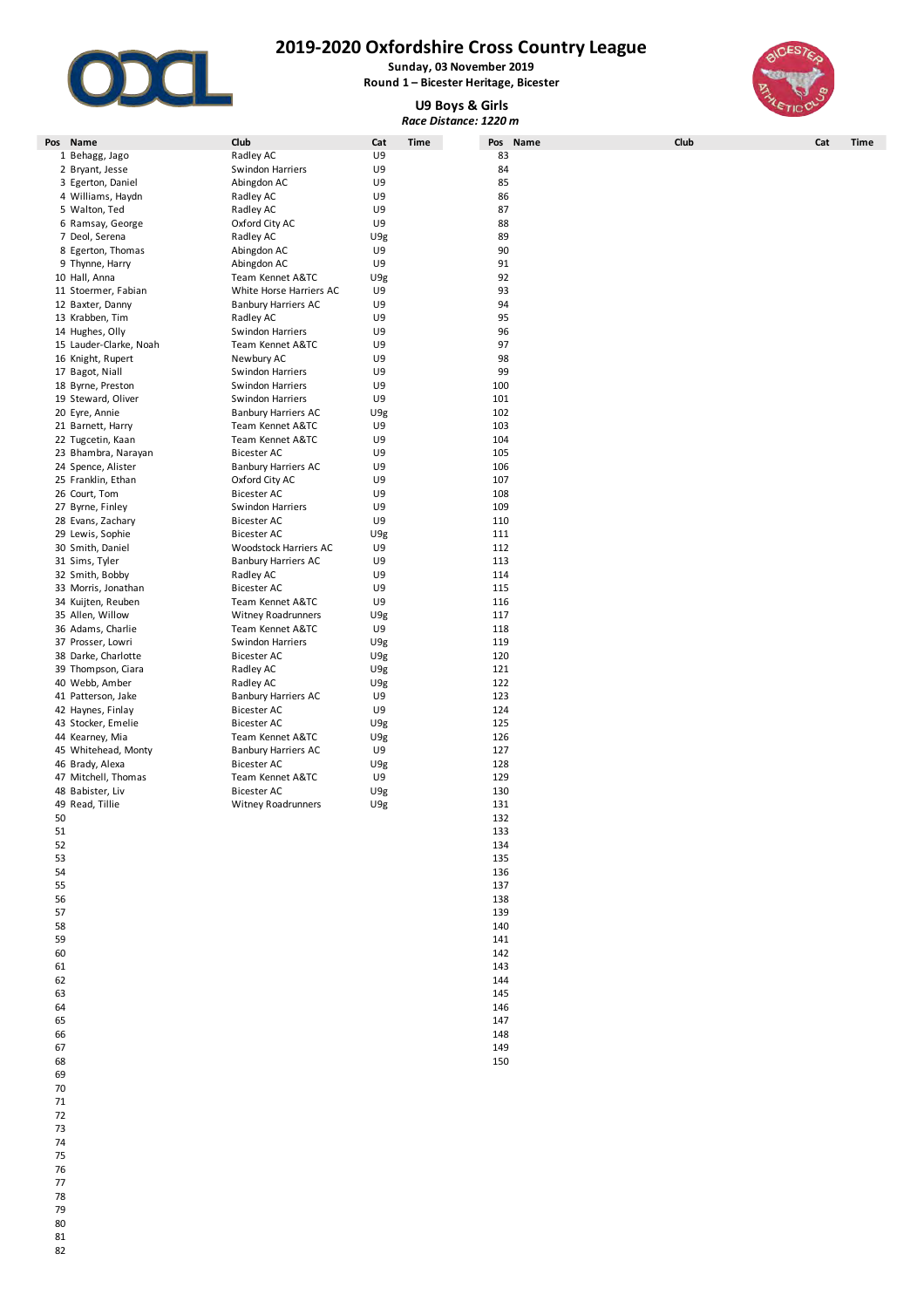

# **2019-2020 Oxfordshire Cross Country League**

**Sunday, 03 November 2019 Round 1 – Bicester Heritage, Bicester**

## **U11 Girls**



| Race Distance: 1520 m      |                            |     |             |            |      |     |      |  |  |  |  |
|----------------------------|----------------------------|-----|-------------|------------|------|-----|------|--|--|--|--|
| Pos Name                   | Club                       | Cat | <b>Time</b> | Pos Name   | Club | Cat | Time |  |  |  |  |
| 1 Jacobs, Elsie            | <b>Bicester AC</b>         | U11 | 5:20        | 83         |      |     |      |  |  |  |  |
| 2 Huepfl, Cecilia          | Radley AC                  | U11 | 5:26        | 84         |      |     |      |  |  |  |  |
| 3 Newby, Imogen            | Team Kennet A&TC           | U11 | 5:34        | 85         |      |     |      |  |  |  |  |
| 4 de Jonge, Ava            | Oxford City AC             | U11 | 5:35        | 86         |      |     |      |  |  |  |  |
| 5 Ramsay, Ella             | Oxford City AC             | U11 | 5:39        | 87         |      |     |      |  |  |  |  |
| 6 Hunter, Romy             | Oxford City AC             | U11 | 5:44        | 88         |      |     |      |  |  |  |  |
| 7 Scott, Holly             | Swindon Harriers           | U11 | 5:49        | 89         |      |     |      |  |  |  |  |
| 8 Maclean, Bethany         | Team Kennet A&TC           | U11 | 5:50        | 90         |      |     |      |  |  |  |  |
| 9 Jones, Abigail           | <b>Bicester AC</b>         | U11 | 5:55        | 91         |      |     |      |  |  |  |  |
| 10 Goding, Kayleigh        | White Horse Harriers AC    | U11 | 5:58        | 92         |      |     |      |  |  |  |  |
| 11 Myers-Finnegan, Ella    | <b>Bicester AC</b>         | U11 | 6:01        | 93         |      |     |      |  |  |  |  |
| 12 Powell, Megan           | Abingdon AC                | U11 | 6:04        | 94         |      |     |      |  |  |  |  |
| 13 Krabben, Helen          | Radley AC                  | U11 | 6:04        | 95         |      |     |      |  |  |  |  |
| 14 Archibald, Phoebe       | Oxford City AC             | U11 | 6:04        | 96         |      |     |      |  |  |  |  |
| 15 Stiles, Amber           | Team Kennet A&TC           | U11 | 6:04        | 97         |      |     |      |  |  |  |  |
| 16 Kentish, Sylvie         | Oxford City AC             | U11 | 6:04        | 98         |      |     |      |  |  |  |  |
| 17 Howe, Anna              | Highworth RC               | U11 | 6:04        | 99         |      |     |      |  |  |  |  |
| 18 Stoermer, Evie          | White Horse Harriers AC    | U11 | 6:10        | 100        |      |     |      |  |  |  |  |
| 19 Lambert, Scarlett       | Bicester AC                | U11 | 6:10        | 101        |      |     |      |  |  |  |  |
| 20 Friday, Millie          | <b>Banbury Harriers AC</b> | U11 | 6:10        | 102        |      |     |      |  |  |  |  |
| 21 Wooding, Isla           | <b>Bicester AC</b>         | U11 | 6:12        | 103        |      |     |      |  |  |  |  |
| 22 Gaye, Leilah            | Team Kennet A&TC           | U11 | 6:15        | 104        |      |     |      |  |  |  |  |
| 23 Crawshaw, Alice         | White Horse Harriers AC    | U11 | 6:17        | 105        |      |     |      |  |  |  |  |
| 24 Pike, Rose              | Radley AC                  | U11 | 6:18        | 106        |      |     |      |  |  |  |  |
| 25 Ligeti-Pretorius, Joyce | Oxford City AC             | U11 | 6:20        | 107        |      |     |      |  |  |  |  |
| 26 Busby, Amber            | <b>Bicester AC</b>         | U11 | 6:21        | 108        |      |     |      |  |  |  |  |
| 27 Howell, Kaitlyn         | <b>Swindon Harriers</b>    | U11 | 6:23        | 109        |      |     |      |  |  |  |  |
| 28 Gerrard, Lily-Mae       | Newbury AC                 | U11 | 6:26        | 110        |      |     |      |  |  |  |  |
| 29 Campbell, Molly         | <b>Bicester AC</b>         | U11 | 6:28        | 111        |      |     |      |  |  |  |  |
| 30 Roberts, Zizi Abdallah  | White Horse Harriers AC    | U11 | 6:29        | 112        |      |     |      |  |  |  |  |
| 31 Corcoran, Nieve         | <b>Swindon Harriers</b>    | U11 | 6:33        | 113        |      |     |      |  |  |  |  |
|                            |                            | U11 | 6:37        |            |      |     |      |  |  |  |  |
| 32 Gale, Lilia             | Team Kennet A&TC           | U11 | 6:37        | 114<br>115 |      |     |      |  |  |  |  |
| 33 Burch, Georgina         | <b>Witney Roadrunners</b>  |     |             |            |      |     |      |  |  |  |  |
| 34 Page-Smith, Charlotte   | Newbury AC                 | U11 | 6:38        | 116        |      |     |      |  |  |  |  |
| 35 Connor, Meg             | Abingdon AC                | U11 | 6:39        | 117        |      |     |      |  |  |  |  |
| 36 Zirger, Jessica         | Swindon Harriers           | U11 | 6:39        | 118        |      |     |      |  |  |  |  |
| 37 LeMonnier Press, Eloise | <b>Bicester AC</b>         | U11 | 6:40        | 119        |      |     |      |  |  |  |  |
| 38 Pollard, Juliet         | Witney Roadrunners         | U11 | 6:42        | 120        |      |     |      |  |  |  |  |
| 39 Ford, Imogen            | Abingdon AC                | U11 | 6:42        | 121        |      |     |      |  |  |  |  |
| 40 Wilkinson, Elle         | White Horse Harriers AC    | U11 | 6:45        | 122        |      |     |      |  |  |  |  |
| 41 Gill, Naomi             | White Horse Harriers AC    | U11 | 6:47        | 123        |      |     |      |  |  |  |  |
| 42 Beames, Annie           | White Horse Harriers AC    | U11 | 6:48        | 124        |      |     |      |  |  |  |  |
| 43 Evans, Maya             | <b>Bicester AC</b>         | U11 | 6:49        | 125        |      |     |      |  |  |  |  |
| 44 Dunn, Madeleine         | Oxford City AC             | U11 | 6:50        | 126        |      |     |      |  |  |  |  |
| 45 Gilkes, Niamh           | <b>Banbury Harriers AC</b> | U11 | 6:51        | 127        |      |     |      |  |  |  |  |
| 46 Hornby, Charlotte       | <b>Bicester AC</b>         | U11 | 6:51        | 128        |      |     |      |  |  |  |  |
| 47 Bosley, Hannah          | Newbury AC                 | U11 | 7:07        | 129        |      |     |      |  |  |  |  |
| 48 Wright, Orla            | <b>Witney Roadrunners</b>  | U11 | 7:10        | 130        |      |     |      |  |  |  |  |
| 49 Fleming, Helena         | Oxford City AC             | U11 | 7:10        |            |      |     |      |  |  |  |  |
| 50 Prosser, Carys          | Swindon Harriers           | U11 | 7:14        |            |      |     |      |  |  |  |  |
| 51 Mack, Sophie            | White Horse Harriers AC    | U11 | 7:15        |            |      |     |      |  |  |  |  |
| 52 Simpson, Abbie          | <b>Great Milton AC</b>     | U11 | 7:20        |            |      |     |      |  |  |  |  |
| 53 Mitcham, Lola           | Team Kennet A&TC           | U11 | 7:30        |            |      |     |      |  |  |  |  |
| 54 Sabin, Maddy            | <b>Banbury Harriers AC</b> | U11 | 7:34        |            |      |     |      |  |  |  |  |
|                            |                            |     |             |            |      |     |      |  |  |  |  |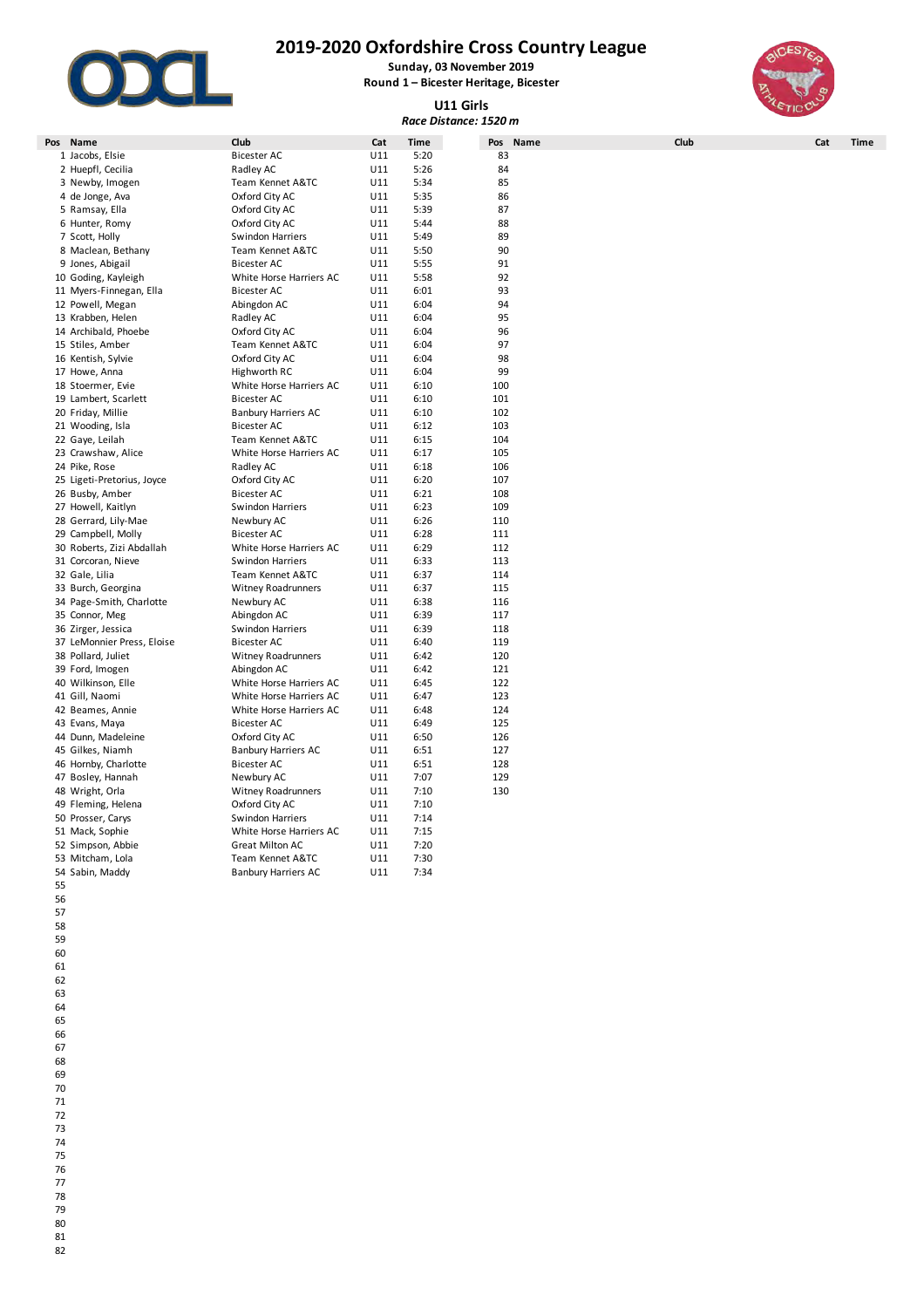

**Sunday, 03 November 2019**

**Round 1 – Bicester Heritage, Bicester U11 Boys**

*Race Distance: 1520 m*



| Pos | Name                     | Club                                   | Cat        | <b>Time</b> | Bib | Name | Club | Cat | <b>Time</b> |
|-----|--------------------------|----------------------------------------|------------|-------------|-----|------|------|-----|-------------|
|     | 1 Tipping, Jonas         | Radley AC                              | U11        | 5:00        |     |      |      |     |             |
|     | 2 Wilson, Rory           | Radley AC                              | U11        | 5:09        |     |      |      |     |             |
|     |                          |                                        |            | 5:18        |     |      |      |     |             |
|     | 3 Murphy, Elliot         | Team Kennet A&TC<br><b>Bicester AC</b> | U11<br>U11 | 5:19        |     |      |      |     |             |
|     | 4 Newton, Jago           |                                        |            |             |     |      |      |     |             |
|     | 5 Jones, Alfie           | Radley AC                              | U11        | 5:25        |     |      |      |     |             |
|     | 6 Norton, Joshua         | Newbury AC                             | U11        | 5:27        |     |      |      |     |             |
|     | 7 Spokes, Tom            | Abingdon AC                            | U11        | 5:28        |     |      |      |     |             |
|     | 8 Kuijten, Ethan         | Team Kennet A&TC                       | U11        | 5:30        |     |      |      |     |             |
|     | 9 Leak, Alex             | Swindon Harriers                       | U11        | 5:31        |     |      |      |     |             |
|     | 10 Linscott, Ruben       | Swindon Harriers                       | U11        | 5:32        |     |      |      |     |             |
|     | 11 Morris, William       | <b>Bicester AC</b>                     | U11        | 5:33        |     |      |      |     |             |
|     | 12 Adams, Max            | Team Kennet A&TC                       | U11        | 5:33        |     |      |      |     |             |
|     | 13 Hunter, Charlie       | Oxford City AC                         | U11        | 5:33        |     |      |      |     |             |
|     | 14 Scott-Harden, Reggie  | Team Kennet A&TC                       | U11        | 5:35        |     |      |      |     |             |
|     | 15 Bishop, James         | <b>Witney Roadrunners</b>              | U11        | 5:35        |     |      |      |     |             |
|     | 16 Virgilio, Alessandro  | Swindon Harriers                       | U11        | 5:37        |     |      |      |     |             |
|     | 17 Walton, Arthur        | Radley AC                              | U11        | 5:39        |     |      |      |     |             |
|     | 18 Finnigan, Max         | Kidlington RC                          | U11        | 5:40        |     |      |      |     |             |
|     | 19 Potts-Healy, Laurie   | <b>Great Milton AC</b>                 | U11        | 5:41        |     |      |      |     |             |
|     | 20 Carter, Aaron         | Team Kennet A&TC                       | U11        | 5:42        |     |      |      |     |             |
|     | 21 Jones, Rhys           | <b>Witney Roadrunners</b>              | U11        | 5:45        |     |      |      |     |             |
|     | 22 Daniels, Will         | Oxford City AC                         | U11        | 5:46        |     |      |      |     |             |
|     | 23 Hill, Harrison        | <b>Banbury Harriers AC</b>             | U11        | 5:48        |     |      |      |     |             |
|     | 24 Grant, Jake           | Abingdon AC                            | U11        | 5:48        |     |      |      |     |             |
|     | 25 Shayler, Ewan         | Abingdon AC                            | U11        | 5:48        |     |      |      |     |             |
|     | 26 Harris, Lewie         | <b>Bicester AC</b>                     | U11        | 5:48        |     |      |      |     |             |
|     | 27 Steward, Joshua       | Swindon Harriers                       | U11        | 5:48        |     |      |      |     |             |
|     | 28 Burt, Alexander       | <b>Banbury Harriers AC</b>             | U11        | 5:51        |     |      |      |     |             |
|     | 29 Hart, George          | <b>Bicester AC</b>                     | U11        | 5:52        |     |      |      |     |             |
|     | 30 King, Josh            | Radley AC                              | U11        | 5:53        |     |      |      |     |             |
|     | 31 Mansell, George       | <b>Bicester AC</b>                     | U11        | 5:54        |     |      |      |     |             |
|     | 32 Gordon, Archie        | Team Kennet A&TC                       | U11        | 5:59        |     |      |      |     |             |
|     | 33 Studart, George       | Newbury AC                             | U11        | 6:05        |     |      |      |     |             |
|     | 34 Cumberland, Zachary   | Radley AC                              | U11        | 6:06        |     |      |      |     |             |
|     | 35 Leak, Evan            | Swindon Harriers                       | U11        | 6:07        |     |      |      |     |             |
|     | 36 Pearson, Arthur       | Swindon Harriers                       | U11        | 6:08        |     |      |      |     |             |
|     | 37 Strutt, Harry         | Team Kennet A&TC                       | U11        | 6:10        |     |      |      |     |             |
|     | 38 Varney, Finnian       | <b>Banbury Harriers AC</b>             | U11        | 6:11        |     |      |      |     |             |
|     | 39 Richardson, Archie    | Swindon Harriers                       | U11        | 6:12        |     |      |      |     |             |
|     | 40 Lockwood, Embry       | <b>Witney Roadrunners</b>              | U11        | 6:14        |     |      |      |     |             |
|     | 41 Semple, Xavier        | Radley AC                              | U11        | 6:15        |     |      |      |     |             |
|     | 42 du Bois, Edward       | <b>Banbury Harriers AC</b>             | U11        | 6:16        |     |      |      |     |             |
|     | 43 Cox, Elliott          | Swindon Harriers                       | U11        | 6:19        |     |      |      |     |             |
|     | 44 Mullin, Samuel        | Swindon Harriers                       | U11        | 6:24        |     |      |      |     |             |
|     | 45 James, Calisto        | Swindon Harriers                       | U11        | 6:30        |     |      |      |     |             |
|     | 46 Unger, Henry          | <b>Bicester AC</b>                     | U11        | 6:37        |     |      |      |     |             |
|     | 47 Fry, Jamie            | Newbury AC                             | U11        | 6:38        |     |      |      |     |             |
|     | 48 Cheeseman, Simon      | <b>Bicester AC</b>                     | U11        | 6:40        |     |      |      |     |             |
|     | 49 Wilkinson, Joshua     | White Horse Harriers AC                | U11        | 6:42        |     |      |      |     |             |
|     | 50 Lancaster, Edwin      | Kidlington RC                          | U11        | 6:43        |     |      |      |     |             |
|     | 51 Knight, Ethan         | Team Kennet A&TC                       | U11        | 6:47        |     |      |      |     |             |
|     | 52 Turner, Barnaby       | Team Kennet A&TC                       | U11        | 6:49        |     |      |      |     |             |
|     | 53 MacAndrew-Uren, Aston | <b>Bicester AC</b>                     | U11        | 6:52        |     |      |      |     |             |
|     | 54 Morgan, Spencer       | Abingdon AC                            | U11        | 6:58        |     |      |      |     |             |
|     | 55 Boswell, Mason        | White Horse Harriers AC                | U11        | 7:34        |     |      |      |     |             |
|     | 56 Hall, Joshua          | <b>Banbury Harriers AC</b>             | U11        | 7:43        |     |      |      |     |             |
|     |                          |                                        |            |             |     |      |      |     |             |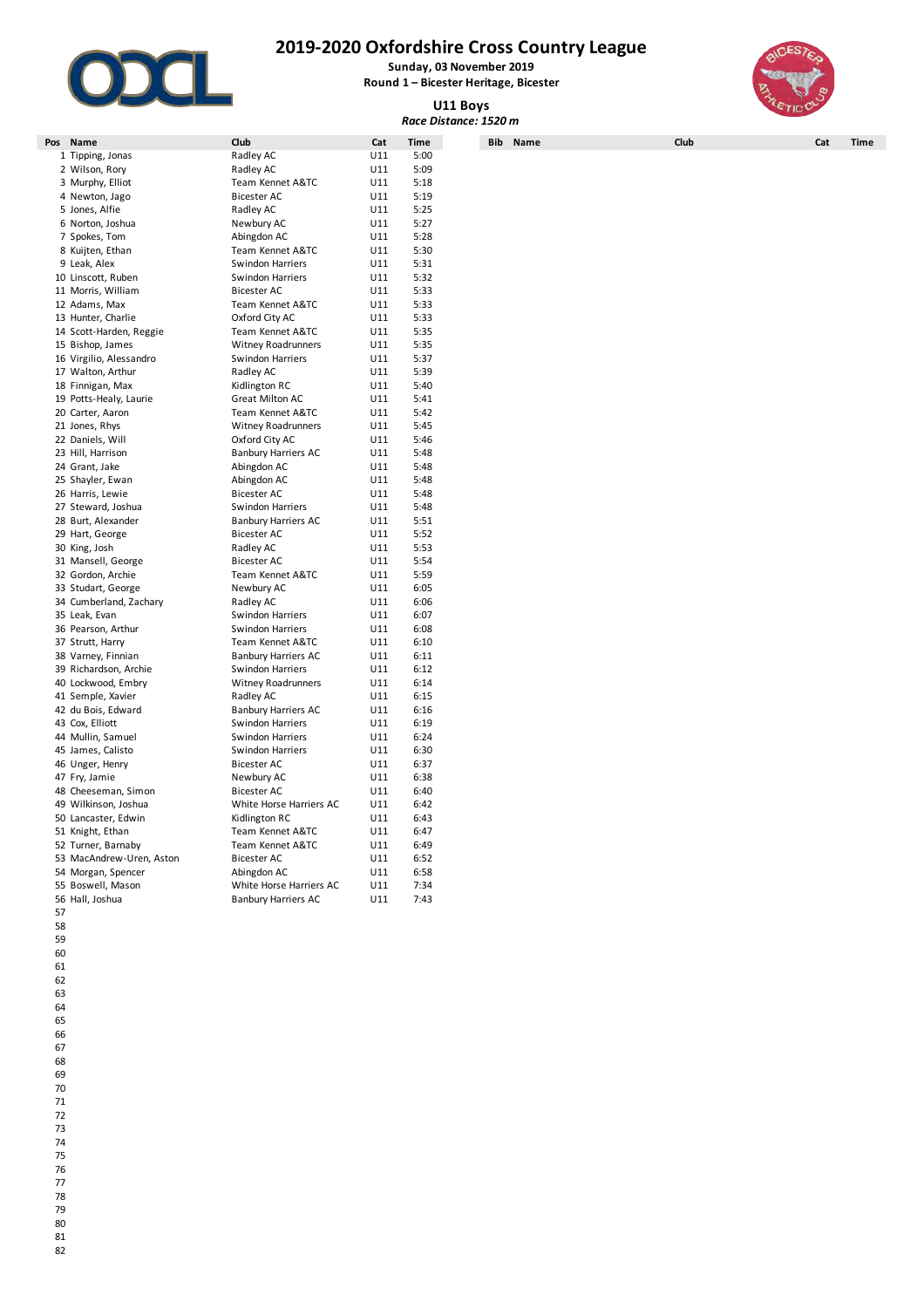

**Sunday, 03 November 2019 Round 1 – Bicester Heritage, Bicester**

**U13 Girls**

|                                                |                                       |            |                | Race Distance: 2520 m                            |                                  |             |
|------------------------------------------------|---------------------------------------|------------|----------------|--------------------------------------------------|----------------------------------|-------------|
| Name<br>Pos                                    | Club                                  | Cat        | Time           | Pos<br>Name                                      | Club                             | Cat<br>Time |
| 1 Martin, Isabelle                             | Abingdon AC                           | U13        | 8:37           | 83                                               |                                  |             |
| 2 McGowan, Isla                                | <b>Banbury Harriers AC</b>            | U13        | 8:48           | 84                                               |                                  |             |
| 3 Powell, Evey                                 | Abingdon AC                           | U13        | 9:07           | 85                                               |                                  |             |
| 4 Swaine, Khaya                                | Swindon Harriers                      | U13        | 9:16           | 86                                               |                                  |             |
| 5 Spencer, Ella                                | Swindon Harriers                      | U13<br>U13 | 9:19<br>9:24   | 87<br>88                                         |                                  |             |
| 6 Carter, Payton                               | Oxford City AC                        | U13        | 9:33           | 89                                               |                                  |             |
| 7 Channon, Emily<br>8 Davies, Roxanne          | Oxford City AC<br>Radley AC           | U13        | 9:47           | 90                                               |                                  |             |
| 9 Moore, Isabel                                | Newbury AC                            | U13        | 9:51           | 91                                               |                                  |             |
| 10 Bower, Cecelia                              | Radley AC                             | U13        | 9:54           | 92                                               |                                  |             |
| 11 Smith, Alanna                               | Team Kennet A&TC                      | U13        | 9:56           | 93                                               |                                  |             |
| 12 Crawshaw, Mia                               | Radley AC                             | U13        | 9:57           | 94                                               |                                  |             |
| 13 Sherwood, Martha                            | Witney Roadrunners                    | U13        | 9:58           | 95                                               |                                  |             |
| 14 Blake, Elena                                | <b>Witney Roadrunners</b>             | U13        | 9:58           | 96                                               |                                  |             |
| 15 Hall, Charlotte                             | <b>Banbury Harriers AC</b>            | U13        | 9:59           | 97                                               |                                  |             |
| 16 Betts, Emily                                | Abingdon AC                           | U13        | 9:59           | 98                                               |                                  |             |
| 17 White, Anna                                 | Team Kennet A&TC                      | U13        | 9:59           | 99                                               |                                  |             |
| 18 Lloyd, Megan                                | Swindon Harriers                      | U13        | 10:04          | 100                                              |                                  |             |
| 19 Dunn, Dominique                             | Oxford City AC                        | U13        | 10:06          | 101                                              |                                  |             |
| 20 Maclean, Annabel                            | Team Kennet A&TC                      | U13        | 10:09          | 102                                              |                                  |             |
| 21 Burgess, Katya                              | Newbury AC                            | U13        | 10:11          | 103                                              |                                  |             |
| 22 Ryder, Bella                                | Swindon Harriers                      | U13        | 10:16          | 104                                              |                                  |             |
| 23 Greenaway, Cloe                             | Highworth RC                          | U13        | 10:20          | 105                                              |                                  |             |
| 24 Pike, Evie                                  | Radley AC                             | U13        | 10:21          | 106                                              |                                  |             |
| 25 Wootten, Florence                           | Oxford City AC                        | U13        | 10:22          | 107                                              |                                  |             |
| 26 Dorling-Mason, Remie                        | Oxford City AC                        | U13        | 10:22          | 108                                              |                                  |             |
| 27 Williams, Kiera                             | Oxford City AC                        | U13        | 10:24          | 109                                              |                                  |             |
| 28 Davies, Emma                                | Team Kennet A&TC                      | U13        | 10:27          | 110                                              |                                  |             |
| 29 White, Millie                               | <b>Swindon Harriers</b>               | U13        | 10:33          | 111                                              |                                  |             |
| 30 Richards, Matilda                           | White Horse Harriers AC               | U13        | 10:34          | 112                                              |                                  |             |
| 31 Salmon, Florence                            | Oxford City AC                        | U13        | 10:36          | 113                                              |                                  |             |
| 32 Rands, Lottie                               | <b>Banbury Harriers AC</b>            | U13        | 10:36          | 114                                              |                                  |             |
| 33 Jones, Bethany                              | <b>Witney Roadrunners</b>             | U13        | 10:38          | 115                                              |                                  |             |
| 34 Wetton, Bethany                             | <b>Bicester AC</b>                    | U13        | 10:38          | 116                                              |                                  |             |
| 35 Stockwell, Libby                            | Newbury AC                            | U13        | 10:42          | 117                                              |                                  |             |
| 36 Richards, Poppy                             | White Horse Harriers AC               | U13        | 10:46          | 118                                              |                                  |             |
| 37 Lancaster, Jessica                          | Kidlington RC                         | U13        | 10:47          | 119                                              |                                  |             |
| 38 Denne, Leila                                | <b>Banbury Harriers AC</b>            | U13        | 10:49          | 120                                              |                                  |             |
| 39 Mitchell, Isla                              | Radley AC                             | U13        | 10:49          |                                                  |                                  |             |
| 40 Billett, Emily                              | Highworth RC                          | U13        | 10:50          |                                                  | <b>Team Results</b>              |             |
| 41 Baker, Madeleine                            | Team Kennet A&TC                      | U13        | 10:51          |                                                  |                                  |             |
| 42 Wallis, Georgina                            | Team Kennet A&TC                      | U13        | 10:51          | Pos Team                                         | <b>Team Points</b>               | Total       |
| 43 Prosser, Meredith                           | Swindon Harriers                      | U13        | 10:54          | 1 Abingdon AC 'A'                                | 1   3   16                       | 20          |
| 44 Rudman-Bromley, Ella-Marie                  | Team Kennet A&TC                      | U13        | 10:54          | 2 Swindon Harriers 'A'                           | 4   5   18                       | 27          |
| 45 Stockwell, Rosie                            | Newbury AC                            | U13        | 10:55          | 3 Radley AC 'A'                                  | 8   10   12                      | 30          |
| 46 Hardy, Sienna                               | Oxford City AC                        | U13        | 10:57          | 4 Oxford City AC 'A'                             | 6   7   19                       | 32          |
| 47 Cookson, Macy                               | <b>Witney Roadrunners</b>             | U13        | 11:02          | 5 Team Kennet A&TC 'A'                           | 11   17   20                     | 48          |
| 48 Thatcher, Eva                               | Great Milton AC                       | U13        | 11:03          | 6 Banbury Harriers AC 'A'                        | 2   15   32                      | 49          |
| 49 Collins, Kalista                            | Kidlington RC                         | U13        | 11:07          | 7 Witney Roadrunners 'A'                         | 13   14   33                     | 60          |
| 50 Burridge, Rosie                             | Team Kennet A&TC                      | U13        | 11:09          | 8 Newbury AC 'A'                                 | 9   21   35                      | 65          |
| 51 Knight, Georgia                             | Newbury AC                            | U13        | 11:16          | 9 Oxford City AC 'B'                             | 25 26 27                         | 78          |
| 52 Montague, Esme                              | Team Kennet A&TC                      | U13        | 11:25          | 10 Swindon Harriers 'B'                          | 22   29   43                     | 94          |
| 53 Fleet, Sophie                               | Abingdon AC                           | U13        | 11:26          | 11 Team Kennet A&TC 'B'                          | 28   41   42                     | 111         |
| 54 O'Callaghan, Rosheen                        | Swindon Harriers                      | U13        | 11:27          | 12 Radley AC 'B'                                 | 24   39   64                     | 127         |
| 55 Hamill, Ellie<br>56 Hamill, Megan           | Team Kennet A&TC                      | U13        | 11:28          | 13 Highworth RC 'A'                              | 23   40   64                     | 127<br>130  |
|                                                | Team Kennet A&TC                      | U13        | 11:47          | 14 White Horse Harriers AC 'A'                   | 30   36   64                     |             |
| 57 Burch, Alex                                 | Witney Roadrunners                    | U13        | 11:54          | 15 Oxford City AC 'C'<br>16 Team Kennet A&TC 'C' | 31   46   64                     | 141<br>146  |
| 58 Fletton, Evie                               | Great Milton AC<br><b>Bicester AC</b> | U13        | 12:03<br>12:21 | 17 Kidlington RC 'A'                             | 44   50   52                     | 150         |
| 59 Myers-Finnegan, Megan<br>60 Davies, Caitlyn | Team Kennet A&TC                      | U13<br>U13 | 12:43          | 18 Bicester AC 'A'                               | 37   49   64                     | 156         |
| 61 Mckinnon, Skye                              | Witney Roadrunners                    | U13        | 12:44          | 19 Newbury AC 'B'                                | 34   59   63                     | 160         |
| 62 Campbell-Reide, Ottilie                     | Great Milton AC                       | U13        | 13:04          | 20 Witney Roadrunners 'B'                        | 45   51   64  <br>  47   57   61 | 165         |
| 63 Norton, Helana                              | <b>Bicester AC</b>                    | U13        | 16:50          | 21 Banbury Harriers AC 'B'                       | 38   64   64                     | 166         |
| 64                                             |                                       |            |                | 22 Great Milton AC 'A'                           |                                  | 168         |
|                                                |                                       |            |                |                                                  | 48   58   62                     |             |

- 
- 
- 
- 
- 
- 33
- 
- 
- 36
- 37 38
- 
- 39 and  $40$

| 42 Wallis, Georgina           | Team Kennet A&TC          | U13             | 10:51 | Team<br>Pos                    | <b>Team Points</b>            | Total |
|-------------------------------|---------------------------|-----------------|-------|--------------------------------|-------------------------------|-------|
| 43 Prosser, Meredith          | <b>Swindon Harriers</b>   | U13             | 10:54 | 1 Abingdon AC 'A'              | 3   16  <br>1 <sup>1</sup>    | 20    |
| 44 Rudman-Bromley, Ella-Marie | Team Kennet A&TC          | U13             | 10:54 | 2 Swindon Harriers 'A'         | 5   18  <br>4                 | 27    |
| 45 Stockwell, Rosie           | Newbury AC                | U13             | 10:55 | 3 Radley AC 'A'                | 81<br>10   12                 | 30    |
| 46 Hardy, Sienna              | Oxford City AC            | U13             | 10:57 | 4 Oxford City AC 'A'           | 6   7   19                    | 32    |
| 47 Cookson, Macy              | <b>Witney Roadrunners</b> | U <sub>13</sub> | 11:02 | 5 Team Kennet A&TC 'A'         | $17$   20  <br>11 l           | 48    |
| 48 Thatcher, Eva              | <b>Great Milton AC</b>    | U13             | 11:03 | 6 Banbury Harriers AC 'A'      | 2 <sup>1</sup><br>15   32     | 49    |
| 49 Collins, Kalista           | Kidlington RC             | U13             | 11:07 | 7 Witney Roadrunners 'A'       | 13   14   33                  | 60    |
| 50 Burridge, Rosie            | Team Kennet A&TC          | U13             | 11:09 | 8 Newbury AC 'A'               | 21   35  <br>9                | 65    |
| 51 Knight, Georgia            | Newbury AC                | U <sub>13</sub> | 11:16 | 9 Oxford City AC 'B'           | 26 <sup>1</sup><br>25 l<br>27 | 78    |
| 52 Montague, Esme             | Team Kennet A&TC          | U13             | 11:25 | 10 Swindon Harriers 'B'        | $29$   43  <br>22             | 94    |
| 53 Fleet, Sophie              | Abingdon AC               | U13             | 11:26 | 11 Team Kennet A&TC 'B'        | 28 <sub>1</sub><br>$41$   42  | 111   |
| 54 O'Callaghan, Rosheen       | Swindon Harriers          | U13             | 11:27 | 12 Radley AC 'B'               | 39   64  <br>24 <sub>1</sub>  | 127   |
| 55 Hamill, Ellie              | Team Kennet A&TC          | U13             | 11:28 | 13 Highworth RC 'A'            | 23 <sup>1</sup><br>40<br>64   | 127   |
| 56 Hamill, Megan              | Team Kennet A&TC          | U13             | 11:47 | 14 White Horse Harriers AC 'A' | 36 l<br>30 l<br>64            | 130   |
| 57 Burch, Alex                | <b>Witney Roadrunners</b> | U13             | 11:54 | 15 Oxford City AC 'C'          | 31<br>46  <br>64              | 141   |
| 58 Fletton, Evie              | <b>Great Milton AC</b>    | U13             | 12:03 | 16 Team Kennet A&TC 'C'        | 44  <br>50   52               | 146   |
| 59 Myers-Finnegan, Megan      | <b>Bicester AC</b>        | U13             | 12:21 | 17 Kidlington RC 'A'           | 37 <sup>1</sup><br>49   64    | 150   |
| 60 Davies, Caitlyn            | Team Kennet A&TC          | U13             | 12:43 | 18 Bicester AC 'A'             | 34 <br>59<br>63               | 156   |
| 61 Mckinnon, Skye             | <b>Witney Roadrunners</b> | U13             | 12:44 | 19 Newbury AC 'B'              | 51   64  <br>45               | 160   |
| 62 Campbell-Reide, Ottilie    | <b>Great Milton AC</b>    | U13             | 13:04 | 20 Witney Roadrunners 'B'      | 57  <br>47 I<br>  61          | 165   |
| 63 Norton, Helana             | <b>Bicester AC</b>        | U13             | 16:50 | 21 Banbury Harriers AC 'B'     | 38 <sup>1</sup><br>64 l<br>64 | 166   |
| 64                            |                           |                 |       | 22 Great Milton AC 'A'         | 48  <br>58   62               | 168   |
| 65                            |                           |                 |       | 23 Team Kennet A&TC 'D'        | 56  <br>55 l<br>- 60 I        | 171   |
| 66                            |                           |                 |       | 24 Abingdon AC 'B'             | 64 l<br>53 I<br>64            | 181   |
| 67                            |                           |                 |       | 25 Swindon Harriers 'C'        | 64 l<br>54<br>64 I            | 182   |
| 68                            |                           |                 |       | 26                             |                               |       |

27

29

30

31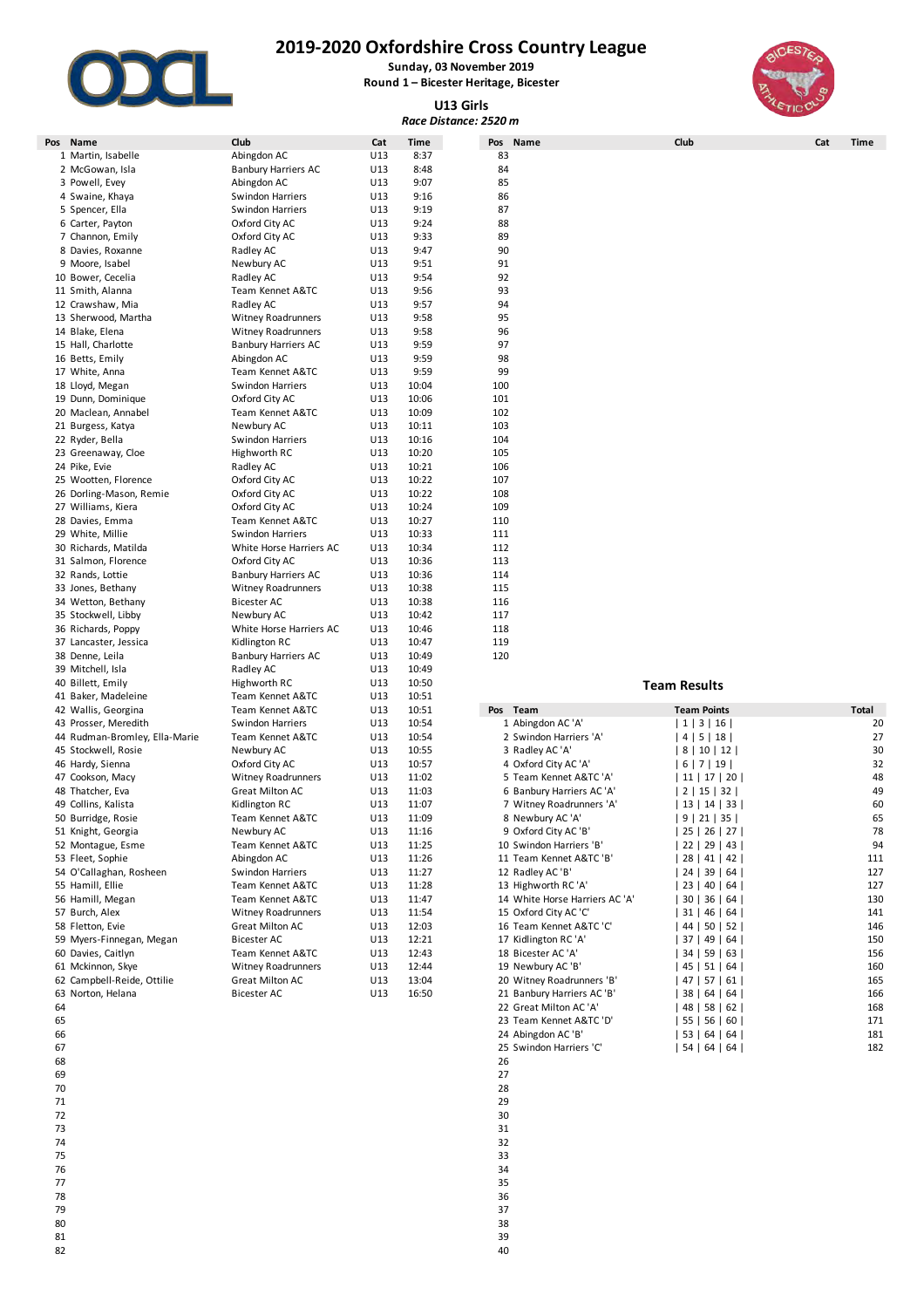

**Sunday, 03 November 2019 Round 1 – Bicester Heritage, Bicester**

## **U13 Boys**



| Race Distance: 2520 m     |                            |     |             |                           |                     |     |             |  |  |  |  |
|---------------------------|----------------------------|-----|-------------|---------------------------|---------------------|-----|-------------|--|--|--|--|
| Pos Name                  | Club                       | Cat | <b>Time</b> | Pos Name                  | Club                | Cat | <b>Time</b> |  |  |  |  |
| 1 Laird, Julian           | Oxford City AC             | U13 | 8:18        | 83                        |                     |     |             |  |  |  |  |
| 2 Bagot, James            | Swindon Harriers           | U13 | 8:24        | 84                        |                     |     |             |  |  |  |  |
| 3 Stocker, Owen           | <b>Bicester AC</b>         | U13 | 8:28        | 85                        |                     |     |             |  |  |  |  |
| 4 Cumberland, Caspar      | Radley AC                  | U13 | 8:29        | 86                        |                     |     |             |  |  |  |  |
| 5 Salmon, Monty           | Oxford City AC             | U13 | 8:35        | 87                        |                     |     |             |  |  |  |  |
| 6 Nocton, Matthew         | Team Kennet A&TC           | U13 | 8:36        | 88                        |                     |     |             |  |  |  |  |
| 7 Davis, Samuel           | <b>Banbury Harriers AC</b> | U13 | 8:37        | 89                        |                     |     |             |  |  |  |  |
| 8 Cole, Tom               | Radley AC                  | U13 | 8:38        | 90                        |                     |     |             |  |  |  |  |
| 9 Shayler, William        | Witney Roadrunners         | U13 | 8:40        | 91                        |                     |     |             |  |  |  |  |
| 10 Walton, Fred           | Radley AC                  | U13 | 8:41        | 92                        |                     |     |             |  |  |  |  |
| 11 Mack, Richie           | <b>Banbury Harriers AC</b> | U13 | 8:42        | 93                        |                     |     |             |  |  |  |  |
| 12 Allen, Ralph           | Radley AC                  | U13 | 8:44        | 94                        |                     |     |             |  |  |  |  |
| 13 Tozer, Oliver          | Team Kennet A&TC           | U13 | 8:46        | 95                        |                     |     |             |  |  |  |  |
| 14 Rai, Samuel            | Swindon Harriers           | U13 | 8:51        | 96                        |                     |     |             |  |  |  |  |
| 15 Irving, Glenn          | Witney Roadrunners         | U13 | 8:52        | 97                        |                     |     |             |  |  |  |  |
| 16 Morgan, Connor         | Abingdon AC                | U13 | 8:53        | 98                        |                     |     |             |  |  |  |  |
| 17 Gaskell, Thomas        | <b>Banbury Harriers AC</b> | U13 | 8:55        | 99                        |                     |     |             |  |  |  |  |
| 18 Myers, Henry           | Oxford City AC             | U13 | 8:56        | 100                       |                     |     |             |  |  |  |  |
| 19 Dee, Kian              | Highworth RC               | U13 | 8:57        | 101                       |                     |     |             |  |  |  |  |
| 20 McLaren-Dobbie, Adam   | <b>Banbury Harriers AC</b> | U13 | 8:59        | 102                       |                     |     |             |  |  |  |  |
| 21 Goodrich Jones, Peter  | Oxford City AC             | U13 | 9:00        | 103                       |                     |     |             |  |  |  |  |
| 22 Woods, Jacob           | Team Kennet A&TC           | U13 | 9:08        | 104                       |                     |     |             |  |  |  |  |
| 23 Lewis, Euan            | Oxford City AC             | U13 | 9:09        | 105                       |                     |     |             |  |  |  |  |
| 24 Duggan, Issa           | Newbury AC                 | U13 | 9:10        | 106                       |                     |     |             |  |  |  |  |
| 25 Torlage, Michael       | Radley AC                  | U13 | 9:12        | 107                       |                     |     |             |  |  |  |  |
| 26 Cripps, Charlie        | Radley AC                  | U13 | 9:13        | 108                       |                     |     |             |  |  |  |  |
| 27 Sherratt, Oliver       | Abingdon AC                | U13 | 9:16        | 109                       |                     |     |             |  |  |  |  |
| 28 Gardner, Sebastian     | Oxford City AC             | U13 | 9:17        | 110                       |                     |     |             |  |  |  |  |
| 29 Potts, William         | Oxford City AC             | U13 | 9:18        | 111                       |                     |     |             |  |  |  |  |
| 30 Crosthwaite, George    | Radley AC                  | U13 | 9:20        | 112                       |                     |     |             |  |  |  |  |
| 31 Chekmazov, Ivan        | Team Kennet A&TC           | U13 | 9:30        | 113                       |                     |     |             |  |  |  |  |
| 32 Kelsey, William        | Oxford City AC             | U13 | 9:34        | 114                       |                     |     |             |  |  |  |  |
| 33 Mitcham, Isaac         | Team Kennet A&TC           | U13 | 9:52        | 115                       |                     |     |             |  |  |  |  |
| 34 Daniels, Fred          | Oxford City AC             | U13 | 9:56        | 116                       |                     |     |             |  |  |  |  |
| 35 Charlton, Robert       | <b>Bicester AC</b>         | U13 | 9:57        | 117                       |                     |     |             |  |  |  |  |
| 36 Bird, Mawgan           | Newbury AC                 | U13 | 10:00       | 118                       |                     |     |             |  |  |  |  |
| 37 Molina-Vazquez, Anubis | Swindon Harriers           | U13 | 10:01       | 119                       |                     |     |             |  |  |  |  |
| 38 Welch, Matthew         | Newbury AC                 | U13 | 10:06       | 120                       |                     |     |             |  |  |  |  |
| 39 Stainthorp, Archie     | Abingdon AC                | U13 | 10:10       |                           |                     |     |             |  |  |  |  |
| 40 Gould, Harley          | Radley AC                  | U13 | 10:12       |                           | <b>Team Results</b> |     |             |  |  |  |  |
| 41 Jackson, Ben           | Oxford City AC             | U13 | 10:12       |                           |                     |     |             |  |  |  |  |
| 42 Widdows, Arthur        | Swindon Harriers           | U13 | 10:13       | Pos Team                  | <b>Team Points</b>  |     | Total       |  |  |  |  |
| 43 Mack, James            | White Horse Harriers AC    | U13 | 10:14       | 1 Radley AC 'A'           | 4 8 10              |     | 22          |  |  |  |  |
| 44 Pollard, Tom           | <b>Witney Roadrunners</b>  | U13 | 10:22       | 2 Oxford City AC 'A'      | 1 5 18              |     | 24          |  |  |  |  |
| 45 Cann, Harry            | Oxford City AC             | U13 | 10:24       | 3 Banbury Harriers AC 'A' | 7 11 17             |     | 35          |  |  |  |  |
| 46 Atkins, lestyn         | White Horse Harriers AC    | U13 | 10:32       | 4 Team Kennet A&TC 'A'    | 6 13 22             |     | 41          |  |  |  |  |
| 47 Ellis, Charlie         | Witney Roadrunners         | U13 | 10:33       | 5 Swindon Harriers 'A'    | 2 14 37             |     | 53          |  |  |  |  |
| 48 Schneider, Dominic     | Abingdon AC                | U13 | 10:40       | 6 Radley AC 'B'           | $12$   25   26      |     | 63          |  |  |  |  |
| 49 Auty, Thomas           | <b>Bicester AC</b>         | U13 | 10:59       | 7 Witney Roadrunners 'A'  | 9   15   44         |     | 68          |  |  |  |  |
| 50 Hudson, Charlie        | Witney Roadrunners         | U13 | 11:11       | 8 Oxford City AC 'B'      | 21   23   28        |     | 72          |  |  |  |  |
| 51 Hepworth, Jacob        | <b>Witney Roadrunners</b>  | U13 | 11:15       | 9 Abingdon AC 'A'         | 16   27   39        |     | 82          |  |  |  |  |
| 52 Brooke-Taylor, Charlie | Abingdon AC                | U13 | 11:46       | 10 Bicester AC 'A'        | 3   35   49         |     | 87          |  |  |  |  |
| 53 Taylor, Ryan           | Witney Roadrunners         | U13 | 11:50       | 11 Oxford City AC 'C'     | 29   32   34        |     | 95          |  |  |  |  |
| 54                        |                            |     |             | 12 Newbury AC 'A'         | 24   36   38        |     | 98          |  |  |  |  |

| 42 Widdows, Arthur        | Swindon Harriers          | U13 | 10:13 | Pos<br>Team                    | <b>Team Points</b>           | Total |
|---------------------------|---------------------------|-----|-------|--------------------------------|------------------------------|-------|
| 43 Mack, James            | White Horse Harriers AC   | U13 | 10:14 | 1 Radley AC 'A'                | 4   8   10                   | 22    |
| 44 Pollard, Tom           | Witney Roadrunners        | U13 | 10:22 | 2 Oxford City AC 'A'           | 1   5   18                   | 24    |
| 45 Cann, Harry            | Oxford City AC            | U13 | 10:24 | 3 Banbury Harriers AC 'A'      | 7   11   17                  | 35    |
| 46 Atkins, Iestyn         | White Horse Harriers AC   | U13 | 10:32 | 4 Team Kennet A&TC 'A'         | 6   13   22                  | 41    |
| 47 Ellis, Charlie         | <b>Witney Roadrunners</b> | U13 | 10:33 | 5 Swindon Harriers 'A'         | 2   14   37                  | 53    |
| 48 Schneider, Dominic     | Abingdon AC               | U13 | 10:40 | 6 Radley AC 'B'                | $12$   25   26               | 63    |
| 49 Auty, Thomas           | <b>Bicester AC</b>        | U13 | 10:59 | 7 Witney Roadrunners 'A'       | 9   15   44                  | 68    |
| 50 Hudson, Charlie        | Witney Roadrunners        | U13 | 11:11 | 8 Oxford City AC 'B'           | 21   23   28                 | 72    |
| 51 Hepworth, Jacob        | Witney Roadrunners        | U13 | 11:15 | 9 Abingdon AC 'A'              | $16$   27   39               | 82    |
| 52 Brooke-Taylor, Charlie | Abingdon AC               | U13 | 11:46 | 10 Bicester AC 'A'             | 3   35   49                  | 87    |
| 53 Taylor, Ryan           | Witney Roadrunners        | U13 | 11:50 | 11 Oxford City AC 'C'          | 32   34  <br>29 <sub>1</sub> | 95    |
| 54                        |                           |     |       | 12 Newbury AC 'A'              | 36   38  <br>24 I            | 98    |
| 55                        |                           |     |       | 13 Team Kennet A&TC 'B'        | 33   54  <br>31 l            | 118   |
| 56                        |                           |     |       | 14 Radley AC 'C'               | $40$   54<br>30 l            | 124   |
| 57                        |                           |     |       | 15 Highworth RC 'A'            | 19 <sup>1</sup><br>$54$   54 | 127   |
| 58                        |                           |     |       | 16 Banbury Harriers AC 'B'     | 20 <sub>1</sub><br>$54$   54 | 128   |
| 59                        |                           |     |       | 17 Oxford City AC 'D'          | $45$   54  <br>41            | 140   |
| 60                        |                           |     |       | 18 White Horse Harriers AC 'A' | 43  <br>$46$   54            | 143   |
| 61                        |                           |     |       | 19 Witney Roadrunners 'B'      | 47  <br>$50$   51            | 148   |
| 62                        |                           |     |       | 20 Swindon Harriers 'B'        | 42  <br>$54$   54            | 150   |
| 63                        |                           |     |       | 21 Abingdon AC 'B'             | 48   52   54                 | 154   |
| 64                        |                           |     |       | 22 Witney Roadrunners 'C'      | 53   54   54                 | 161   |
| 65                        |                           |     |       | 23                             |                              |       |

25

- -
	-
	-
	-
	-
	-
	-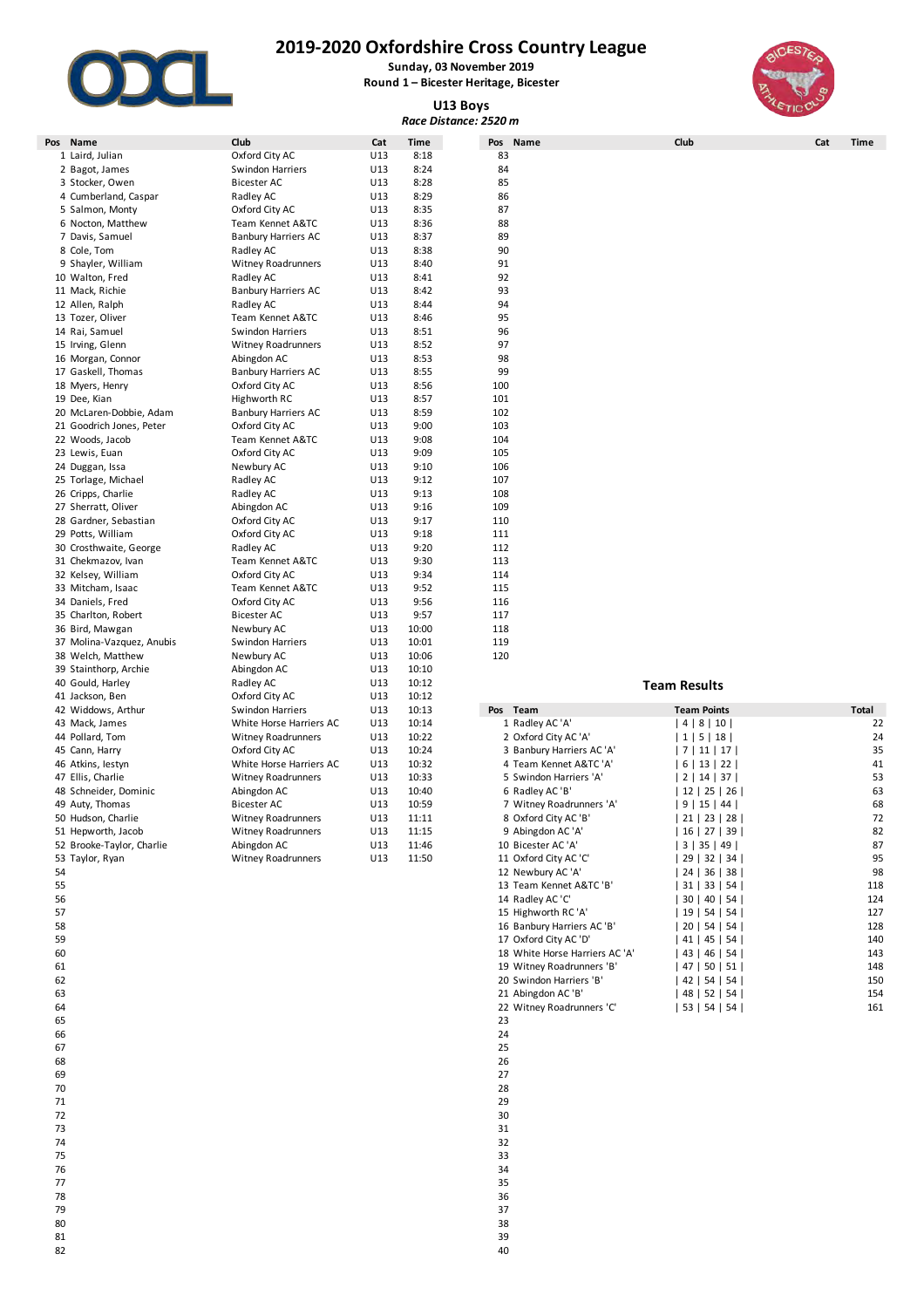

**Sunday, 03 November 2019 Round 1 – Bicester Heritage, Bicester**

# **U15 & U17 Girls**



| Race Distance: 3580 m |                            |     |             |                   |                     |     |              |  |  |
|-----------------------|----------------------------|-----|-------------|-------------------|---------------------|-----|--------------|--|--|
| Pos Name              | Club                       | Cat | <b>Time</b> | Pos Name          | Club                | Cat | <b>Time</b>  |  |  |
| 1 Dee, Kiya           | Highworth RC               | U15 | 12:19       | 83                |                     |     |              |  |  |
| 2 Martin, Olivia      | Abingdon AC                | U15 | 12:42       | 84                |                     |     |              |  |  |
| 3 Robertson, Josie    | Newbury AC                 | U15 | 13:02       | 85                |                     |     |              |  |  |
| 4 Dee, Taya           | Highworth RC               | U15 | 13:18       | 86                |                     |     |              |  |  |
| 5 Westbrook, Tilly    | Abingdon AC                | U15 | 13:29       | 87                |                     |     |              |  |  |
| 6 Robertson, Luci     | Newbury AC                 | U17 | 13:39       | 88                |                     |     |              |  |  |
| 7 Lainchbury, Tilly   | <b>Banbury Harriers AC</b> | U15 | 13:47       | 89                |                     |     |              |  |  |
| 8 McGrath, Lucy       | <b>Bicester AC</b>         | U15 | 13:50       | 90                |                     |     |              |  |  |
| 9 Bedlington, Mieke   | Abingdon AC                | U17 | 13:58       | 91                |                     |     |              |  |  |
| 10 Jolliffe, Anna     | <b>Bicester AC</b>         | U15 | 13:59       | 92                |                     |     |              |  |  |
| 11 Halfhead, Georgina | Abingdon AC                | U17 | 14:00       | 93                |                     |     |              |  |  |
| 12 Thomson, Georgina  | Team Kennet A&TC           | U17 | 14:01       | 94                |                     |     |              |  |  |
| 13 De Jonge, Clover   | Oxford City AC             | U15 | 14:04       | 95                |                     |     |              |  |  |
| 14 Shayler, Amy       | Oxford City AC             | U17 | 14:05       | 96                |                     |     |              |  |  |
| 15 Boyd, Clemmie      | Oxford City AC             | U17 | 14:10       | 97                |                     |     |              |  |  |
| 16 Darwent, Beth      | Abingdon AC                | U17 | 14:11       | 98                |                     |     |              |  |  |
| 17 Marsh, Kelly-Marie | Swindon Harriers           | U15 | 14:15       | 99                |                     |     |              |  |  |
| 18 Mullins, Rosie     | Abingdon AC                | U17 | 14:19       | 100               |                     |     |              |  |  |
| 19 Cooper, Miriam     | Newbury AC                 | U15 | 14:24       | 101               |                     |     |              |  |  |
| 20 Jewell, Hermione   | Radley AC                  | U17 | 14:26       | 102               |                     |     |              |  |  |
| 21 Hunter, Beth       | Oxford City AC             | U17 | 14:27       | 103               |                     |     |              |  |  |
| 22 Brabbin, Lily      | Oxford City AC             | U15 | 14:28       | 104               |                     |     |              |  |  |
| 23 Brewster, Hermione | Oxford City AC             | U15 | 14:32       | 105               |                     |     |              |  |  |
| 24 Thomson, Rebecca   | Team Kennet A&TC           | U17 | 14:37       | 106               |                     |     |              |  |  |
| 25 Gale, Annelise     | Team Kennet A&TC           | U15 | 14:43       | 107               |                     |     |              |  |  |
| 26 Onay, Eda          | White Horse Harriers AC    | U17 | 14:45       | 108               |                     |     |              |  |  |
| 27 Tonkin, Ayla       | Swindon Harriers           | U17 | 15:03       | 109               |                     |     |              |  |  |
| 28 Kallos, Alexandra  | Radley AC                  | U15 | 15:07       | 110               |                     |     |              |  |  |
| 29 Rai, Lavinia       | Swindon Harriers           | U17 | 15:15       | 111               |                     |     |              |  |  |
| 30 Denne, Lottie      | <b>Banbury Harriers AC</b> | U15 | 15:19       | 112               |                     |     |              |  |  |
| 31 Speck, Georgie     | <b>Banbury Harriers AC</b> | U17 | 15:24       | 113               |                     |     |              |  |  |
| 32 Dennis, Amber      | Swindon Harriers           | U17 | 15:24       | 114               |                     |     |              |  |  |
| 33 Spencer, Lucy      | Swindon Harriers           | U17 | 15:34       | 115               |                     |     |              |  |  |
| 34 Mullins, Harriet   | Abingdon AC                | U15 | 15:42       | 116               |                     |     |              |  |  |
| 35 Tucker, Emily      | Team Kennet A&TC           | U15 | 15:54       | 117               |                     |     |              |  |  |
| 36 Couzens, Isabella  | <b>Bicester AC</b>         | U15 | 15:56       | 118               |                     |     |              |  |  |
| 37 New, Katie         | Swindon Harriers           | U15 | 15:57       | 119               |                     |     |              |  |  |
| 38 Pamphlett, Freya   | <b>Banbury Harriers AC</b> | U15 | 15:57       | 120               |                     |     |              |  |  |
| 39 Ryder, Josie       | Swindon Harriers           | U15 | 16:27       |                   |                     |     |              |  |  |
| 40 Shayler, Grace     | Witney Roadrunners         | U15 | 16:39       |                   | <b>Team Results</b> |     |              |  |  |
| 41 Sherwood, Lily     | <b>Witney Roadrunners</b>  | U15 | 16:45       |                   |                     |     |              |  |  |
| 42 Howard, Harriet    | <b>Witney Roadrunners</b>  | U17 | 16:50       | Pos Team          | <b>Team Points</b>  |     | <b>Total</b> |  |  |
| 43 Armstrong, Sky     | Bicester AC                | U15 | 18:39       | 1 Abingdon AC 'A' | 2 5 9               |     |              |  |  |
| 44                    |                            |     |             | 2 Newbury AC 'A'  | 3   6   19          |     |              |  |  |

 37 38

 39 and  $40$ 

| 42 Howard, Harriet | Witney Roadrunners | U1/ | 16:50 | Pos<br>Team                    | Team Points     | Total |
|--------------------|--------------------|-----|-------|--------------------------------|-----------------|-------|
| 43 Armstrong, Sky  | <b>Bicester AC</b> | U15 | 18:39 | 1 Abingdon AC 'A'              | 2   5   9       | 16    |
| 44                 |                    |     |       | 2 Newbury AC 'A'               | 3   6   19      | 28    |
| 45                 |                    |     |       | 3 Oxford City AC 'A'           | 13   14   15    | 42    |
| 46                 |                    |     |       | 4 Abingdon AC 'B'              | 11   16   18    | 45    |
| 47                 |                    |     |       | 5 Highworth RC 'A'             | 1   4   44      | 49    |
| 48                 |                    |     |       | 6 Bicester AC 'A'              | 8   10   36     | 54    |
| 49                 |                    |     |       | 7 Team Kennet A&TC 'A'         | 12   24   25    | 61    |
| 50                 |                    |     |       | 8 Oxford City AC 'B'           | 21   22   23    | 66    |
| 51                 |                    |     |       | 9 Banbury Harriers AC 'A'      | 7   30   31     | 68    |
| 52                 |                    |     |       | 10 Swindon Harriers 'A'        | 17   27   29    | 73    |
| 53                 |                    |     |       | 11 Radley AC 'A'               | 20   28   44    | 92    |
| 54                 |                    |     |       | 12 Swindon Harriers 'B'        | 32   33   37    | 102   |
| 55                 |                    |     |       | 13 White Horse Harriers AC 'A' | 26   44   44    | 114   |
| 56                 |                    |     |       | 14 Abingdon AC 'C'             | 34   44   44    | 122   |
| 57                 |                    |     |       | 15 Witney Roadrunners 'A'      | 40  <br>41   42 | 123   |
| 58                 |                    |     |       | 16 Team Kennet A&TC 'B'        | 35   44   44    | 123   |
| 59                 |                    |     |       | 17 Banbury Harriers AC 'B'     | 38   44   44    | 126   |
| 60                 |                    |     |       | 18 Swindon Harriers 'C'        | 39   44   44    | 127   |
| 61                 |                    |     |       | 19 Bicester AC 'B'             | 43   44   44    | 131   |
| $\sim$             |                    |     |       | $\overline{2}$                 |                 |       |

 20 21

22

23

 26 27

- 
- 
-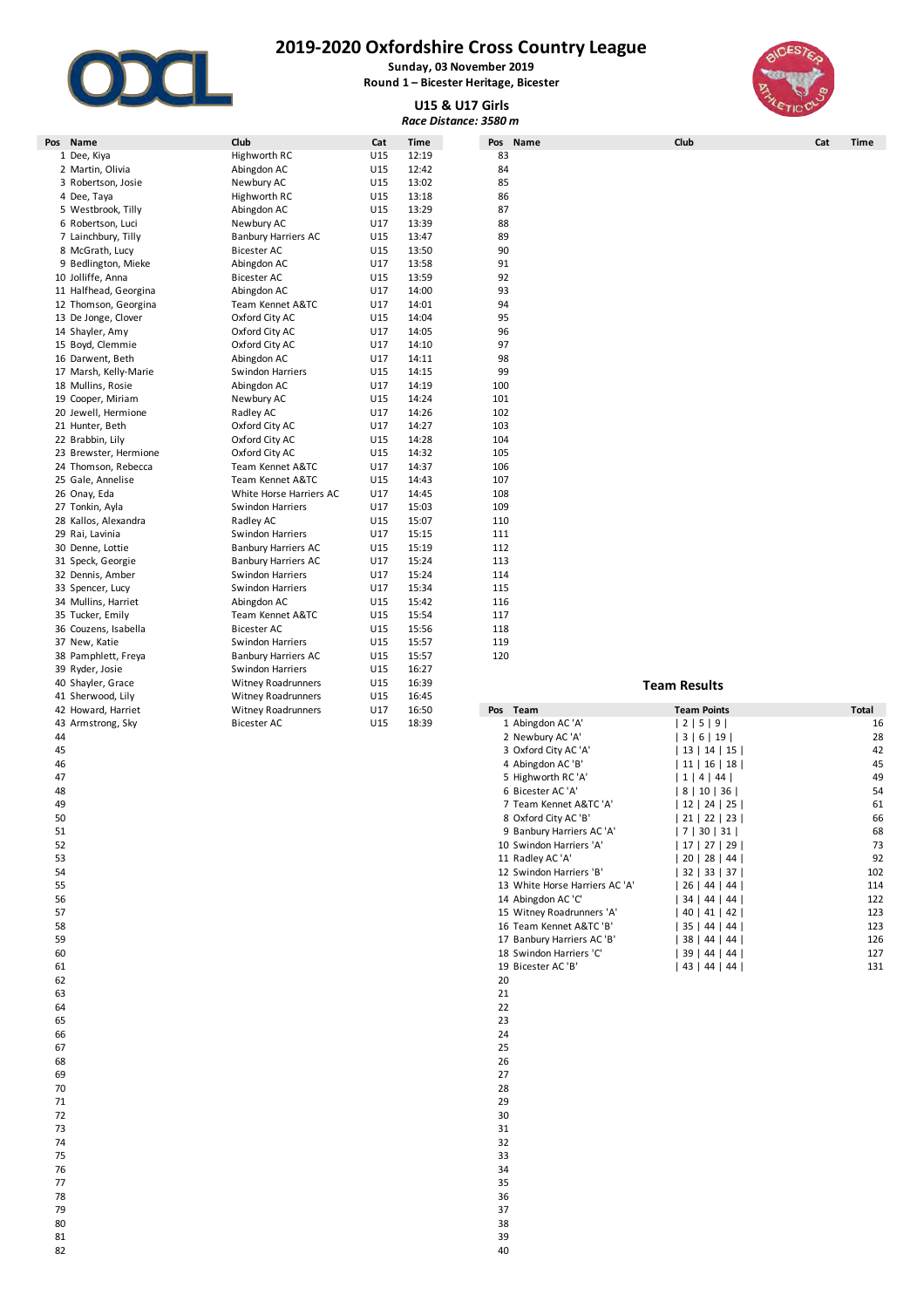

**Sunday, 03 November 2019 Round 1 – Bicester Heritage, Bicester**

## **U15 & U17 Boys**



|                                       |                                        |            |                | Race Distance: 4860 m          |                           |             |  |
|---------------------------------------|----------------------------------------|------------|----------------|--------------------------------|---------------------------|-------------|--|
| Name<br>Pos                           | Club                                   | Cat        | <b>Time</b>    | Pos Name                       | Club                      | Cat<br>Time |  |
| 1 James, Johnny                       | Radley AC                              | U15        | 15:40          | 83                             |                           |             |  |
| 2 Miell-Ingram, Rowan                 | Radley AC                              | U17        | 15:43          | 84                             |                           |             |  |
| 3 Cumberland, Benjamin                | Radley AC                              | U17        | 15:50          | 85                             |                           |             |  |
| 4 Mochan, Patrick                     | Swindon Harriers                       | U17        | 16:10          | 86                             |                           |             |  |
| 5 Roberts, Daniel                     | <b>Banbury Harriers AC</b>             | U17        | 16:19          | 87                             |                           |             |  |
| 6 Latus, Jack                         | Swindon Harriers                       | U17        | 16:22          | 88                             |                           |             |  |
| 7 Sims, Benjamin                      | Oxford City AC                         | U15        | 16:23          | 89                             |                           |             |  |
| 8 Hart, Fletcher                      | Swindon Harriers                       | U15        | 16:24<br>16:30 | 90<br>91                       |                           |             |  |
| 9 Pierce, Archie<br>10 Jinks, Hugo    | Swindon Harriers<br><b>Bicester AC</b> | U17<br>U17 | 16:31          | 92                             |                           |             |  |
| 11 Francis, Kie                       | Abingdon AC                            | U17        | 16:32          | 93                             |                           |             |  |
| 12 Jolliffe, Edward                   | Bicester AC                            | U17        | 16:33          | 94                             |                           |             |  |
| 13 Rankin-Acosta, James               | Swindon Harriers                       | U17        | 16:34          | 95                             |                           |             |  |
| 14 Davies, Benjamin                   | Oxford City AC                         | U17        | 16:35          | 96                             |                           |             |  |
| 15 Allen, Tobias                      | Newbury AC                             | U17        | 16:40          | 97                             |                           |             |  |
| 16 Woods, Harry                       | Swindon Harriers                       | U17        | 16:44          | 98                             |                           |             |  |
| 17 Channon, Henry                     | Oxford City AC                         | U15        | 16:45          | 99                             |                           |             |  |
| 18 Miell-Ingram, Quinn                | Radley AC                              | U15        | 16:46          | 100                            |                           |             |  |
| 19 Bushby, Louis                      | <b>Banbury Harriers AC</b>             | U17        | 16:51          | 101                            |                           |             |  |
| 20 Burns, Josh                        | <b>Swindon Harriers</b>                | U15        | 16:55          | 102                            |                           |             |  |
| 21 d'Arcy, William                    | Radley AC                              | U15        | 16:58          | 103                            |                           |             |  |
| 22 Gunning, Jack                      | Swindon Harriers                       | U17        | 17:28          | 104                            |                           |             |  |
| 23 Conway, Oliver                     | Bicester AC                            | U15        | 17:30          | 105                            |                           |             |  |
| 24 Loweth, Archie                     | Team Kennet A&TC                       | U15        | 17:33          | 106                            |                           |             |  |
| 25 Hogger, Drew                       | Oxford City AC                         | U17        | 17:34          | 107                            |                           |             |  |
| 26 Clark, Toby                        | Team Kennet A&TC                       | U15        | 17:36          | 108                            |                           |             |  |
| 27 Jones, Freddie                     | Oxford City AC                         | U15        | 17:37          | 109                            |                           |             |  |
| 28 Grewal, Monty                      | Abingdon AC                            | U15        | 17:38          | 110                            |                           |             |  |
| 29 Barrett, Jack                      | Oxford City AC                         | U17        | 17:46          | 111                            |                           |             |  |
| 30 Morgan, Cameron                    | Radley AC                              | U15        | 17:52          | 112                            |                           |             |  |
| 31 Conway, Jamie                      | Bicester AC                            | U17        | 17:55          | 113                            |                           |             |  |
| 32 Worfolk, Samuel                    | Bicester AC                            | U17        | 18:00          | 114                            |                           |             |  |
| 33 White, Reuben                      | White Horse Harriers AC                | U17        | 18:06          | 115                            |                           |             |  |
| 34 Jacobs, Matthew                    | White Horse Harriers AC                | U15<br>U17 | 18:13<br>18:18 | 116<br>117                     |                           |             |  |
| 35 Knibb, Joseph<br>36 Cripps, Thomas | Swindon Harriers<br>Radley AC          | U15        | 18:22          | 118                            |                           |             |  |
| 37 Nicoll, James                      | Newbury AC                             | U15        | 18:26          | 119                            |                           |             |  |
| 38 Davies, Jonathan                   | Oxford City AC                         | U15        | 18:30          | 120                            |                           |             |  |
| 39 Stillion, Roan                     | Radley AC                              | U17        | 18:32          |                                |                           |             |  |
| 40 Bower, Freddie                     | Radley AC                              | U15        | 18:35          |                                | <b>Team Results</b>       |             |  |
| 41 Gilbert, Ethan                     | Radley AC                              | U17        | 18:37          |                                |                           |             |  |
| 42 Black, Harrison                    | Swindon Harriers                       | U17        | 18:37          | Pos Team                       | <b>Team Points</b>        | Total       |  |
| 43 Cadle, Michael                     | Bicester AC                            | U15        | 18:43          | 1 Radley AC 'A'                | 1 2 3                     | 6           |  |
| 44 Howe, Dillon                       | Highworth RC                           | U15        | 18:47          | 2 Swindon Harriers 'A'         | 4   6   8                 | 18          |  |
| 45 Russell, Ellis                     | Newbury AC                             | U17        | 18:52          | 3 Swindon Harriers 'B'         | 9   13   16               | 38          |  |
| 46 Meredith, Alexander                | Oxford City AC                         | U15        | 18:59          | 4 Oxford City AC 'A'           | 7   14   17               | 38          |  |
| 47 Washbrook, Eddie                   | Abingdon AC                            | U17        | 19:04          | 5 Bicester AC 'A'              | 10   12   23              | 45          |  |
| 48 Daenen, Simon                      | <b>Banbury Harriers AC</b>             | U17        | 19:18          | 6 Radley AC 'B'                | 18   21   30              | 69          |  |
| 49 Edwards, Romi                      | Bicester AC                            | U15        | 19:34          | 7 Banbury Harriers AC 'A'      | 5   19   48               | 72          |  |
| 50 Jones, Timothy                     | Bicester AC                            | U15        | 19:49          | 8 Swindon Harriers 'C'         | 20   22   35              | 77          |  |
| 51 Groves, Ben                        | <b>Bicester AC</b>                     | U15        | 19:56          | 9 Oxford City AC 'B'           | 25   27   29              | 81          |  |
| 52 Staunton-Lamb, Burt                | White Horse Harriers AC                | U15        | 20:00          | 10 Abingdon AC 'A'             | 11   28   47              | 86          |  |
| 53 Willis, Josef                      | Abingdon AC                            | U15        | 20:05          | 11 Newbury AC 'A'              | 15   37   45              | 97          |  |
| 54 Edwards, Harry                     | Swindon Harriers                       | U15        | 20:06          | 12 Bicester AC 'B'             | $31 \mid 32 \mid 43 \mid$ | 106         |  |
| 55 Stainthorp, Freddie                | Abingdon AC                            | U15        | 20:21          | 13 Radley AC 'C'               | 36   39   40              | 115         |  |
| 56 Dixon, Joshua                      | Oxford City AC                         | U15        | 20:27          | 14 Team Kennet A&TC 'A'        | 24   26   65              | 115         |  |
| 57 Sims, Christopher                  | Abingdon AC                            | U17        | 20:51          | 15 White Horse Harriers AC 'A' | 33   34   52              | 119         |  |
| 58 Chester, Rowan                     | Newbury AC                             | U15        | 20:52          | 16 Oxford City AC 'C'          | 38   46   56              | 140         |  |
| 59 Quigley, Edison                    | Abingdon AC                            | U15        | 20:59          | 17 Bicester AC 'C'             | 49   50   51              | 150         |  |
| 60 Choules, Jack                      | Swindon Harriers                       | U15        | 21:52          | 18 Swindon Harriers 'D'        | 42   54   60              | 156         |  |
| 61 Wallace, Archie                    | Abingdon AC                            | U15        | 22:07          | 19 Abingdon AC 'B'             | 53   55   57              | 165         |  |
| 62 Coles, Kieran                      | <b>Banbury Harriers AC</b>             | U15        | 22:15          | 20 Radley AC 'D'               | $41$   65   65            | 171         |  |
| 63 Taylor, Niall                      | Abingdon AC                            | U15        | 22:45          | 21 Highworth RC 'A'            | 44 65 65                  | 174         |  |
| 64 Taylor, Miles                      | <b>Banbury Harriers AC</b>             | U15        | 23:03          | 22 Abingdon AC 'C'             | 59   61   63              | 183         |  |

- 33
- 
- 
- 36
- 38
- - 39 and  $40$

| 42 Black, Harrison     | Swindon Harriers           | U1/ | 18:37 | Pos<br>Team                    | Team Points                   | Total |
|------------------------|----------------------------|-----|-------|--------------------------------|-------------------------------|-------|
| 43 Cadle, Michael      | <b>Bicester AC</b>         | U15 | 18:43 | 1 Radley AC 'A'                | 1   2   3                     |       |
| 44 Howe, Dillon        | Highworth RC               | U15 | 18:47 | 2 Swindon Harriers 'A'         | 4   6   8                     | 18    |
| 45 Russell, Ellis      | Newbury AC                 | U17 | 18:52 | 3 Swindon Harriers 'B'         | 13   16  <br>9                | 38    |
| 46 Meredith, Alexander | Oxford City AC             | U15 | 18:59 | 4 Oxford City AC 'A'           | 7   14   17                   | 38    |
| 47 Washbrook, Eddie    | Abingdon AC                | U17 | 19:04 | 5 Bicester AC 'A'              | $10$   12   23                | 45    |
| 48 Daenen, Simon       | <b>Banbury Harriers AC</b> | U17 | 19:18 | 6 Radley AC 'B'                | 18   21   30                  | 69    |
| 49 Edwards, Romi       | Bicester AC                | U15 | 19:34 | 7 Banbury Harriers AC 'A'      | 19   48  <br>5                | 72    |
| 50 Jones, Timothy      | <b>Bicester AC</b>         | U15 | 19:49 | 8 Swindon Harriers 'C'         | 20   22   35                  | 77    |
| 51 Groves, Ben         | <b>Bicester AC</b>         | U15 | 19:56 | 9 Oxford City AC 'B'           | 25   27   29                  | 81    |
| 52 Staunton-Lamb, Burt | White Horse Harriers AC    | U15 | 20:00 | 10 Abingdon AC 'A'             | 28   47<br>-11 l              | 86    |
| 53 Willis, Josef       | Abingdon AC                | U15 | 20:05 | 11 Newbury AC 'A'              | 37   45<br>15                 | 97    |
| 54 Edwards, Harry      | Swindon Harriers           | U15 | 20:06 | 12 Bicester AC 'B'             | 31   32   43                  | 106   |
| 55 Stainthorp, Freddie | Abingdon AC                | U15 | 20:21 | 13 Radley AC 'C'               | 36 l<br>39 I<br>40            | 115   |
| 56 Dixon, Joshua       | Oxford City AC             | U15 | 20:27 | 14 Team Kennet A&TC 'A'        | $24 \mid$<br>26   65          | 115   |
| 57 Sims, Christopher   | Abingdon AC                | U17 | 20:51 | 15 White Horse Harriers AC 'A' | 34 I<br>33 I<br>52            | 119   |
| 58 Chester, Rowan      | Newbury AC                 | U15 | 20:52 | 16 Oxford City AC 'C'          | 38  <br>46  <br>56            | 140   |
| 59 Quigley, Edison     | Abingdon AC                | U15 | 20:59 | 17 Bicester AC 'C'             | 50 <sub>1</sub><br>49  <br>51 | 150   |
| 60 Choules, Jack       | Swindon Harriers           | U15 | 21:52 | 18 Swindon Harriers 'D'        | 54   60<br>42 l               | 156   |
| 61 Wallace, Archie     | Abingdon AC                | U15 | 22:07 | 19 Abingdon AC 'B'             | 53  <br>55   57               | 165   |
| 62 Coles, Kieran       | <b>Banbury Harriers AC</b> | U15 | 22:15 | 20 Radley AC 'D'               | 41  <br>65   65               | 171   |
| 63 Taylor, Niall       | Abingdon AC                | U15 | 22:45 | 21 Highworth RC 'A'            | 65   65  <br>44               | 174   |
| 64 Taylor, Miles       | <b>Banbury Harriers AC</b> | U15 | 23:03 | 22 Abingdon AC 'C'             | 61   63<br>-59 I              | 183   |
| 65                     |                            |     |       | 23 Newbury AC 'B'              | 65   65  <br>58 I             | 188   |
| 66                     |                            |     |       | 24 Banbury Harriers AC 'B'     | 64   65  <br>$62$             | 191   |
| 67                     |                            |     |       | 25                             |                               |       |

26

27

- 
- 29
- 30
- 31

32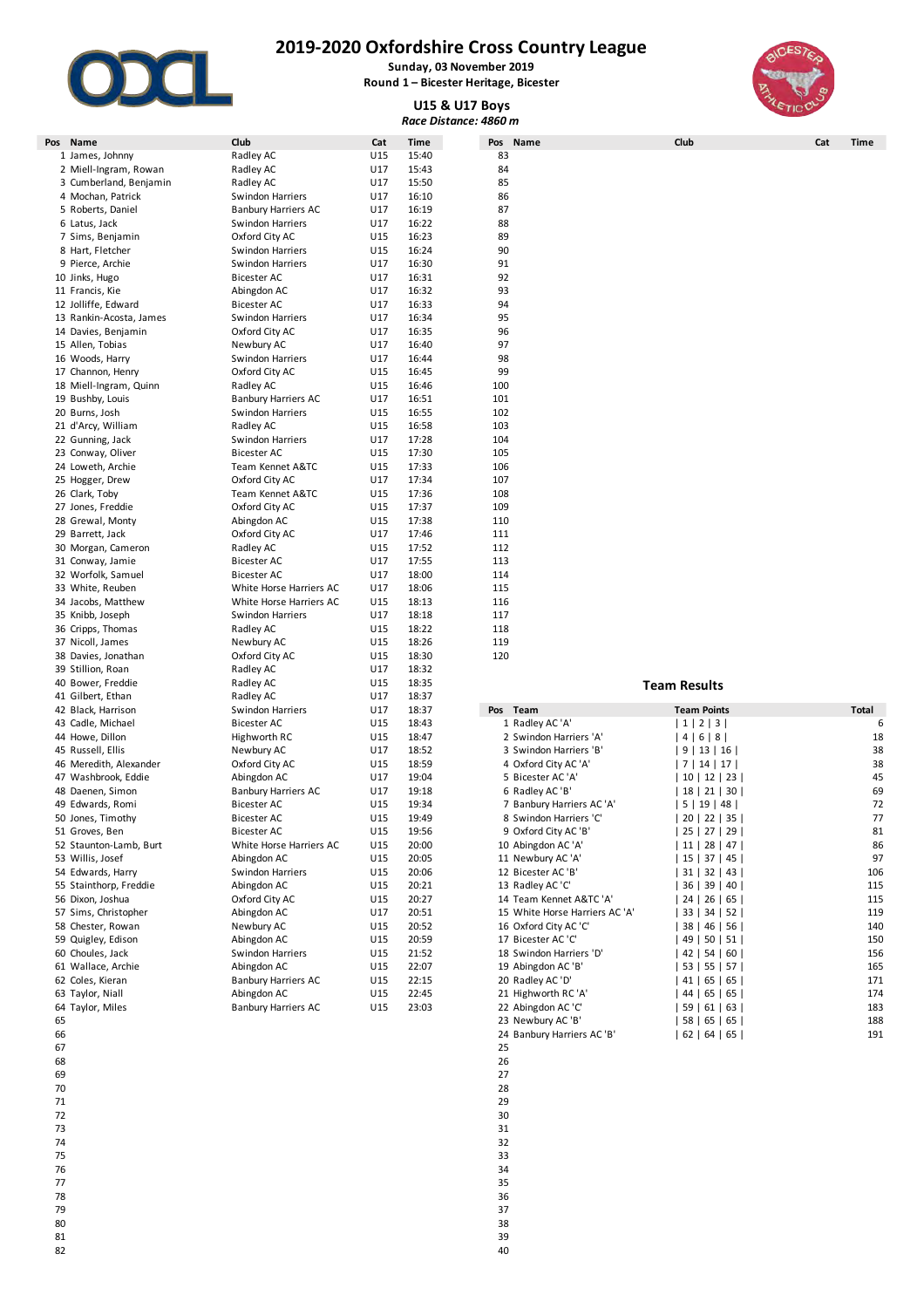

**2019-2020 Oxfordshire Cross Country League Sunday, 03 November 2019**

**Round 1 – Bicester Heritage, Bicester**

**U20, Senior & Veteran Women** *Race Distance: 6870 m*



| Pos Name                | Club                          | Cat            | Time  | Pos Name                   | Club                          | Cat            |
|-------------------------|-------------------------------|----------------|-------|----------------------------|-------------------------------|----------------|
| 1 Browne, Roisin        | Cherwell R&J                  | S              | 25:31 | 83 Newton, Donna           | Alchester RC                  | V <sub>2</sub> |
| 2 Lloyd, Sophie         | White Horse Harriers AC       | S              | 25:50 | 84 Raats, Aukje            | <b>Witney Roadrunners</b>     | V <sub>2</sub> |
| 3 Duxbury, Rebecca      | Oxford TC                     | S              | 25:58 | 85 Turley, Helen           | <b>Headington RoadRunners</b> | V <sub>4</sub> |
| 4 McAllister, Liz       | Eynsham Roadrunners           | V1             | 26:21 | 86 Sarel, Verity           | Oxford Brookes R&AC           | S              |
| 5 Hodgson, Becky        | White Horse Harriers AC       | S              | 26:25 | 87 Curnow, Clare           | Cherwell R&J                  | V3             |
| 6 Reimers, Sonka        | <b>Didcot Runners</b>         | S              | 26:32 | 88 James, Anita            | <b>Headington RoadRunners</b> | V <sub>2</sub> |
| 7 Franklin, Jessica     | Newbury AC                    | V1             | 26:51 | 89 Mathers, Laura          | <b>Bicester TC</b>            | S              |
|                         |                               | V <sub>2</sub> | 27:22 |                            | <b>GUEST</b>                  | V3             |
| 8 Huepfl, Emma          | Radley AC                     |                |       | 90 Bryson, Dee             |                               |                |
| 9 Ralf, Jessica         | <b>Witney Roadrunners</b>     | S              | 27:25 | 91 Kerr, Caroline          | Alchester RC                  | V3             |
| 10 Creak, Chelsea       | Kidlington RC                 | S              | 27:35 | 92 Fenn, Nicky             | Alchester RC                  | S              |
| 11 Allred, Kate         | Eynsham Roadrunners           | V <sub>2</sub> | 27:40 | 93 Ashton, Rose            | Cherwell R&J                  | V1             |
| 12 Hannah, Jennifer     | Oxford City AC                | U20            | 27:44 | 94 Hartley, Amanda         | Eynsham Roadrunners           | V1             |
| 13 Borland, Karla       | <b>Didcot Runners</b>         | S              | 27:45 | 95 Beesley, Clare          | Kidlington RC                 | S              |
| 14 McLoughlin, Emily    | <b>Didcot Runners</b>         | S              | 27:49 | 96 Evans, Tess             | Eynsham Roadrunners           | V1             |
| 15 Allen, Donna         | <b>Hook Norton Harriers</b>   | S              | 27:50 | 97 Terry, Philippa         | Abingdon AC                   | V <sub>2</sub> |
| 16 Rycroft, Lucy        | White Horse Harriers AC       | U20            | 27:53 | 98 Flaxman, Amy            | <b>Headington RoadRunners</b> | S              |
| 17 Davies, Sarah        | Oxford City AC                | V <sub>2</sub> | 28:12 | 99 Adams, Katy             | Abingdon AC                   | V1             |
| 18 Johnson, Amy         | <b>Headington RoadRunners</b> | S              | 28:30 | 100 Isom, Rosie            | Kidlington RC                 | S              |
|                         |                               | V1             | 28:36 | 101 Davis, Michelle        | <b>Bicester TC</b>            | S              |
| 19 Shaw, Rachel         | <b>Headington RoadRunners</b> |                |       |                            |                               |                |
| 20 Davies, Rosie        | Abingdon AC                   | S              | 28:40 | 102 Tapper Howe, Lucy      | Kidlington RC                 | V <sub>2</sub> |
| 21 Allen, Rachel        | Newbury AC                    | V <sub>2</sub> | 28:44 | 103 Holdsworth, Sharelle   | Oxford Brookes R&AC           | S              |
| 22 Leach, Laura         | Eynsham Roadrunners           | V1             | 28:50 | 104 Phillips, Carole       | Highworth RC                  | V3             |
| 23 Buchanan, Laura      | Newbury AC                    | S              | 28:52 | 105 Walsh, Rachel          | Headington RoadRunners        | V1             |
| 24 Downie, Rebecca      | Newbury AC                    | S              | 28:54 | 106 Cantwell, Susan        | <b>Woodstock Harriers AC</b>  | V <sub>2</sub> |
| 25 Ding, Madeleine      | <b>Headington RoadRunners</b> | V1             | 29:01 | 107 Greenhill, Nicola      | Cherwell R&J                  | S              |
| 26 O'Neill, Lisa        | White Horse Harriers AC       | V <sub>2</sub> | 29:04 | 108 Brooks, Rosalind       | <b>Hook Norton Harriers</b>   | V1             |
| 27 Richardson, Victoria | Abingdon AC                   | S              | 29:18 | 109 Pinnock, Jacky         | Eynsham Roadrunners           | V3             |
| 28 Hewitt, Clare        | Oxford TC                     | V1             | 29:23 | 110 Stiles, Martine        | Team Kennet A&TC              | V1             |
|                         |                               | S              | 29:28 |                            |                               | V <sub>2</sub> |
| 29 Power, Susie         | <b>Headington RoadRunners</b> |                |       | 111 Ansell, Lisa           | <b>Banbury Harriers AC</b>    |                |
| 30 Corby, Anna          | <b>Headington RoadRunners</b> | S              | 29:33 | 112 Stocker, Leanne        | Alchester RC                  | V1             |
| 31 Kelling, Rosalind    | <b>Banbury Harriers AC</b>    | V3             | 29:37 | 113 Lawfull, Tara          | Eynsham Roadrunners           | V <sub>2</sub> |
| 32 Shelton, Lucy        | Abingdon AC                   | S              | 29:40 | 114 Moore, Jenny           | <b>Witney Roadrunners</b>     | V <sub>2</sub> |
| 33 Kay, Lisa            | <b>Witney Roadrunners</b>     | V1             | 29:40 | 115 Smyth, Helen           | White Horse Harriers AC       | V1             |
| 34 Mitchell, Camilla    | Radley AC                     | V <sub>2</sub> | 29:53 | 116 Kaesser, Julie         | Newbury AC                    | V <sub>2</sub> |
| 35 Greasby, Nina        | <b>Witney Roadrunners</b>     | S              | 29:54 | 117 Wootten, Popsie        | Oxford City AC                | V <sub>2</sub> |
| 36 Kelly, Anna          | White Horse Harriers AC       | U20            | 29:56 | 118 Jackson, Amy           | Oxford City AC                | V1             |
| 37 Wilton, Charlotte    | Swindon Harriers              | V1             | 29:58 | 119 Struthers, Caroline    | Oxford City AC                | V3             |
| 38 Sugden, Charlotte    | <b>Headington RoadRunners</b> | S              | 30:00 | 120 Pudney, Liz            | Newbury AC                    | V <sub>2</sub> |
| 39 Evins, Rebecca       | Eynsham Roadrunners           | S              | 30:01 | 121 Compton, Becks         | Abingdon AC                   | V <sub>2</sub> |
| 40 Francis, Susan       | Team Kennet A&TC              | V <sub>2</sub> | 30:02 | 122 Bagnall, Martha        | Cherwell R&J                  | S              |
|                         |                               |                |       |                            |                               |                |
| 41 Speed, Jo            | White Horse Harriers AC       | S              | 30:02 | 123 Phillips, Georgina     | White Horse Harriers AC       | V1             |
| 42 Downie, Emma         | Newbury AC                    | U20            | 30:03 | 124 Le Cornu, Natalie      | Oxford TC                     | V1             |
| 43 Rose, Rebecca        | <b>Didcot Runners</b>         | V1             | 30:04 | 125 Childs, Christine      | <b>Headington RoadRunners</b> | V <sub>2</sub> |
| 44 Burton, Rachel       | Radley AC                     | U20            | 30:04 | 126 Duffy, Sarah           | Kidlington RC                 | S              |
| 45 Dee, Diana           | Highworth RC                  | V <sub>2</sub> | 30:04 | 127 Yates, Heidi           | Cherwell R&J                  | V1             |
| 46 Crowe, Heather       | Oxford TC                     | S              | 30:05 | 128 Court, Claire          | Alchester RC                  | V1             |
| 47 Mack, Pippa          | White Horse Harriers AC       | V1             | 30:06 | 129 Wojciechowska, Justyna | White Horse Harriers AC       | V1             |
| 48 Scott, Catriona      | <b>Headington RoadRunners</b> | V1             | 30:07 | 130 Osborne, Dawn          | Cherwell R&J                  | V <sub>2</sub> |
| 49 Bettley, Alexandra   | Newbury AC                    | S              | 30:16 | 131 Pennington, Julia      | Abingdon AC                   | V <sub>2</sub> |
| 50 Ekelund, Jennifer    | Oxford TC                     | V1             | 30:22 | 132 Egerton, Samantha      | Abingdon AC                   | V <sub>2</sub> |
| 51 Hewlett, Jade        | <b>Witney Roadrunners</b>     | S              | 30:25 | 133 Hogger, Lisa           | Oxford City AC                | V <sub>2</sub> |
|                         |                               |                |       |                            |                               |                |
| 52 Billett, Annabel     | Highworth RC                  | V <sub>2</sub> | 30:36 | 134 McMinnis, Rachel       | Oxford TC                     | S              |
| 53 Brewer, Jennifer     | Abingdon AC                   | S              | 30:40 | 135 McDonald, Katie        | Oxford TC                     | S              |
| 54 Walker, Jade         | Oxford City AC                | S              | 30:45 | 136 Wright, Jessica        | <b>Witney Roadrunners</b>     | V1             |
| 55 Bell, Rachel         | Oxford TC                     | V1             | 30:46 | 137 Colbeck-McKinnon, Jane | <b>Witney Roadrunners</b>     | V <sub>2</sub> |
| 56 Finnigan, Andrea     | Kidlington RC                 | V1             | 30:49 | 138 Hopkinson, Kimberley   | Cherwell R&J                  | S              |
| 57 Howard, Sally        | <b>Witney Roadrunners</b>     | V1             | 30:59 | 139 Miell-Ingram, Cassia   | Radley AC                     | U20            |
| 58 Hall, Jacqueline     | White Horse Harriers AC       | V1             | 31:10 | 140 Henman, Nicola         | <b>Witney Roadrunners</b>     | V1             |
| 59 Rees, Sam            | <b>Hook Norton Harriers</b>   | V <sub>2</sub> | 31:14 | 141 Bedford, Liz           | Abingdon AC                   | V <sub>2</sub> |
| 60 Morris, Yvonne       | <b>Headington RoadRunners</b> | V <sub>2</sub> | 31:15 | 142 Krzyzowska, Aleksandra | Alchester RC                  | S              |
| 61 Spruytenburg, Sarah  | Oxford TC                     | V1             | 31:16 | 143 Garton, Jane           | Eynsham Roadrunners           | V <sub>2</sub> |
|                         |                               |                |       |                            |                               |                |
| 62 Makin, Tracy         | Oxford TC                     | V <sub>2</sub> | 31:17 | 144 Harding-Brown, Sandra  | <b>Headington RoadRunners</b> | V <sub>2</sub> |
| 63 Halfhead, Annabel    | Abingdon AC                   | V <sub>2</sub> | 31:20 | 145 Hillard, Jess          | Oxford Brookes R&AC           | S              |
| 64 Suter, Samantha      | Alchester RC                  | S              | 31:28 | 146 Winder, Rosie          | <b>Headington RoadRunners</b> | V1             |
| 65 Stueber, Jessica     | Highworth RC                  | V <sub>2</sub> | 31:31 | 147 Hare, Nicole           | <b>Headington RoadRunners</b> | V <sub>2</sub> |
| 66 Smith, Lindsey       | <b>Witney Roadrunners</b>     | V <sub>2</sub> | 31:35 | 148 Nunn, Claire           | White Horse Harriers AC       | V <sub>2</sub> |
| 67 Craggs, Emily        | Newbury AC                    | V1             | 31:38 | 149 Smith, Alison          | Radley AC                     | V <sub>2</sub> |
| 68 Myhill, Emily        | <b>Headington RoadRunners</b> | S              | 31:41 | 150 Barry, Alison          | <b>Headington RoadRunners</b> | V <sub>2</sub> |
| 69 Harrison, Nadine     | Oxford TC                     | S              | 31:44 | 151 Stratford, Claire      | Cherwell R&J                  | V1             |
| 70 Eaton, Jenny         | Newbury AC                    | V3             | 31:45 | 152 Shepherd, Denise       | Cherwell R&J                  | V <sub>2</sub> |
| 71 Depper, Annaleise    | <b>Didcot Runners</b>         | S              | 31:46 | 153 Gerlach, Alice         | Harwell Harriers RC           | S              |
| 72 Brook, Kate          | Harwell Harriers RC           | V1             | 31:47 | 154 McDermott, Emma        | <b>Headington RoadRunners</b> | V1             |
| 73 Dunn, Lucy           | Woodstock Harriers AC         | S              | 31:47 | 155 Dahlsjo, Cecilia       | Eynsham Roadrunners           | S              |
|                         |                               |                |       |                            |                               |                |
| 74 Stefkova, Andrea     | Oxford TC                     | S              | 32:02 | 156 Bailey, Sheila         | White Horse Harriers AC       | V <sub>4</sub> |
| 75 Broughton, Georgette | Woodstock Harriers AC         | S              | 32:06 | 157 Heaney, Annabel        | Cherwell R&J                  | S              |
| 76 Humphreys, Clare     | <b>Headington RoadRunners</b> | V1             | 32:07 | 158 Helmetag, Erica        | <b>Hook Norton Harriers</b>   | S              |
| 77 Gundle, Jo           | <b>Bicester TC</b>            | V3             | 32:10 | 159 Webb, Kirsty           | <b>Witney Roadrunners</b>     | S              |
| 78 Marshall, Georgia    | <b>Didcot Runners</b>         | S              | 32:11 | 160 Hanratty, Claire       | <b>Headington RoadRunners</b> | V <sub>2</sub> |
| 79 Rogers, Sarah        | <b>Didcot Runners</b>         | V1             | 32:12 | 161 Haines, Susan          | Woodstock Harriers AC         | V3             |
| 80 Wilkinson, Kerry     | White Horse Harriers AC       | S              | 32:14 | 162 Poulton, Nichola       | Harwell Harriers RC           | V1             |
| 81 Siveyer, Emma        | <b>Didcot Runners</b>         | V1             | 32:17 | 163 Hunter, Wendy          | Alchester RC                  | V <sub>2</sub> |
| 82 Lochmatter, Corinne  | <b>Headington RoadRunners</b> | V1             | 32:19 | 164 Mullineux, Philippa    | Oxford TC                     | V1             |
|                         |                               |                |       |                            |                               |                |

| Club                                                     | Cat                              | <b>Time</b>    |
|----------------------------------------------------------|----------------------------------|----------------|
| Alchester RC                                             | V2                               | 32:21          |
| <b>Witney Roadrunners</b>                                | V <sub>2</sub><br>V <sub>4</sub> | 32:26          |
| <b>Headington RoadRunners</b><br>Oxford Brookes R&AC     | S                                | 32:26<br>32:30 |
| Cherwell R&J                                             | V3                               | 32:32          |
| <b>Headington RoadRunners</b>                            | V <sub>2</sub>                   | 32:33          |
| <b>Bicester TC</b>                                       | S                                | 32:34          |
| <b>GUEST</b>                                             | V3                               | 32:35          |
| Alchester RC<br>Alchester RC                             | V3<br>S                          | 32:37<br>32:41 |
| Cherwell R&J                                             | V <sub>1</sub>                   | 32:43          |
| Eynsham Roadrunners                                      | V1                               | 32:49          |
| Kidlington RC                                            | S                                | 32:51          |
| Eynsham Roadrunners                                      | V1                               | 32:53          |
| Abingdon AC                                              | V <sub>2</sub>                   | 32:55          |
| <b>Headington RoadRunners</b>                            | S                                | 32:57          |
| Abingdon AC<br>Kidlington RC                             | V <sub>1</sub><br>S              | 32:58<br>32:59 |
| <b>Bicester TC</b>                                       | S                                | 33:01          |
| Kidlington RC                                            | V <sub>2</sub>                   | 33:02          |
| Oxford Brookes R&AC                                      | S                                | 33:07          |
| Highworth RC                                             | V3                               | 33:11          |
| <b>Headington RoadRunners</b>                            | V1                               | 33:14          |
| <b>Woodstock Harriers AC</b><br>Cherwell R&I             | V <sub>2</sub>                   | 33:16          |
| <b>Hook Norton Harriers</b>                              | S<br>V <sub>1</sub>              | 33:20<br>33:21 |
| Eynsham Roadrunners                                      | V <sub>3</sub>                   | 33:22          |
| Team Kennet A&TC                                         | V1                               | 33:23          |
| <b>Banbury Harriers AC</b>                               | V <sub>2</sub>                   | 33:23          |
| Alchester RC                                             | V1                               | 33:26          |
| Eynsham Roadrunners                                      | V <sub>2</sub>                   | 33:26          |
| <b>Witney Roadrunners</b>                                | V <sub>2</sub>                   | 33:26          |
| White Horse Harriers AC                                  | V1<br>V <sub>2</sub>             | 33:28<br>33:31 |
| Newbury AC<br>Oxford City AC                             | V <sub>2</sub>                   | 33:33          |
| Oxford City AC                                           | V <sub>1</sub>                   | 33:33          |
| Oxford City AC                                           | V3                               | 33:36          |
| Newbury AC                                               | V <sub>2</sub>                   | 33:37          |
| Abingdon AC                                              | V <sub>2</sub>                   | 33:38          |
| Cherwell R&J                                             | S                                | 33:39          |
| White Horse Harriers AC<br>Oxford TC                     | V1<br>V <sub>1</sub>             | 33:41<br>33:41 |
| <b>Headington RoadRunners</b>                            | V <sub>2</sub>                   | 33:45          |
| Kidlington RC                                            | S                                | 33:47          |
| Cherwell R&J                                             | V <sub>1</sub>                   | 33:52          |
| Alchester RC                                             | V <sub>1</sub>                   | 33:53          |
| White Horse Harriers AC                                  | V1                               | 33:54          |
| Cherwell R&J                                             | V <sub>2</sub>                   | 33:57          |
| Abingdon AC<br>Abingdon AC                               | V <sub>2</sub><br>V2             | 34:00<br>34:00 |
| Oxford City AC                                           | V2                               | 34:04          |
| Oxford TC                                                | S                                | 34:10          |
| Oxford TC                                                | S                                | 34:11          |
| <b>Witney Roadrunners</b>                                | V1                               | 34:12          |
| Witney Roadrunners                                       | V <sub>2</sub>                   | 34:13          |
| Cherwell R&J                                             | S                                | 34:14          |
| Radley AC<br><b>Witney Roadrunners</b>                   | U20<br>V1                        | 34:16<br>34:17 |
| Abingdon AC                                              | V <sub>2</sub>                   | 34:18          |
| Alchester RC                                             | S                                | 34:20          |
| Eynsham Roadrunners                                      | V <sub>2</sub>                   | 34:21          |
| <b>Headington RoadRunners</b>                            | V <sub>2</sub>                   | 34:23          |
| Oxford Brookes R&AC                                      | S                                | 34:29          |
| <b>Headington RoadRunners</b>                            | V1                               | 34:29          |
| <b>Headington RoadRunners</b><br>White Horse Harriers AC | V <sub>2</sub><br>V <sub>2</sub> | 34:31<br>34:40 |
| Radley AC                                                | V <sub>2</sub>                   | 34:41          |
| <b>Headington RoadRunners</b>                            | V <sub>2</sub>                   | 34:44          |
| Cherwell R&J                                             | V1                               | 34:55          |
| Cherwell R&J                                             | V <sub>2</sub>                   | 35:02          |
| Harwell Harriers RC                                      | S                                | 35:04          |
| <b>Headington RoadRunners</b>                            | V1                               | 35:05          |
| Eynsham Roadrunners                                      | S<br>V <sub>4</sub>              | 35:20          |
| White Horse Harriers AC<br>Cherwell R&J                  | S                                | 35:22<br>35:33 |
| <b>Hook Norton Harriers</b>                              | S                                | 35:35          |
| <b>Witney Roadrunners</b>                                | S                                | 35:36          |
| <b>Headington RoadRunners</b>                            | V <sub>2</sub>                   | 35:37          |
| <b>Woodstock Harriers AC</b>                             | V3                               | 35:38          |
| Harwell Harriers RC                                      | V1                               | 35:39          |
| Alchester RC<br>Oxford TC                                | V <sub>2</sub><br>V1             | 35:41          |
|                                                          |                                  | 35:44          |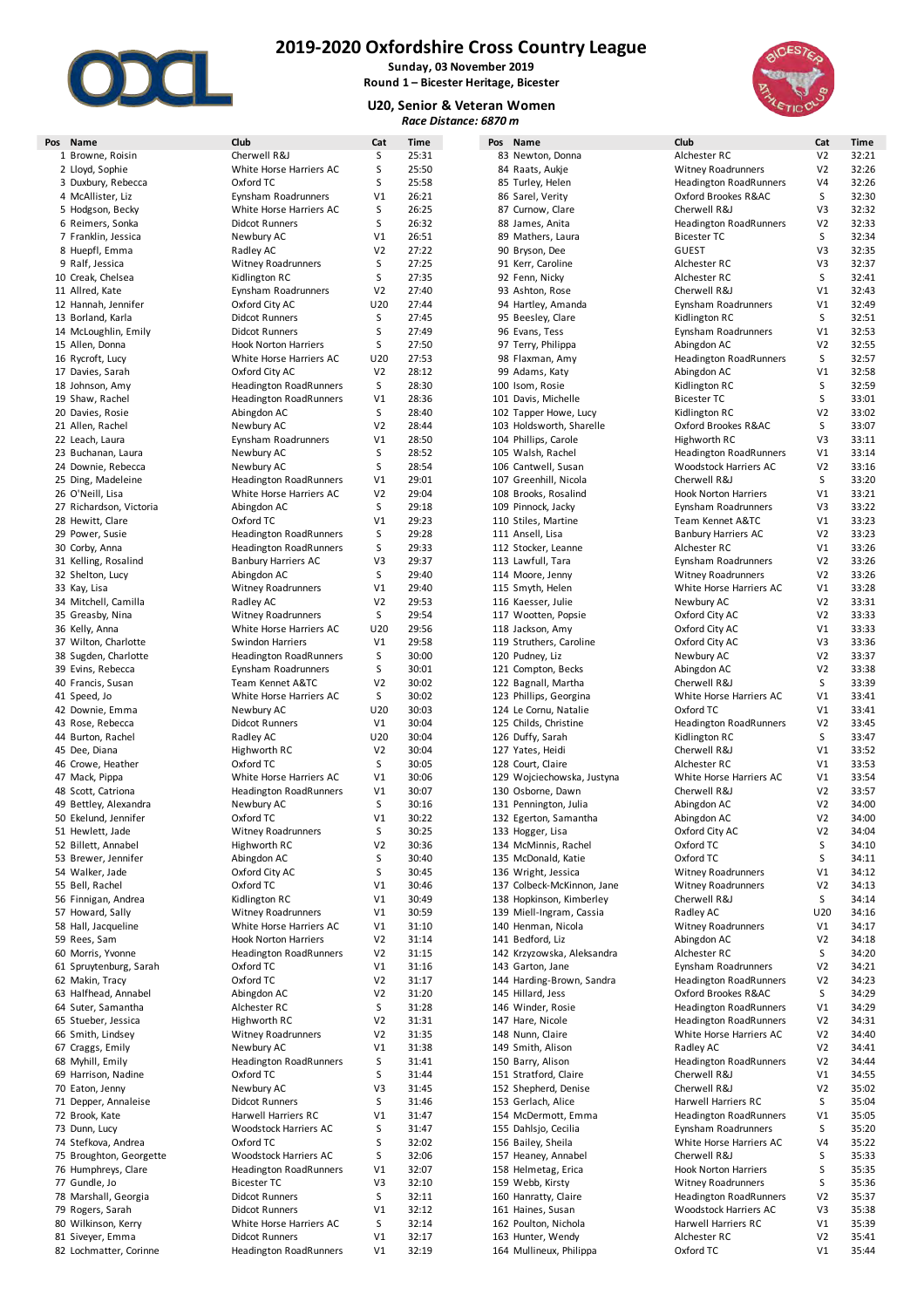|      | Pos Name                    | Club                       | Cat            | Time  | Pos Name | Club | Cat | Time |
|------|-----------------------------|----------------------------|----------------|-------|----------|------|-----|------|
|      | 165 Millatt, Wendy          | Abingdon AC 'D'            | V3             | 35:57 | 255      |      |     |      |
|      | 166 Newton-Smith, Rain      | Eynsham Roadrunners 'D'    | V1             | 35:59 | 256      |      |     |      |
|      |                             |                            |                |       |          |      |     |      |
|      | 167 Pickett, Kimberley      | Bicester TC 'B'            | S              | 36:01 | 257      |      |     |      |
|      | 168 Chambers, Sarah         | White Horse Harriers AC'E' | V <sub>2</sub> | 36:04 | 258      |      |     |      |
|      | 169 Doherty, Eileen         | Bicester TC 'B'            | V <sub>2</sub> | 36:15 | 259      |      |     |      |
|      | 170 Orchard, Elizabeth      | Oxford City AC 'C'         | V <sub>2</sub> | 36:26 | 260      |      |     |      |
|      | 171 Lodowski, Gina          | Abingdon AC 'E'            | V <sub>2</sub> | 36:32 | 261      |      |     |      |
|      |                             |                            |                |       |          |      |     |      |
|      | 172 Morgan, Pauline         | Swindon Harriers 'A'       | V3             | 36:39 | 262      |      |     |      |
|      | 173 Ell, Emily              | Cherwell R&J 'D'           | S              | 36:46 | 263      |      |     |      |
|      | 174 Warren, Catherine       | Abingdon AC 'E'            | V1             | 36:48 | 264      |      |     |      |
|      | 175 Reeve, Suzanne          | Witney Roadrunners 'E'     | V <sub>2</sub> | 36:52 | 265      |      |     |      |
|      | 176 Simpson, Sharon         | Oxford TC 'E'              | S              | 36:52 | 266      |      |     |      |
|      | 177 Bayliss, Olivia         | Alchester RC 'C'           | S              | 36:54 | 267      |      |     |      |
|      |                             |                            |                |       |          |      |     |      |
|      | 178 Le Good, Judith         | Witney Roadrunners 'E'     | V <sub>4</sub> | 36:56 | 268      |      |     |      |
|      | 179 Waldock, Abigail        | Abingdon AC 'E'            | S              | 36:58 | 269      |      |     |      |
|      | 180 Cassettari, Sue         | Headington RoadRunners 'H' | V3             | 37:05 | 270      |      |     |      |
|      | 181 Walker, Helen           | Cherwell R&J 'E'           | V3             | 37:06 | 271      |      |     |      |
|      | 182 Holton, Jane            | Banbury Harriers AC 'A'    | V <sub>2</sub> | 37:08 | 272      |      |     |      |
|      | 183 Pollock, Hester         | Banbury Harriers AC 'B'    | V <sub>2</sub> | 37:08 | 273      |      |     |      |
|      |                             |                            |                |       |          |      |     |      |
|      | 184 Drewett, Abigail        | Witney Roadrunners 'E'     | S              | 37:09 | 274      |      |     |      |
|      | 185 Carter-Biggs, Emma      | Headington RoadRunners 'H' | V <sub>2</sub> | 37:11 | 275      |      |     |      |
|      | 186 Foster, Rebecca         | Cherwell R&J 'E'           | S              | 37:24 | 276      |      |     |      |
|      | 187 Henshall, Annelies      | Alchester RC 'D'           | V1             | 37:32 | 277      |      |     |      |
|      | 188 Nelson, Emma            | Alchester RC 'D'           | V1             | 37:33 | 278      |      |     |      |
|      |                             | Harwell Harriers RC 'B'    |                |       |          |      |     |      |
|      | 189 Ashworth, Clare         |                            | S              | 37:40 | 279      |      |     |      |
|      | 190 Vernie, Nathalie        | Oxford Brookes R&AC 'B'    | S              | 37:59 | 280      |      |     |      |
|      | 191 Rahman, Rachel          | Kidlington RC 'C'          | V <sub>2</sub> | 38:00 | 281      |      |     |      |
|      | 192 Booth, Paula            | Woodstock Harriers AC 'B'  | V <sub>2</sub> | 38:04 | 282      |      |     |      |
|      | 193 Van Well, Renate        | Didcot Runners 'C'         | V1             | 38:08 | 283      |      |     |      |
|      | 194 Ratcliff, Trudie        | Witney Roadrunners 'F'     | V <sub>2</sub> | 38:15 | 284      |      |     |      |
|      |                             |                            |                |       |          |      |     |      |
|      | 195 White, Laura            | Bicester TC 'B'            | S              | 38:18 | 285      |      |     |      |
|      | 196 Merrett, Liz            | Oxford TC 'E'              | V1             | 38:19 | 286      |      |     |      |
|      | 197 Spencer, Jane           | Swindon Harriers 'A'       | V <sub>2</sub> | 38:20 | 287      |      |     |      |
|      | 198 Marshall-Thomas, Debbie | Witney Roadrunners 'F'     | V1             | 38:30 | 288      |      |     |      |
|      | 199 Field, Linda            | Witney Roadrunners 'F'     | V1             | 38:31 | 289      |      |     |      |
|      | 200 Yates, Kirsty           | Witney Roadrunners 'G'     | V1             | 38:32 | 290      |      |     |      |
|      |                             |                            |                |       | 291      |      |     |      |
|      | 201 Homer, Kelly            | Headington RoadRunners 'H' | V <sub>2</sub> | 38:36 |          |      |     |      |
|      | 202 Hamilton, Lucy          | Abingdon AC 'F'            | V3             | 38:41 | 292      |      |     |      |
|      | 203 Seymour, Helen          | Didcot Runners 'D'         | V1             | 38:55 | 293      |      |     |      |
|      | 204 Doyle, Kirsten          | Bicester TC 'C'            | V <sub>2</sub> | 39:10 | 294      |      |     |      |
|      | 205 Grylls, Sarah           | Headington RoadRunners 'H' | V4             | 39:11 | 295      |      |     |      |
|      | 206 Dommett, Ellie          | Alchester RC 'D'           | V1             | 39:12 | 296      |      |     |      |
|      | 207 Ball, Julia             | Alchester RC 'E'           | V1             | 39:13 | 297      |      |     |      |
|      |                             |                            |                |       |          |      |     |      |
|      | 208 Bannister, Rachel       | Hook Norton Harriers 'B'   | V1             | 39:34 | 298      |      |     |      |
|      | 209 Bower, Helen            | Abingdon AC 'F'            | V1             | 39:42 | 299      |      |     |      |
|      | 210 Wicker, Zoe             | Kidlington RC 'C'          | S              | 39:46 | 300      |      |     |      |
|      | 211 Preston, Lisa           | Hook Norton Harriers 'B'   | S              | 39:56 |          |      |     |      |
|      | 212 Clarke, Kathy           | Abingdon AC 'F'            | V1             | 40:18 |          |      |     |      |
|      | 213 Fitzgibbon, Katie Jayne | Highworth RC 'B'           | V <sub>2</sub> | 40:45 |          |      |     |      |
|      |                             |                            |                |       |          |      |     |      |
|      | 214 Burton, Helen           | Cherwell R&J 'E'           | V1             | 40:53 |          |      |     |      |
|      | 215 McLoughlin, Marie       | Cherwell R&J 'F'           | V2             | 40:57 |          |      |     |      |
|      | 216 Balkwill, Frankie       | Witney Roadrunners 'G'     | S              | 41:02 |          |      |     |      |
|      | 217 Welsby, Kate            | Eynsham Roadrunners 'D'    | V1             | 41:07 |          |      |     |      |
|      | 218 Wilson, Patricia        | Abingdon AC 'G'            | V3             | 41:11 |          |      |     |      |
|      | 219 Andrews, Kathryn        | Alchester RC 'E'           | V <sub>2</sub> | 41:29 |          |      |     |      |
|      | 220 Shephard, Christine     | Harwell Harriers RC 'B'    | V <sub>2</sub> | 41:36 |          |      |     |      |
|      |                             |                            |                |       |          |      |     |      |
|      | 221 Best, Bryony            | Banbury Harriers AC 'B'    | S              | 41:38 |          |      |     |      |
|      | 222 Blatchford, Noel        | Abingdon AC 'G'            | V <sub>4</sub> | 42:07 |          |      |     |      |
|      | 223 Howard, Judy            | Abingdon AC 'G'            | V3             | 42:23 |          |      |     |      |
|      | 224 Warson, Gillian         | Alchester RC 'E'           | V3             | 42:45 |          |      |     |      |
|      | 225 Savage, Hilary          | Abingdon AC 'H'            | V3             | 42:48 |          |      |     |      |
|      | 226 Pearson, Roz            | Newbury AC 'D'             | V <sub>4</sub> | 43:44 |          |      |     |      |
|      |                             |                            |                |       |          |      |     |      |
|      | 227 Duckles, Joanne         | Oxford TC 'F'              | V1             | 44:12 |          |      |     |      |
|      | 228 Leach, Sarah            | Headington RoadRunners 'H' | V <sub>2</sub> | 44:12 |          |      |     |      |
|      | 229 Davies, Kathleen        | Alchester RC 'F'           | S              | 45:00 |          |      |     |      |
|      | 230 Horwood, Lisa           | Alchester RC 'F'           | V <sub>2</sub> | 45:47 |          |      |     |      |
|      | 231 Harrold, Jessica        | Oxford TC 'F'              | S              | 46:08 |          |      |     |      |
|      | 232 Carter, Tracey          | Highworth RC 'B'           | V <sub>2</sub> | 47:47 |          |      |     |      |
|      |                             | Alchester RC 'F'           |                |       |          |      |     |      |
|      | 233 Willcox, Emma           |                            | S              | 51:04 |          |      |     |      |
|      | 234 Revill, Danie           | GUEST 'A'                  | V1             | 51:05 |          |      |     |      |
| 235, |                             |                            |                |       |          |      |     |      |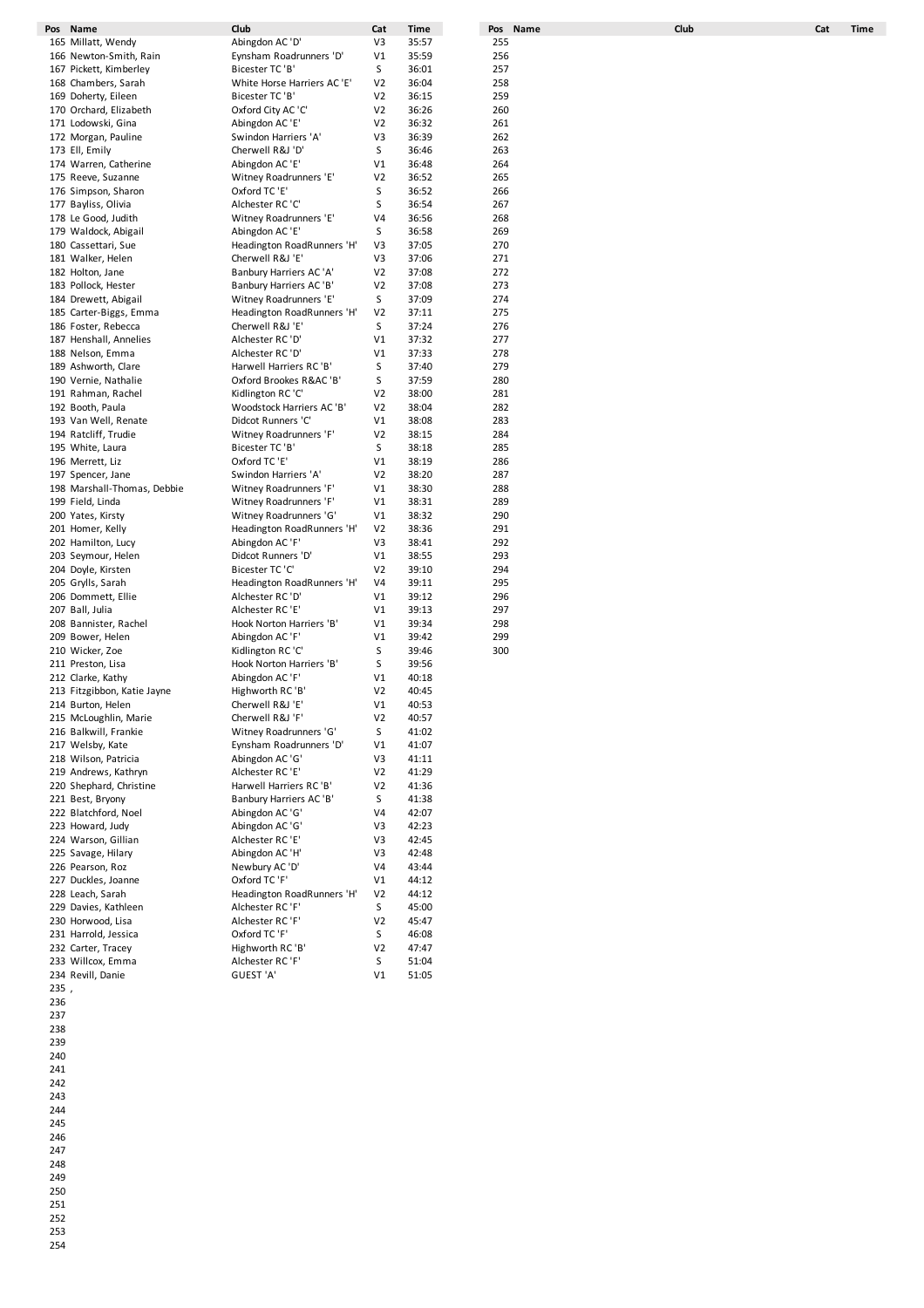| Pos Team                      | <b>Team Points</b> | Total | Pos Team                       | <b>Team Points</b>   | <b>Total</b> |
|-------------------------------|--------------------|-------|--------------------------------|----------------------|--------------|
|                               |                    |       |                                |                      |              |
| Division 1                    |                    |       | <b>Division 3</b>              |                      |              |
| 1 White Horse Harriers AC 'A' | 2   5   16         | 23    | 1 Kidlington RC 'A'            | 10   56   95         | 161          |
| 2 Eynsham Roadrunners 'A'     | 4   11  <br>  22   | 37    | 2 Oxford TC 'B'                | $50$   55   61       | 166          |
| 3 Newbury AC 'A'              | 21  <br>23<br>7    | 51    | 3 Witney Roadrunners 'B'       | $51$   57<br> 66     | 174          |
| 4 Headington RoadRunners 'A'  | 18   19  <br> 25   | 62    | 4 Headington RoadRunners 'C'   | 48  <br>60   68      | 176          |
| 5 Witney Roadrunners 'A'      | 9   33  <br>35     | 77    | 5 White Horse Harriers AC 'C'  | 47 I<br>58   80      | 185          |
| 6 Abingdon AC 'A'             | 20   27   32       | 79    | 6 Didcot Runners 'B'           | 43   71   78         | 192          |
| 7 Oxford City AC 'A'          | $12$   17  <br>54  | 83    | 7 Oxford TC 'C'                | $62$  <br>69<br> 74  | 205          |
| 8 Radley AC 'A'               | 8   34   44        | 86    | 8 Eynsham Roadrunners 'B'      | 39   94   96         | 229          |
| 9 Alchester RC 'A'            | 83   91<br>64      | 238   | 9 Headington RoadRunners 'D'   | 82   85  <br>76 I    | 243          |
| 10 Banbury Harriers AC 'A'    | 31   111   182     | 324   | 10 Newbury AC 'C'              | $67$   70   116      | 253          |
|                               |                    |       | 11 Bicester TC 'A'             | 89   101  <br>77 I   | 267          |
| <b>Division 2</b>             |                    |       | 12 Headington RoadRunners 'E'  | 88   98   105        | 291          |
| 1 Didcot Runners 'A'          | 6   13   14        | 33    | 13 Kidlington RC 'B'           | 100   102   126      | 328          |
| 2 Oxford TC 'A'               | 3   28  <br>46     | 77    | 14 Alchester RC 'B'            | $92$   112   128     | 332          |
| 3 Headington RoadRunners 'B'  | 30<br>29<br>38     | 97    | 15 Witney Roadrunners 'C'      | 114   136<br>84      | 334          |
| 4 White Horse Harriers AC 'B' | 36 <br>26<br>41    | 103   | 16 Oxford Brookes R&AC 'A'     | 86  <br>103   145    | 334          |
| 5 Newbury AC 'B'              | 24<br>42  <br>49   | 115   | 17 Abingdon AC 'C'             | 121   131  <br>99 I  | 351          |
| 6 Highworth RC 'A'            | 45<br>52  <br>65   | 162   | 18 Didcot Runners 'C'          | 79   81   193        | 353          |
| 7 Cherwell R&J 'A'            | 87<br>93<br>1      | 181   | 19 Oxford City AC 'B'          | 118 119 <br>117      | 354          |
| 8 Hook Norton Harriers 'A'    | 15   59  <br>108   | 182   | 20 Cherwell R&J 'B'            | 107   122   127      | 356          |
| 9 Abingdon AC 'B'             | 63 l<br>53<br>  97 | 213   | 21 Eynsham Roadrunners 'C'     | 113 143 <br>109      | 365          |
| 10 Woodstock Harriers AC 'A   | 75<br>73<br>106    | 254   | 22 White Horse Harriers AC 'D' | $115$   123  <br>129 | 367          |

| ıs. | Team                                                       | Team Points              | Total    | Pos | Team                                                    | Team Points                            | Total      |
|-----|------------------------------------------------------------|--------------------------|----------|-----|---------------------------------------------------------|----------------------------------------|------------|
|     |                                                            |                          |          |     |                                                         |                                        |            |
|     | Division 1                                                 |                          |          |     | Division 3                                              |                                        |            |
|     | 1 White Horse Harriers AC 'A'<br>2 Eynsham Roadrunners 'A' | 2 5 16                   | 23<br>37 |     | 1 Kidlington RC 'A'<br>2 Oxford TC 'B'                  | 10   56   95                           | 161<br>166 |
|     | 3 Newbury AC 'A'                                           | 4 11 22<br>  7   21   23 | 51       |     | 3 Witney Roadrunners 'B'                                | 50   55   61  <br>  51   57   66       | 174        |
|     | 4 Headington RoadRunners 'A'                               | 18   19   25             | 62       |     | 4 Headington RoadRunners 'C'                            | 48   60   68                           | 176        |
|     | 5 Witney Roadrunners 'A'                                   | 9   33   35              | 77       |     | 5 White Horse Harriers AC 'C'                           | 47   58   80                           | 185        |
|     | 6 Abingdon AC 'A'                                          | 20   27   32             | 79       |     | 6 Didcot Runners 'B'                                    | 43   71   78                           | 192        |
|     | 7 Oxford City AC 'A'                                       | 12   17   54             | 83       |     | 7 Oxford TC 'C'                                         | 62   69   74                           | 205        |
|     | 8 Radley AC 'A'                                            | 8   34   44              | 86       |     | 8 Eynsham Roadrunners 'B'                               | 39   94   96                           | 229        |
|     | 9 Alchester RC 'A'                                         | 64   83   91             | 238      |     | 9 Headington RoadRunners 'D'                            | 76   82   85                           | 243        |
|     | 10 Banbury Harriers AC 'A'                                 | 31   111   182           | 324      |     | 10 Newbury AC 'C'                                       | 67   70   116                          | 253        |
|     |                                                            |                          |          |     | 11 Bicester TC 'A'                                      | 77   89   101                          | 267        |
|     | <b>Division 2</b>                                          |                          |          |     | 12 Headington RoadRunners 'E'                           | 88   98   105                          | 291        |
|     | 1 Didcot Runners 'A'                                       | 6 13 14                  | 33       |     | 13 Kidlington RC 'B'                                    | 100   102   126                        | 328        |
|     | 2 Oxford TC 'A'                                            | 3   28   46              | 77       |     | 14 Alchester RC 'B'                                     | 92   112   128                         | 332        |
|     | 3 Headington RoadRunners 'B'                               | 29 30 38                 | 97       |     | 15 Witney Roadrunners 'C'                               | 84   114   136                         | 334        |
|     | 4 White Horse Harriers AC 'B'                              | 26 36 41                 | 103      |     | 16 Oxford Brookes R&AC 'A'                              | 86   103   145                         | 334        |
|     | 5 Newbury AC 'B'                                           | 24   42   49             | 115      |     | 17 Abingdon AC 'C'                                      | 99   121   131                         | 351        |
|     | 6 Highworth RC 'A'                                         | 45   52   65             | 162      |     | 18 Didcot Runners 'C'                                   | 79   81   193                          | 353        |
|     | 7 Cherwell R&J 'A'                                         | 1   87   93              | 181      |     | 19 Oxford City AC 'B'                                   | 117   118   119                        | 354        |
|     | 8 Hook Norton Harriers 'A'                                 | 15 59 108                | 182      |     | 20 Cherwell R&J 'B'                                     | 107   122   127                        | 356        |
|     | 9 Abingdon AC 'B'                                          | 53   63   97             | 213      |     | 21 Eynsham Roadrunners 'C'                              | 109   113   143                        | 365        |
|     | 10 Woodstock Harriers AC 'A'                               | 73   75   106            | 254      |     | 22 White Horse Harriers AC 'D'                          | 115   123   129                        | 367        |
|     |                                                            |                          |          |     | 23 Team Kennet A&TC 'A'                                 | 40   110   235                         | 385        |
|     |                                                            |                          |          |     | 24 Harwell Harriers RC 'A'                              | 72   153   162                         | 387        |
|     |                                                            |                          |          |     | 25 Oxford TC 'D'                                        | 124   134   135                        | 393        |
|     |                                                            |                          |          |     | 26 Swindon Harriers 'A'                                 | 37   172   197                         | 406<br>415 |
|     |                                                            |                          |          |     | 27 Headington RoadRunners 'F'<br>28 Cherwell R&J 'C'    | 125   144   146  <br>  130   138   151 | 419        |
|     |                                                            |                          |          |     | 29 Witney Roadrunners 'D'                               | 137   140   159                        | 436        |
|     |                                                            |                          |          |     | 30 Abingdon AC 'D'                                      | 132   141   165                        | 438        |
|     |                                                            |                          |          |     | 31 Headington RoadRunners 'G'                           | 147   150   154                        | 451        |
|     |                                                            |                          |          |     | 32 White Horse Harriers AC 'E'                          | 148   156   168                        | 472        |
|     |                                                            |                          |          |     | 33 Cherwell R&J 'D'                                     | 152   157   173                        | 482        |
|     |                                                            |                          |          |     | 34 Alchester RC 'C'                                     | 142   163   177                        | 482        |
|     |                                                            |                          |          |     | 35 Radley AC 'B'                                        | 139   149   235                        | 523        |
|     |                                                            |                          |          |     | 36 Abingdon AC 'E'                                      | 171   174   179                        | 524        |
|     |                                                            |                          |          |     | 37 Headington RoadRunners 'H'                           | 160   180   185                        | 525        |
|     |                                                            |                          |          |     | 38 Bicester TC 'B'                                      | 167   169   195                        | 531        |
|     |                                                            |                          |          |     | 39 Oxford TC 'E'                                        | 164   176   196                        | 536        |
|     |                                                            |                          |          |     | 40 Witney Roadrunners 'E'                               | 175   178   184                        | 537        |
|     |                                                            |                          |          |     | 41 Eynsham Roadrunners 'D'                              | 155   166   217                        | 538        |
|     |                                                            |                          |          |     | 42 Oxford City AC 'C'                                   | 133   170   235                        | 538        |
|     |                                                            |                          |          |     | 43 Highworth RC 'B'                                     | 104   213   232                        | 549        |
|     |                                                            |                          |          |     | 44 Hook Norton Harriers 'B'                             | 158   208   211                        | 577        |
|     |                                                            |                          |          |     | 45 Alchester RC 'D'                                     | 187   188   206                        | 581        |
|     |                                                            |                          |          |     | 46 Cherwell R&J 'E                                      | 181   186   214                        | 581        |
|     |                                                            |                          |          |     | 47 Newbury AC 'D'                                       | 120   226   235                        | 581        |
|     |                                                            |                          |          |     | 48 Woodstock Harriers AC 'B'                            | 161   192   235                        | 588        |
|     |                                                            |                          |          |     | 49 Witney Roadrunners 'F'                               | 194   198   199                        | 591        |
|     |                                                            |                          |          |     | 50 Abingdon AC 'F'                                      | 202   209   212                        | 623        |
|     |                                                            |                          |          |     | 51 Kidlington RC 'C'                                    | 191   210   235<br>  183   221   235   | 636<br>639 |
|     |                                                            |                          |          |     | 52 Banbury Harriers AC 'B'<br>53 Harwell Harriers RC'B' | 189   220   235                        | 644        |
|     |                                                            |                          |          |     | 54 Alchester RC 'E'                                     | 207   219   224                        | 650        |
|     |                                                            |                          |          |     | 55 Witney Roadrunners 'G'                               | 200   216   235                        | 651        |
|     |                                                            |                          |          |     | 56 Oxford Brookes R&AC 'B'                              | 190   235   235                        | 660        |
|     |                                                            |                          |          |     | 57 Abingdon AC 'G'                                      | 218   222   223                        | 663        |
|     |                                                            |                          |          |     | 58 Didcot Runners 'D'                                   | 203   235   235                        | 673        |
|     |                                                            |                          |          |     | 59 Bicester TC 'C'                                      | 204   235   235                        | 674        |
|     |                                                            |                          |          |     | 60 Cherwell R&J 'F'                                     | 215   235   235                        | 685        |
|     |                                                            |                          |          |     | 61 Alchester RC 'F'                                     | 229   230   233                        | 692        |
|     |                                                            |                          |          |     | 62 Oxford TC 'F'                                        | 227   231   235                        | 693        |
|     |                                                            |                          |          |     | 63 Abingdon AC 'H'                                      | 225   235   235                        | 695        |
|     |                                                            |                          |          | 64  |                                                         |                                        |            |
|     |                                                            |                          |          | 65  |                                                         |                                        |            |
|     |                                                            |                          |          | 66  |                                                         |                                        |            |
|     |                                                            |                          |          | 67  |                                                         |                                        |            |
|     |                                                            |                          |          | 68  |                                                         |                                        |            |
|     |                                                            |                          |          | 69  |                                                         |                                        |            |

 

- 
- 
- 
- 
- 
- 
- 
- 
- 
- -
- 
-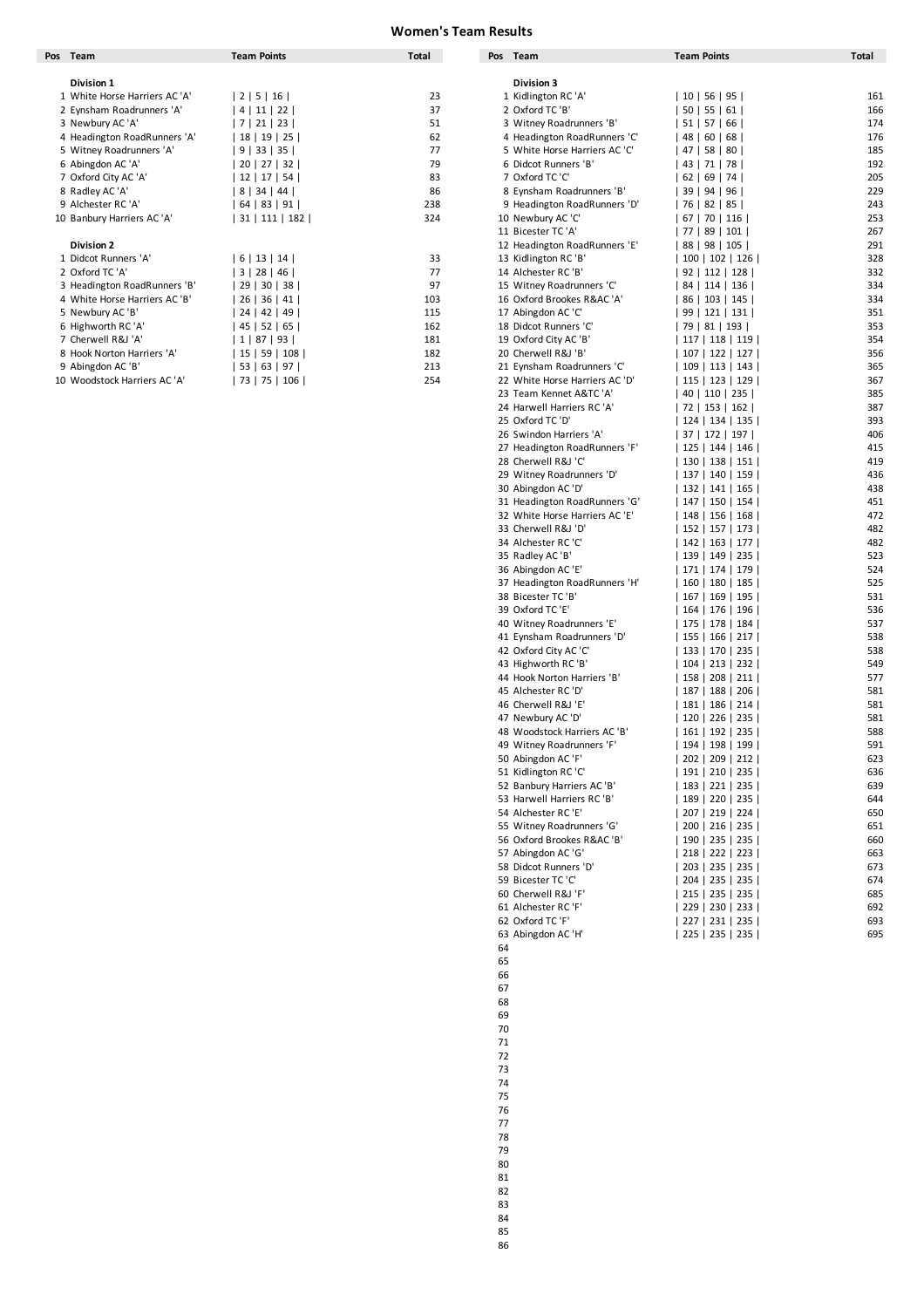

**Sunday, 03 November 2019 Round 1 – Bicester Heritage, Bicester**

**U20, Senior & Veteran Men**  $Race$  *Distance:* 



| Pos Name                  | Club                          | Cat            | Time  | Pos Name                | Club                          | Cat            |  |
|---------------------------|-------------------------------|----------------|-------|-------------------------|-------------------------------|----------------|--|
| 1 Cole, Ben               | Swindon Harriers              | S              | 30:07 | 83 Mulcahy, Chris       | Witney Roadrunners            | V1             |  |
| 2 Cheli, Joss             | Oxford TC                     | S              | 30:46 | 84 Greig, Neil          | Alchester RC                  | V1             |  |
|                           |                               | S              |       |                         | <b>Hook Norton Harriers</b>   | V1             |  |
| 3 Byrne, Simon            | Swindon Harriers              |                | 30:53 | 85 Bradford, Thomas     |                               |                |  |
| 4 Jones, Tegid            | <b>Witney Roadrunners</b>     | V1             | 31:01 | 86 Reynolds, Sebastian  | Oxford City AC                | S              |  |
| 5 Copping, Otto           | Oxford Brookes R&AC           | U20            | 31:11 | 87 Willard, James       | Abingdon AC                   | S              |  |
| 6 Craggs, James           | Newbury AC                    | S              | 31:14 | 88 Cantwell, David      | Woodstock Harriers AC         | V <sub>2</sub> |  |
| 7 Thomas, Dan             | Swindon Harriers              | S              | 31:16 | 89 Walker, Martin       | Abingdon AC                   | S              |  |
|                           |                               |                |       |                         |                               |                |  |
| 8 Miell-Ingram, Alexander | Radley AC                     | S              | 31:18 | 90 Darwent, Jon         | Abingdon AC                   | V <sub>2</sub> |  |
| 9 Lawrence, Duncan        | <b>Headington RoadRunners</b> | S              | 31:27 | 91 Hall, Christopher    | Team Kennet A&TC              | V1             |  |
| 10 Pierce, Ethan          | Swindon Harriers              | U20            | 31:33 | 92 Walker, Martin       | Newbury AC                    | V <sub>1</sub> |  |
| 11 Chessell, Courtenay    | Swindon Harriers              | S              | 31:39 | 93 Thomas, Ian          | Cherwell R&J                  | V <sub>2</sub> |  |
|                           |                               | S              | 31:42 |                         |                               | V <sub>2</sub> |  |
| 12 Fisher, Simon          | Abingdon AC                   |                |       | 94 Watkinson, David     | Woodstock Harriers AC         |                |  |
| 13 Knight, James          | Newbury AC                    | V1             | 31:49 | 95 Temple, Rowan        | <b>Didcot Runners</b>         | S              |  |
| 14 Goodwin, Jack          | Kidlington RC                 | U20            | 32:05 | 96 White, Nathan        | <b>Swindon Harriers</b>       | S              |  |
| 15 Byrne, Luke            | <b>Swindon Harriers</b>       | S              | 32:09 | 97 Day, Liam            | <b>Didcot Runners</b>         | S              |  |
| 16 Henning, Hermanus      | Oxford TC                     | S              | 32:10 | 98 Dighton, Neil        | Oxford TC                     | V1             |  |
|                           |                               | V1             |       |                         |                               |                |  |
| 17 Bolton, James          | Woodstock Harriers AC         |                | 32:18 | 99 El Youbi, Zakariae   | <b>Didcot Runners</b>         | S              |  |
| 18 Wheeler, Michael       | Newbury AC                    | S              | 32:22 | 100 Ingram, David       | Alchester RC                  | S              |  |
| 19 Herbert, Alistair      | Cherwell R&J                  | S              | 32:29 | 101 Boxer, Adam         | <b>Witney Roadrunners</b>     | S              |  |
| 20 Baker, Mark            | Eynsham Roadrunners           | S              | 32:35 | 102 Billett, John       | Highworth RC                  | V1             |  |
| 21 Upton, Sam             | <b>Witney Roadrunners</b>     | S              | 32:42 | 103 Newman, Elliot      | <b>Bicester TC</b>            | S              |  |
|                           |                               |                |       |                         |                               |                |  |
| 22 Todd, Charles          | White Horse Harriers AC       | U20            | 32:43 | 104 O'Gorman, Shaun     | Alchester RC                  | V <sub>2</sub> |  |
| 23 Lock, Matthew          | <b>Witney Roadrunners</b>     | S              | 32:51 | 105 Turner, Stuart      | Harwell Harriers RC           | S              |  |
| 24 Simpson, Aaron         | Oxford City AC                | S              | 32:54 | 106 Lock, Anthony       | <b>Witney Roadrunners</b>     | V <sub>2</sub> |  |
| 25 Vesterinen, Mika       | <b>Headington RoadRunners</b> | S              | 32:58 | 107 Gerrard, Bernie     | Newbury AC                    | S              |  |
| 26 Petts, Gareth          | <b>Witney Roadrunners</b>     | S              | 33:11 | 108 Malone, Niall       | Alchester RC                  | S              |  |
|                           |                               |                |       |                         |                               |                |  |
| 27 Lines, Ben             | Swindon Harriers              | S              | 33:12 | 109 Mackie, Chris       | Alchester RC                  | S              |  |
| 28 Dill, Simon            | Swindon Harriers              | S              | 33:13 | 110 Howard, Fraser      | <b>Witney Roadrunners</b>     | V1             |  |
| 29 Elsmere, Stephen       | Newbury AC                    | S              | 33:14 | 111 James, Garry        | <b>Bicester TC</b>            | S              |  |
| 30 Pennington, Alexander  | Abingdon AC                   | U20            | 33:15 | 112 Wright, Peter       | <b>Headington RoadRunners</b> | S              |  |
| 31 Briscoe, Alex          |                               | S              | 33:17 |                         | <b>Witney Roadrunners</b>     | V1             |  |
|                           | White Horse Harriers AC       |                |       | 113 Colbeck, Chris      |                               |                |  |
| 32 Hornby, Colin          | Alchester RC                  | S              | 33:17 | 114 Bailey, Andrew      | White Horse Harriers AC       | S              |  |
| 33 Young, Stephen         | <b>Witney Roadrunners</b>     | S              | 33:19 | 115 Price, Hans         | Woodstock Harriers AC         | V1             |  |
| 34 Bagnall, Jamie         | Alchester RC                  | S              | 33:22 | 116 Dales, Simon        | <b>Headington RoadRunners</b> | V <sub>2</sub> |  |
| 35 Barnes, Steven         | Newbury AC                    | V <sub>1</sub> | 33:24 | 117 Mullins, Pete       | Abingdon AC                   | V1             |  |
|                           |                               |                |       |                         |                               |                |  |
| 36 Robbins, Michael       | Newbury AC                    | S              | 33:27 | 118 Wood, Andrew        | <b>Didcot Runners</b>         | S              |  |
| 37 Watanabe, Shun         | Oxford City AC                | S              | 33:28 | 119 Leech, Simon        | White Horse Harriers AC       | V <sub>2</sub> |  |
| 38 Campbell, Fergus       | <b>Headington RoadRunners</b> | V <sub>2</sub> | 33:29 | 120 Pierce, Mark        | <b>Swindon Harriers</b>       | V1             |  |
| 39 Marshall, Philip       | Newbury AC                    | V1             | 33:29 | 121 Horton, Dean        | Newbury AC                    | S              |  |
| 40 Fernandez, Paul        | Abingdon AC                   | V1             | 33:30 | 122 Phillips, Pearce    | <b>Didcot Runners</b>         | V <sub>2</sub> |  |
|                           |                               |                |       |                         |                               |                |  |
| 41 Angel, William         | Oxford Brookes R&AC           | S              | 33:30 | 123 Mulot, Thibby       | Oxford City AC                | U20            |  |
| 42 Humphrey, Andrew       | <b>Headington RoadRunners</b> | S              | 33:37 | 124 Denham, Andrew      | White Horse Harriers AC       | V <sub>1</sub> |  |
| 43 Johnson, Thomas        | <b>Witney Roadrunners</b>     | S              | 33:41 | 125 Hume, Richard       | Eynsham Roadrunners           | V1             |  |
| 44 Stepney, Owen          | Abingdon AC                   | S              | 33:42 | 126 Banham, Martyn      | <b>Hook Norton Harriers</b>   | S              |  |
| 45 Edwards, Luke          | <b>Witney Roadrunners</b>     | U20            | 33:43 | 127 Macdonald, Ewan     | Eynsham Roadrunners           | S              |  |
|                           |                               |                |       |                         |                               |                |  |
| 46 Lumley, Christopher    | Alchester RC                  | S              | 33:43 | 128 Hunter, lan         | Alchester RC                  | V1             |  |
| 47 Fulford, Andrew        | Swindon Harriers              | S              | 33:44 | 129 Van Zyl, Heine      | Oxford TC                     | V <sub>2</sub> |  |
| 48 Sleight, Henry         | Cherwell R&J                  | S              | 33:46 | 130 Griffiths, John     | <b>Headington RoadRunners</b> | V3             |  |
| 49 Murphy, Phil           | Team Kennet A&TC              | S              | 33:46 | 131 Green, Peter        | Eynsham Roadrunners           | S              |  |
|                           |                               | S              |       |                         |                               | V <sub>2</sub> |  |
| 50 Cripps, Richard        | <b>Bicester TC</b>            |                | 33:49 | 132 Phelps, Andy        | <b>Headington RoadRunners</b> |                |  |
| 51 Bannister, David       | <b>Hook Norton Harriers</b>   | V1             | 33:51 | 133 Cooper, Terry       | White Horse Harriers AC       | S              |  |
| 52 Suggate, Mike          | <b>Didcot Runners</b>         | S              | 34:02 | 134 Spencer, lan        | Swindon Harriers              | V1             |  |
| 53 Jell, Simon            | Swindon Harriers              | S              | 34:04 | 135 Brown, Barrie       | Swindon Harriers              | V1             |  |
| 54 Bampton, Heath         | Oxford City AC                | V <sub>2</sub> | 34:06 | 136 Preston, Simon      | Hook Norton Harriers          | S              |  |
|                           |                               |                |       |                         |                               |                |  |
| 55 Passmore, Michael      | Highworth RC                  | S              | 34:18 | 137 Breaker, Ben        | Eynsham Roadrunners           | S              |  |
| 56 Jégou, Paul            | White Horse Harriers AC       | V1             | 34:23 | 138 Heaney, Benedict    | Cherwell R&J                  | S              |  |
| 57 McIntyre, Ben          | Swindon Harriers              | U20            | 34:26 | 139 Kent, Tim           | White Horse Harriers AC       | S              |  |
| 58 Birkbeck, Elliot       | Radley AC                     | S              | 34:28 | 140 Dodd, Jon           | Oxford TC                     | V1             |  |
| 59 Gilbert, David         | Newbury AC                    | S              | 34:28 | 141 Macey, Nick         | Cherwell R&J                  | V <sub>2</sub> |  |
|                           | Oxford TC                     | V1             | 34:29 |                         |                               | S              |  |
| 60 Bird, David            |                               |                |       | 142 Fisher, Daniel      | <b>Didcot Runners</b>         |                |  |
| 61 Leverton, Paul         | Alchester RC                  | V1             | 34:30 | 143 McKendrick, Andrew  | Newbury AC                    | S              |  |
| 62 Gould, Richard         | Alchester RC                  | V1             | 34:33 | 144 Powell, Christopher | Harwell Harriers RC           | S              |  |
| 63 Jackson, George        | <b>Bicester TC</b>            | S              | 34:40 | 145 Kelling, Logan      | <b>Banbury Harriers AC</b>    | S              |  |
| 64 Bayliss, Adam          | Oxford City AC                | S              | 34:42 | 146 Leach, Nick         | Eynsham Roadrunners           | S              |  |
| 65 Egerton, Philip        | Abingdon AC                   | V1             | 34:44 | 147 Bathgate, Craig     | Oxford TC                     | S              |  |
|                           |                               |                |       |                         |                               |                |  |
| 66 Jones, Berwyn          | Kidlington RC                 | S              | 34:45 | 148 Bowen, Alan         | Alchester RC                  | V1             |  |
| 67 Bird, Jeff             | Newbury AC                    | V1             | 34:46 | 149 Heraud, Emmanuel    | Cherwell R&J                  | V1             |  |
| 68 Wickens, Ben           | Newbury AC                    | S              | 34:46 | 150 Bedford, Chris      | Abingdon AC                   | V <sub>2</sub> |  |
| 69 Reynolds, George       | <b>Witney Roadrunners</b>     | S              | 34:49 | 151 James, Paul         | Radley AC                     | V1             |  |
| 70 Gibbard, Charlie       | Oxford Brookes R&AC           | U20            | 34:50 | 152 Stiles, Jonjo       | Team Kennet A&TC              | V1             |  |
|                           |                               |                |       |                         |                               |                |  |
| 71 Prince, Chris          | Oxford City AC                | V <sub>2</sub> | 34:51 | 153 Popplewell, Nigel   | Newbury AC                    | V <sub>2</sub> |  |
| 72 Grantham, Thomas       | Witney Roadrunners            | S              | 35:08 | 154 Hosier, Liam        | Kidlington RC                 | S              |  |
| 73 Stickley, Andrew       | Alchester RC                  | V <sub>1</sub> | 35:11 | 155 Bayliss, Vincente   | Alchester RC                  | S              |  |
| 74 Clayton, James         | Abingdon AC                   | S              | 35:24 | 156 Dalgliesh, Robert   | <b>Didcot Runners</b>         | V1             |  |
|                           |                               |                |       |                         |                               |                |  |
| 75 Taylor, Richard        | Kidlington RC                 | S              | 35:25 | 157 Day, Hugo           | Kidlington RC                 | S              |  |
| 76 Baker, Tom             | Eynsham Roadrunners           | S              | 35:26 | 158 Jones, Mark         | <b>Headington RoadRunners</b> | V3             |  |
| 77 Trybus, Jeffrey        | Cherwell R&J                  | S              | 35:28 | 159 Tonkin, Bryan       | Swindon Harriers              | V <sub>2</sub> |  |
| 78 Tankard, Mark          | Oxford City AC                | V <sub>2</sub> | 35:29 | 160 Macdonald, Ian      | Highworth RC                  | S              |  |
|                           |                               |                |       |                         |                               |                |  |
|                           | Eynsham Roadrunners           | V1             | 35:29 | 161 Wood, Barry         | Harwell Harriers RC           | S              |  |
| 79 Warburton, Dafydd      |                               |                |       |                         |                               |                |  |
| 80 Skilbeck, Richard      | <b>Headington RoadRunners</b> | V1             | 35:30 | 162 Lillis, Wayne       | Newbury AC                    | V <sub>2</sub> |  |
| 81 Regan, Barry           | Newbury AC                    | S              | 35:31 | 163 Bruce, Jason        | Abingdon AC                   | V1             |  |

|                              | Cat             | Τί                      |
|------------------------------|-----------------|-------------------------|
| don Harriers                 | S               | 3                       |
| rd TC                        | S               | $\overline{\mathbf{3}}$ |
| don Harriers                 | S               | 3                       |
| ey Roadrunners               | V1              | 3                       |
| rd Brookes R&AC              | U <sub>20</sub> | 3                       |
| bury AC                      | Ś               | 3                       |
| don Harriers                 | S<br>S          | 3                       |
| ey AC<br>lington RoadRunners | S               | 3<br>3                  |
| don Harriers                 | U20             | 3                       |
| don Harriers                 | S               | 3                       |
| gdon AC                      | S               | 3                       |
| bury AC                      | V <sub>1</sub>  | 3                       |
| ngton RC                     | U20             | 3.                      |
| don Harriers                 | S               | 3.                      |
| rd TC                        | S               | 3.                      |
| dstock Harriers AC           | V <sub>1</sub>  | 3.                      |
| bury AC                      | S               | 3.                      |
| well R&J                     | S               | 3.                      |
| ham Roadrunners              | S               | 3.                      |
| ey Roadrunners               | S               | 3.                      |
| e Horse Harriers AC          | U20             | 3.                      |
| ey Roadrunners               | S               | 3.                      |
| rd City AC                   | S               | 3.                      |
| lington RoadRunners          | S               | 3.                      |
| ey Roadrunners               | S               | 3.                      |
| don Harriers                 | S               | 3.                      |
| don Harriers                 | S               | 3.                      |
| bury AC                      | S               | 3.                      |
| gdon AC                      | U20             | 3.                      |
| e Horse Harriers AC          | S               | 3.                      |
| ester RC                     | S               | 3.                      |
| ey Roadrunners               | S               | 3.                      |
| ester RC                     | S               | 3.                      |
| bury AC                      | V <sub>1</sub>  | 3.                      |
| bury AC                      | S               | 3.                      |
| rd City AC                   | S               | 3.                      |
| lington RoadRunners          | V <sub>2</sub>  | 3.                      |
| bury AC                      | V <sub>1</sub>  | 3.                      |
| gdon AC                      | V <sub>1</sub>  | 3.                      |
| rd Brookes R&AC              | S               | 3.                      |
| lington RoadRunners          | S               | 3.                      |
| ey Roadrunners               | S               | 3.                      |
| gdon AC                      | S               | 3.                      |
| ey Roadrunners               | U20             | 3.                      |
| ester RC                     | S               | 3.                      |
| don Harriers                 | S               | 3.                      |
| well R&J                     | S               | 3.                      |
| ነ Kennet A&TC                | S               | 3.                      |
| ster TC                      | S               | 3.                      |
| Norton Harriers              | V <sub>1</sub>  | 3.                      |
| ot Runners                   | S               | 3,                      |
| don Harriers                 | S               | 3,                      |
| rd City AC                   | V <sub>2</sub>  | 3,                      |
| worth RC                     | S               | 3,                      |
| e Horse Harriers AC          | V1              | 3,                      |
| don Harriers                 | U20             | 3,                      |
| еу АС<br>bury AC             | S<br>S          | 3,<br>3,                |
|                              | V1              | 3,                      |
| rd TC                        | V <sub>1</sub>  | 3,                      |
| ester RC<br>ester RC         | V1              | 3,                      |
| ster TC                      | S               | 3,                      |
| rd City AC                   | S               | 3,                      |
| gdon AC                      | V1              | 3,                      |
|                              | S               | 3,                      |
| าgton RC<br>bury AC          | V <sub>1</sub>  | 3,                      |
|                              | S               | 3,                      |
| bury AC<br>ey Roadrunners    | S               | 3,                      |
| rd Brookes R&AC              | U20             | 3,                      |
| rd City AC                   | V <sub>2</sub>  | 3,                      |
| ey Roadrunners               | S               | 3!                      |
| ester RC                     | V <sub>1</sub>  | 3                       |
| gdon AC                      | S               | 3                       |
| าgton RC                     | S               | 3                       |
| ham Roadrunners              | S               | 3                       |
| well R&J                     | S               | 3!                      |
| rd City AC                   | V <sub>2</sub>  | 3                       |
| ham Roadrunners              | V <sub>1</sub>  | 3                       |
| lington RoadRunners          | V1              | 3                       |
| bury AC                      | S               | 3.                      |
|                              |                 |                         |

| 9120 m |                                           |
|--------|-------------------------------------------|
| Pos    | Name                                      |
|        | 83 Mulcahy, Chris                         |
|        | 84 Greig, Neil<br>85 Bradford, Thoma:     |
|        | 86 Reynolds, Sebasti                      |
|        | 87 Willard, James                         |
|        | 88 Cantwell, David                        |
|        | 89 Walker, Martin                         |
|        | 90 Darwent, Jon<br>91 Hall, Christopher   |
| 92     | Walker, Martin                            |
| 93     | Thomas, Ian                               |
| 94     | Watkinson, David                          |
|        | 95 Temple, Rowan                          |
| 96     | White, Nathan<br>97 Day, Liam             |
| 98     | Dighton, Neil                             |
|        | 99 El Youbi, Zakariae                     |
|        | 100 Ingram, David                         |
|        | 101 Boxer, Adam                           |
|        | 102 Billett, John<br>103 Newman, Elliot   |
|        | 104 O'Gorman, Shaur                       |
|        | 105 Turner, Stuart                        |
|        | 106 Lock, Anthony                         |
|        | 107 Gerrard, Bernie<br>108 Malone, Niall  |
|        |                                           |
|        | 109 Mackie, Chris<br>110 Howard, Fraser   |
|        | 111 James, Garry                          |
|        | 112 Wright, Peter                         |
|        | 113 Colbeck, Chris<br>114 Bailey, Andrew  |
|        | 115 Price, Hans                           |
|        | 116 Dales, Simon                          |
| 118    | 117 Mullins, Pete                         |
|        | Wood, Andrew<br>119 Leech, Simon          |
|        | 120 Pierce, Mark                          |
| 121    | Horton, Dean                              |
| 122    | Phillips, Pearce<br>123 Mulot, Thibby     |
|        | 124 Denham, Andrew                        |
|        | 125 Hume, Richard                         |
|        | 126 Banham, Martyn<br>127 Macdonald, Ewar |
|        | 128 Hunter, Ian                           |
|        | 129 Van Zyl, Heine                        |
|        | 130 Griffiths, John<br>131 Green, Peter   |
| 132    | Phelps, Andy                              |
|        | 133 Cooper, Terry                         |
| 134    | Spencer, Ian                              |
| 135    | Brown, Barrie<br>136 Preston, Simon       |
|        | 137 Breaker, Ben                          |
| 138    | Heaney, Benedict                          |
|        | 139 Kent, Tim                             |
| 141    | 140 Dodd, Jon<br>Macey, Nick              |
| 142    | Fisher, Daniel                            |
| 143    | McKendrick, Andr                          |
|        | 144 Powell, Christoph                     |
| 146    | 145 Kelling, Logan<br>Leach, Nick         |
|        | 147 Bathgate, Craig                       |
| 148    | Bowen, Alan                               |
|        | 149 Heraud, Emmanu<br>150 Bedford, Chris  |
| 151    | James, Paul                               |
| 152    | Stiles, Jonjo                             |
| 153    | Popplewell, Nigel                         |
| 154    | Hosier, Liam<br>155 Bayliss, Vincente     |
|        | 156 Dalgliesh, Robert                     |
|        | 157 Day, Hugo                             |
| 158    | Jones, Mark                               |
|        | 159 Tonkin, Bryan<br>160 Macdonald, Ian   |
| 161    | Wood, Barry                               |
|        | 162 Lillis, Wayne                         |
|        | 163 Bruce, Jason                          |

| :lub                                                   | Cat                  | Time           |
|--------------------------------------------------------|----------------------|----------------|
| <b>Nitney Roadrunners</b>                              | V1                   | 35:33          |
| Alchester RC<br>look Norton Harriers                   | V1<br>V1             | 35:35<br>35:35 |
| <b>Oxford City AC</b>                                  | S                    | 35:37          |
| Abingdon AC                                            | S                    | 35:37          |
| <b>Noodstock Harriers AC</b>                           | V <sub>2</sub>       | 35:39          |
| Abingdon AC<br>Abingdon AC                             | S<br>V <sub>2</sub>  | 35:42<br>35:44 |
| eam Kennet A&TC                                        | V1                   | 35:45          |
| <b>Jewbury AC</b>                                      | V <sub>1</sub>       | 35:46          |
| Cherwell R&J                                           | V <sub>2</sub>       | 35:46          |
| <b>Noodstock Harriers AC</b><br>Didcot Runners         | V2<br>S              | 35:48<br>35:48 |
| windon Harriers                                        | S                    | 35:50          |
| Didcot Runners                                         | S                    | 35:52          |
| Oxford TC                                              | V1                   | 35:58          |
| Didcot Runners<br><b>Nichester RC</b>                  | S<br>S               | 35:58<br>35:59 |
| <b>Nitney Roadrunners</b>                              | S                    | 35:59          |
| lighworth RC                                           | V <sub>1</sub>       | 36:03          |
| Bicester TC                                            | S                    | 36:09          |
| Alchester RC<br>larwell Harriers RC                    | V <sub>2</sub><br>S  | 36:11<br>36:15 |
| <b>Nitney Roadrunners</b>                              | V2                   | 36:17          |
| <b>Jewbury AC</b>                                      | S                    | 36:19          |
| Alchester RC                                           | S                    | 36:20          |
| Alchester RC                                           | S                    | 36:22          |
| <b>Nitney Roadrunners</b><br>Bicester TC               | V1<br>S              | 36:26<br>36:31 |
| leadington RoadRunners                                 | S                    | 36:34          |
| <b>Nitney Roadrunners</b>                              | V1                   | 36:36          |
| <b>White Horse Harriers AC</b>                         | S                    | 36:40          |
| <b>Noodstock Harriers AC</b><br>leadington RoadRunners | V1<br>V <sub>2</sub> | 36:42<br>36:43 |
| Abingdon AC                                            | V1                   | 36:43          |
| Didcot Runners                                         | S                    | 36:46          |
| <b>Nhite Horse Harriers AC</b>                         | V <sub>2</sub>       | 36:52          |
| windon Harriers                                        | V1<br>S              | 36:56<br>36:57 |
| <b>Jewbury AC</b><br>Didcot Runners                    | V <sub>2</sub>       | 37:04          |
| <b>Dxford City AC</b>                                  | U20                  | 37:04          |
| <b>White Horse Harriers AC</b>                         | V1                   | 37:04          |
| ynsham Roadrunners                                     | V1                   | 37:10          |
| look Norton Harriers<br>ynsham Roadrunners             | S<br>S               | 37:11<br>37:14 |
| Alchester RC                                           | V1                   | 37:16          |
| <b>Dxford TC</b>                                       | V <sub>2</sub>       | 37:17          |
| leadington RoadRunners                                 | V3                   | 37:20          |
| ynsham Roadrunners<br>leadington RoadRunners           | S<br>V <sub>2</sub>  | 37:23<br>37:26 |
| <b>Nhite Horse Harriers AC</b>                         | S                    | 37:27          |
| windon Harriers                                        | V <sub>1</sub>       | 37:29          |
| windon Harriers                                        | V1                   | 37:31          |
| look Norton Harriers<br>ynsham Roadrunners             | S<br>S               | 37:36<br>37:37 |
| Cherwell R&J                                           | S                    | 37:38          |
| <b>White Horse Harriers AC</b>                         | S                    | 37:40          |
| <b>Dxford TC</b>                                       | V1                   | 37:42          |
| herwell R&J<br>Didcot Runners                          | V2<br>S              | 37:43<br>37:47 |
| <b>Jewbury AC</b>                                      | S                    | 37:47          |
| larwell Harriers RC                                    | S                    | 37:49          |
| <b>Banbury Harriers AC</b>                             | S                    | 37:51          |
| ynsham Roadrunners<br><b>Dxford TC</b>                 | S<br>S               | 37:52          |
| Alchester RC                                           | V1                   | 37:53<br>37:55 |
| herwell R&J                                            | V1                   | 37:57          |
| Abingdon AC                                            | V <sub>2</sub>       | 38:02          |
| adley AC                                               | V1                   | 38:06          |
| eam Kennet A&TC<br><b>Jewbury AC</b>                   | V1<br>V <sub>2</sub> | 38:07<br>38:09 |
| Gidlington RC                                          | S                    | 38:09          |
| <b>Nichester RC</b>                                    | S                    | 38:10          |
| Didcot Runners                                         | V1                   | 38:10          |
| Gidlington RC                                          | S<br>V3              | 38:12          |
| leadington RoadRunners<br>windon Harriers              | V <sub>2</sub>       | 38:14<br>38:14 |
| lighworth RC                                           | S                    | 38:21          |
| larwell Harriers RC                                    | S                    | 38:22          |
| <b>Jewbury AC</b>                                      | V <sub>2</sub>       | 38:24          |
| Abingdon AC<br><b>Noodstock Harriers AC</b>            | V1<br>V <sub>2</sub> | 38:24<br>38:27 |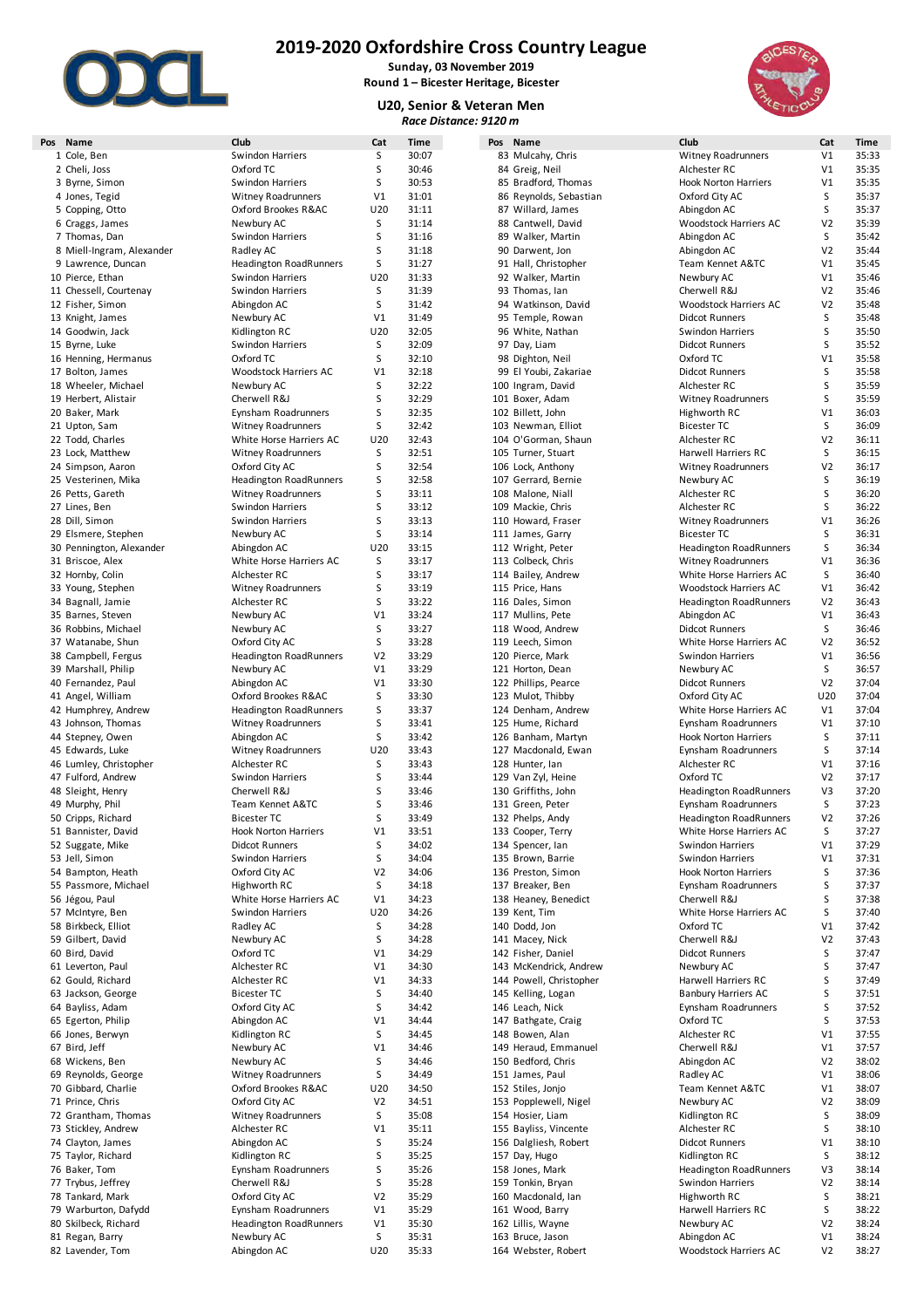| Pos Name                | Club                          | Cat            | Time  | Pos Name                | Club                          | Cat            | Time  |
|-------------------------|-------------------------------|----------------|-------|-------------------------|-------------------------------|----------------|-------|
| 165 Warlow, David       | <b>Hook Norton Harriers</b>   | V <sub>2</sub> | 38:29 | 255 Hazleton, Graham    | <b>Bicester TC</b>            | S              | 42:38 |
| 166 Game, Kevin         | Woodstock Harriers AC         | V1             | 38:33 | 256 Golding, Kieran     | <b>Swindon Harriers</b>       | S              | 42:41 |
| 167 Duffy, Andrew       | Kidlington RC                 | V1             | 38:34 | 257 Welby, Ken          | Abingdon AC                   | V2             | 42:43 |
| 168 Williams, Royston   | <b>Hook Norton Harriers</b>   | V1             | 38:36 | 258 Francis, Adrian     | Abingdon AC                   | V <sub>2</sub> | 42:52 |
| 169 Taylor, Paul        | <b>Hook Norton Harriers</b>   | V <sub>2</sub> | 38:40 | 259 Hurman, Laurie      | <b>Headington RoadRunners</b> | V3             | 42:54 |
| 170 Haigh, Ned          | Oxford Brookes R&AC           | S              | 38:44 | 260 Needle, Lee         | Kidlington RC                 | S              | 42:55 |
| 171 Ferris, Graham      | <b>Witney Roadrunners</b>     | V <sub>2</sub> | 38:45 | 261 Smith, David        | Highworth RC                  | V <sub>2</sub> | 42:58 |
| 172 Blair, Laurence     | <b>Bicester TC</b>            | S              | 38:48 | 262 Byrne, Oliver       | Swindon Harriers              | S              | 43:08 |
| 173 Sears, Andrew       | Highworth RC                  | V <sub>2</sub> | 38:54 | 263 Minty, Nick         | Kidlington RC                 | S              | 43:20 |
| 174 Spinks, Harry       | Oxford Brookes R&AC           | S              | 38:55 | 264 Kyberd, Peter       | Kidlington RC                 | V <sub>2</sub> | 43:24 |
| 175 Kerr, Alasdair      | Alchester RC                  | V1             | 38:56 | 265 Druce, Paul         | Kidlington RC                 | V1             | 43:27 |
| 176 Green, Robert       | <b>Witney Roadrunners</b>     | V <sub>2</sub> | 38:58 | 266 Anderson, Geoff     | Newbury AC                    | V3             | 43:29 |
| 177 Gibbin, Craig       | <b>Witney Roadrunners</b>     | V1             | 38:59 | 267 Morris, Duncan      | Harwell Harriers RC           | S              | 43:31 |
| 178 Horner, Gyles       | Cherwell R&J                  | V1             | 39:00 | 268 Marsden, Jon        | Oxford City AC                | V1             | 43:40 |
| 179 Watson, Ben         | Abingdon AC                   | V <sub>1</sub> | 39:02 | 269 Oliver, John        | Abingdon AC                   | V3             | 43:50 |
| 180 Kennedy, Richard    | Newbury AC                    | S              | 39:04 | 270 Stepney, Pete       | Abingdon AC                   | V <sub>2</sub> | 44:02 |
| 181 Edwards, Paul       | Radley AC                     | V1             | 39:06 | 271 Defillion, Nicolas  | Oxford TC                     | V <sub>2</sub> | 44:04 |
| 182 Pipe, Simon         | <b>Hook Norton Harriers</b>   | V <sub>2</sub> | 39:06 | 272 Carter, Chris       | Highworth RC                  | V <sub>2</sub> | 44:10 |
| 183 Sherwood, Paul      | <b>Witney Roadrunners</b>     | V1             | 39:07 | 273 Prior, Adrian       | Alchester RC                  | V1             | 44:15 |
| 184 Badat, Mohsin       | <b>Headington RoadRunners</b> | S              | 39:08 | 274 Young, Richard      | <b>Bicester TC</b>            | S              | 44:18 |
| 185 Evans, Rob          | Alchester RC                  | V <sub>2</sub> | 39:10 | 275 Barker, Jonathan    | <b>GUEST</b>                  | V1             | 44:19 |
| 186 Warland, Gary       | Alchester RC                  | V1             | 39:11 | 276 Morgan, David       | Abingdon AC                   | V1             | 44:21 |
| 187 Finnigan, James     | Kidlington RC                 | V1             | 39:12 | 277 Preddy, Neil        | <b>Woodstock Harriers AC</b>  | V <sub>2</sub> | 44:23 |
| 188 Beales, Marc        | White Horse Harriers AC       | S              | 39:14 | 278 Rixon, Alan         | White Horse Harriers AC       | V1             | 44:24 |
| 189 Tucker, Simon       | Woodstock Harriers AC         | S              | 39:14 | 279 Smee, Tim           | Alchester RC                  | V3             | 44:36 |
| 190 Ekelund, Jesper     | <b>Headington RoadRunners</b> | V1             | 39:16 | 280 Rouget, David       | <b>Witney Roadrunners</b>     | V3             | 44:39 |
| 191 Evans, Thomas       | Highworth RC                  | S              | 39:22 | 281 Williams, Trevor    | <b>Headington RoadRunners</b> | S              | 44:40 |
| 192 Cousens, Rupert     | <b>Headington RoadRunners</b> | V1             | 39:26 | 282 Whiteley, Kevin     | Alchester RC                  | V <sub>2</sub> | 44:42 |
| 193 Reeves, David       | <b>Didcot Runners</b>         | V1             | 39:27 | 283 Shayler, Mark       | Abingdon AC                   | V <sub>2</sub> | 44:45 |
| 194 Burgess, Jon        | Alchester RC                  | V3             | 39:31 | 284 Leach, Martin       | <b>Headington RoadRunners</b> | V <sub>1</sub> | 44:49 |
| 195 Wymer, Dan          | <b>Witney Roadrunners</b>     | V1             | 39:35 | 285 Weeks, Adrian       | Alchester RC                  | V1             | 44:50 |
| 196 Wilson, Thomas      | Abingdon AC                   | S              | 39:37 | 286 Halfhead, James     | Abingdon AC                   | V <sub>2</sub> | 44:54 |
| 197 Godber, Lee         | Alchester RC                  | V1             | 39:37 | 287 Wigmore, James      | Abingdon AC                   | V3             | 44:54 |
| 198 Butler, Jason       | White Horse Harriers AC       | S              | 39:39 | 288 Dill, John          | Swindon Harriers              | V <sub>2</sub> | 44:58 |
| 199 Bridges, Graham     | Eynsham Roadrunners           | V <sub>2</sub> | 39:41 | 289 Long, Lewis         | Alchester RC                  | S              | 45:01 |
| 200 Gutteridge, Edward  | <b>Didcot Runners</b>         | V1             | 39:45 | 290 Hancox, Colin       | Eynsham Roadrunners           | V <sub>2</sub> | 45:06 |
| 201 Lister, Andrew      | Kidlington RC                 | V <sub>2</sub> | 39:49 | 291 Smith, Nick         | <b>Witney Roadrunners</b>     | V1             | 45:14 |
| 202 MacLeod, lan        | Woodstock Harriers AC         | S              | 39:51 | 292 Eaton, Jack         | Cherwell R&J                  | S              | 45:16 |
| 203 Poole, Simon        | Alchester RC                  | S              | 39:53 | 293 Green, Andy         | <b>Witney Roadrunners</b>     | S              | 45:18 |
| 204 Ferriday, Steve     | Newbury AC                    | V <sub>1</sub> | 40:00 | 294 Roberts, Stephen    | <b>Witney Roadrunners</b>     | V <sub>2</sub> | 45:30 |
| 205 Kerr, Robert        | Alchester RC                  | V3             | 40:04 | 295 McColl, Neil        | White Horse Harriers AC       | V <sub>2</sub> | 45:44 |
| 206 Wright, David       | Newbury AC                    | V <sub>2</sub> | 40:05 | 296 Webb, Lawrence      | Alchester RC                  | V <sub>2</sub> | 45:47 |
| 207 Jenner, Dane        | Abingdon AC                   | S              | 40:10 | 297 Hamilton, Nic       | Abingdon AC                   | V3             | 46:00 |
| 208 Russell, Andrew     | Newbury AC                    | V1             | 40:12 | 298 Knott, Joe          | Oxford Brookes R&AC           | U20            | 46:01 |
| 209 Rahman, Luthfur     | Kidlington RC                 | V <sub>1</sub> | 40:15 | 299 Horsman, Jim        | <b>Witney Roadrunners</b>     | S              | 46:02 |
| 210 Lawrence, Matthew   | Oxford TC                     | V1             | 40:17 | 300 Smith, Adrian       | <b>Woodstock Harriers AC</b>  | V1             | 46:26 |
| 211 Lagden, Rob         | White Horse Harriers AC       | V1             | 40:19 | 301 Osborne, David      | Cherwell R&J                  | V <sub>2</sub> | 46:31 |
| 212 Batchelor, Daniel   | Cherwell R&J                  | V <sub>2</sub> | 40:23 | 302 Maclellan, Alex     | Oxford Brookes R&AC           | S              | 46:38 |
| 213 Grainge, Matthew    | Alchester RC                  | V1             | 40:25 | 303 Merrett, Lee        | Oxford TC                     | V <sub>1</sub> | 46:43 |
| 214 Pink, Martin        | Kidlington RC                 | V <sub>1</sub> | 40:29 | 304 Homer, lan          | <b>Headington RoadRunners</b> | V <sub>2</sub> | 46:45 |
| 215 Poustie, Mitchell   | Team Kennet A&TC              | S              | 40:33 | 305 Walsh, Matthew      | <b>Headington RoadRunners</b> | V1             | 46:49 |
| 216 Scott, Michael      | White Horse Harriers AC       | V <sub>2</sub> | 40:35 | 306 Moss, James         | Kidlington RC                 | V <sub>2</sub> | 46:53 |
| 217 Walton, Arthur      | <b>Headington RoadRunners</b> | S              | 40:36 | 307 Hunter, Thomas      | <b>GUEST</b>                  | V1             | 46:56 |
| 218 Bones, Jon          | Abingdon AC                   | V1             | 40:37 | 308 Wells, Stewart      | Alchester RC                  | V <sub>2</sub> | 47:07 |
| 219 Muir, Andrew        | Abingdon AC                   | V1             | 40:43 | 309 Brown, Malcolm      | <b>Hook Norton Harriers</b>   | V3             | 47:21 |
| 220 Best, Simon         | Alchester RC                  | V <sub>2</sub> | 40:48 | 310 Burnett, Alex       | Abingdon AC                   | S              | 47:27 |
| 221 Goss, Toby          | Eynsham Roadrunners           | S              | 40:50 | 311 Coakley, Terry      | White Horse Harriers AC       | V <sub>2</sub> | 47:34 |
| 222 Mack, Chris         | White Horse Harriers AC       | V1             | 40:59 | 312 Basham, Dave        | Alchester RC                  | V <sub>4</sub> | 47:41 |
| 223 Chaffey, Benjamin   | Harwell Harriers RC           | S              | 41:02 | 313 Creasey, Mark       | Eynsham Roadrunners           | V3             | 47:45 |
| 224 Woods, Martin       | Cherwell R&J                  | V1             | 41:07 | 314 Ratcliff, Stephen   | <b>Witney Roadrunners</b>     | V <sub>2</sub> | 47:51 |
| 225 Pollard, Benedict   | Eynsham Roadrunners           | V1             | 41:10 | 315 Gale, Simon         | Team Kennet A&TC              | V1             | 47:56 |
| 226 Clilverd, Adam      | Eynsham Roadrunners           | S              | 41:15 | 316 Humphris, Howard    | Eynsham Roadrunners           | V <sub>2</sub> | 48:00 |
| 227 Savage, Richard     | Abingdon AC                   | V <sub>2</sub> | 41:17 | 317 Calnan, Bernard     | Oxford TC                     | V3             | 48:10 |
| 228 Hopcroft, Steven    | Alchester RC                  | V1             | 41:21 | 318 Shephard, Stephen   | Harwell Harriers RC           | V1             | 48:28 |
| 229 Ford, Will          | Alchester RC                  | S              | 41:25 | 319 Church, Ivan        | <b>Didcot Runners</b>         | V <sub>2</sub> | 48:30 |
| 230 Wareing, Simon      | Oxford TC                     | S              | 41:27 | 320 Miller, Thomas      | Hook Norton Harriers          | V1             | 48:32 |
| 231 Harrison, Warren    | Cherwell R&J                  | V1             | 41:27 | 321 Higgs, Stuart       | Oxford TC                     | V1             | 48:36 |
| 232 Gilkes, Philip      | Cherwell R&J                  | V3             | 41:28 | 322 Sleight, Andrew     | Cherwell R&J                  | V3             | 48:47 |
| 233 Hetherington, Steve | Harwell Harriers RC           | V <sub>2</sub> | 41:29 | 323 Scott, Doug         | <b>Banbury Harriers AC</b>    | V3             | 48:50 |
| 234 Exley, John         | Oxford City AC                | V4             | 41:31 | 324 Lyon, Chris         | Abingdon AC                   | V1             | 48:52 |
| 235 Little, Mark        | Team Kennet A&TC              | V1             | 41:32 | 325 Spencer-Jones, Mike | <b>Bicester TC</b>            | V <sub>2</sub> | 49:02 |
| 236 Lavender, Steve     | Abingdon AC                   | V1             | 41:34 | 326 Francis, Noel       | <b>Didcot Runners</b>         | V3             | 49:09 |
| 237 Coy, Philip         | <b>Banbury Harriers AC</b>    | V3             | 41:36 | 327 Smith, Martin       | White Horse Harriers AC       | V3             | 49:12 |
| 238 Gray, Carey         | Woodstock Harriers AC         | V3             | 41:45 | 328 Green, John         | <b>Witney Roadrunners</b>     | V <sub>2</sub> | 49:33 |
| 239 Connolly, Steve     | Swindon Harriers              | V3             | 41:46 | 329 Juffkins, Marc      | Abingdon AC                   | V <sub>2</sub> | 49:52 |
| 240 Trinder, Kurt       | Cherwell R&J                  | V1             | 41:47 | 330 Fabes, Steve        | Abingdon AC                   | V3             | 49:54 |
| 241 Bailey, Josh        | Oxford Brookes R&AC           | U20            | 41:48 | 331 Forbes, Neil        | <b>Banbury Harriers AC</b>    | V3             | 50:02 |
| 242 Le Good, Graham     | <b>Witney Roadrunners</b>     | V3             | 41:48 | 332 Vanstone, Lee       | Witney Roadrunners            | S              | 50:08 |
| 243 Pringle, Neil       | Highworth RC                  | V3             | 41:48 | 333 Hathaway, Stuart    | <b>Headington RoadRunners</b> | V3             | 50:21 |
| 244 Lancaster, lan      | Alchester RC                  | V1             | 41:49 | 334 Beardsley, Anthony  | <b>Witney Roadrunners</b>     | V <sub>2</sub> | 50:22 |
| 245 Malcolm, Ian        | <b>Hook Norton Harriers</b>   | V <sub>2</sub> | 41:51 | 335 Sangar, Stephen     | Alchester RC                  | V <sub>2</sub> | 50:50 |
| 246 Herd, Mark          | <b>Headington RoadRunners</b> | V <sub>2</sub> | 41:52 | 336 Roberts, David      | Abingdon AC                   | V <sub>2</sub> | 50:51 |
| 247 Scrivener, Mark     | <b>Banbury Harriers AC</b>    | V <sub>2</sub> | 41:56 | 337 Kidd, Mike          | Harwell Harriers RC           | S              | 50:59 |
| 248 Blount, Daniel      | Harwell Harriers RC           | V1             | 42:02 | 338 Urquhart, Freddy    | Oxford TC                     | S              | 51:52 |
| 249 Bedlington, David   | Abingdon AC                   | V <sub>2</sub> | 42:03 | 339 Bowen, Steve        | Alchester RC                  | V <sub>2</sub> | 51:55 |
| 250 Pike, Andy          | Woodstock Harriers AC         | V <sub>2</sub> | 42:06 | 340 Fisher, Mike        | Alchester RC                  | V1             | 52:07 |
| 251 Knopp, Dave         | <b>Didcot Runners</b>         | V3             | 42:08 | 341 Norris, Graham      | <b>Headington RoadRunners</b> | V <sub>4</sub> | 54:39 |
| 252 Arthurs, Dan        | <b>GUEST</b>                  | S              | 42:14 | 342 Search, Michael     | Kidlington RC                 | V <sub>4</sub> | 55:03 |
| 253 Moore, Brian        | Witney Roadrunners            | V <sub>2</sub> | 42:25 | 343 Lambert, Nigel      | Alchester RC                  | V <sub>4</sub> | 55:30 |
| 254 White, Jonathan     | Alchester RC                  | V1             | 42:29 | 344 Rogers, Mark        | Kidlington RC                 | V3             | 58:57 |

| . . |       |                         |                               |
|-----|-------|-------------------------|-------------------------------|
| /2  | 38:29 | 255 Hazleton, Graham    | <b>Bicester TC</b>            |
| /1  | 38:33 | 256 Golding, Kieran     | <b>Swindon Harriers</b>       |
| /1  | 38:34 | 257 Welby, Ken          | Abingdon AC                   |
| /1  | 38:36 | 258 Francis, Adrian     | Abingdon AC                   |
| /2  | 38:40 | 259 Hurman, Laurie      | <b>Headington RoadRunners</b> |
| S   | 38:44 |                         |                               |
|     |       | 260 Needle, Lee         | Kidlington RC                 |
| /2  | 38:45 | 261 Smith, David        | Highworth RC                  |
| S   | 38:48 | 262 Byrne, Oliver       | <b>Swindon Harriers</b>       |
| /2  | 38:54 | 263 Minty, Nick         | Kidlington RC                 |
| s   | 38:55 | 264 Kyberd, Peter       | Kidlington RC                 |
| /1  | 38:56 | 265 Druce, Paul         | Kidlington RC                 |
| /2  | 38:58 | 266 Anderson, Geoff     | Newbury AC                    |
| /1  | 38:59 | 267 Morris, Duncan      | Harwell Harriers RC           |
| /1  | 39:00 | 268 Marsden, Jon        | Oxford City AC                |
| /1  | 39:02 | 269 Oliver, John        | Abingdon AC                   |
| S   | 39:04 | 270 Stepney, Pete       | Abingdon AC                   |
|     |       |                         | Oxford TC                     |
| /1  | 39:06 | 271 Defillion, Nicolas  |                               |
| /2  | 39:06 | 272 Carter, Chris       | Highworth RC                  |
| /1  | 39:07 | 273 Prior, Adrian       | Alchester RC                  |
| S   | 39:08 | 274 Young, Richard      | <b>Bicester TC</b>            |
| /2  | 39:10 | 275 Barker, Jonathan    | <b>GUEST</b>                  |
| /1  | 39:11 | 276 Morgan, David       | Abingdon AC                   |
| /1  | 39:12 | 277 Preddy, Neil        | <b>Woodstock Harriers AC</b>  |
| S   | 39:14 | 278 Rixon, Alan         | White Horse Harriers AC       |
| S   | 39:14 | 279 Smee, Tim           | Alchester RC                  |
| /1  | 39:16 | 280 Rouget, David       | Witney Roadrunners            |
| S   | 39:22 | 281 Williams, Trevor    | <b>Headington RoadRunners</b> |
|     |       |                         |                               |
| /1  | 39:26 | 282 Whiteley, Kevin     | Alchester RC                  |
| /1  | 39:27 | 283 Shayler, Mark       | Abingdon AC                   |
| /3  | 39:31 | 284 Leach, Martin       | <b>Headington RoadRunners</b> |
| /1  | 39:35 | 285 Weeks, Adrian       | Alchester RC                  |
| S   | 39:37 | 286 Halfhead, James     | Abingdon AC                   |
| /1  | 39:37 | 287 Wigmore, James      | Abingdon AC                   |
| S   | 39:39 | 288 Dill, John          | <b>Swindon Harriers</b>       |
| /2  | 39:41 | 289 Long, Lewis         | Alchester RC                  |
| /1  | 39:45 | 290 Hancox, Colin       | Eynsham Roadrunners           |
|     | 39:49 |                         |                               |
| /2  |       | 291 Smith, Nick         | Witney Roadrunners            |
| S   | 39:51 | 292 Eaton, Jack         | Cherwell R&J                  |
| S   | 39:53 | 293 Green, Andy         | Witney Roadrunners            |
| /1  | 40:00 | 294 Roberts, Stephen    | Witney Roadrunners            |
| /3  | 40:04 | 295 McColl, Neil        | White Horse Harriers AC       |
| /2  | 40:05 | 296 Webb, Lawrence      | Alchester RC                  |
| S   | 40:10 | 297 Hamilton, Nic       | Abingdon AC                   |
| /1  | 40:12 | 298 Knott, Joe          | Oxford Brookes R&AC           |
| /1  | 40:15 | 299 Horsman, Jim        | Witney Roadrunners            |
| /1  | 40:17 | 300 Smith, Adrian       | Woodstock Harriers AC         |
| /1  | 40:19 | 301 Osborne, David      | Cherwell R&J                  |
|     | 40:23 | 302 Maclellan, Alex     | Oxford Brookes R&AC           |
| /2  |       |                         |                               |
| /1  | 40:25 | 303 Merrett, Lee        | Oxford TC                     |
| /1  | 40:29 | 304 Homer, lan          | <b>Headington RoadRunners</b> |
| S   | 40:33 | 305 Walsh, Matthew      | <b>Headington RoadRunners</b> |
| /2  | 40:35 | 306 Moss, James         | Kidlington RC                 |
| S   | 40:36 | 307 Hunter, Thomas      | <b>GUEST</b>                  |
| /1  | 40:37 | 308 Wells, Stewart      | Alchester RC                  |
| /1  | 40:43 | 309 Brown, Malcolm      | <b>Hook Norton Harriers</b>   |
| /2  | 40:48 | 310 Burnett, Alex       | Abingdon AC                   |
| S   | 40:50 | 311 Coakley, Terry      | White Horse Harriers AC       |
| /1  | 40:59 | 312 Basham, Dave        | Alchester RC                  |
| s   | 41:02 | 313 Creasey, Mark       | Eynsham Roadrunners           |
|     |       |                         |                               |
| /1  | 41:07 | 314 Ratcliff, Stephen   | Witney Roadrunners            |
| /1  | 41:10 | 315 Gale, Simon         | Team Kennet A&TC              |
| S   | 41:15 | 316 Humphris, Howard    | Eynsham Roadrunners           |
| /2  | 41:17 | 317 Calnan, Bernard     | Oxford TC                     |
| /1  | 41:21 | 318 Shephard, Stephen   | Harwell Harriers RC           |
| S   | 41:25 | 319 Church, Ivan        | <b>Didcot Runners</b>         |
| S   | 41:27 | 320 Miller, Thomas      | <b>Hook Norton Harriers</b>   |
| /1  | 41:27 | 321 Higgs, Stuart       | Oxford TC                     |
| /3  | 41:28 | 322 Sleight, Andrew     | Cherwell R&J                  |
| /2  | 41:29 | 323 Scott, Doug         | <b>Banbury Harriers AC</b>    |
| /4  | 41:31 | 324 Lyon, Chris         | Abingdon AC                   |
| /1  | 41:32 | 325 Spencer-Jones, Mike | <b>Bicester TC</b>            |
| /1  | 41:34 | 326 Francis, Noel       | <b>Didcot Runners</b>         |
|     |       |                         |                               |
| /3  | 41:36 | 327 Smith, Martin       | White Horse Harriers AC       |
| /3  | 41:45 | 328 Green, John         | Witney Roadrunners            |
| /3  | 41:46 | 329 Juffkins, Marc      | Abingdon AC                   |
| /1  | 41:47 | 330 Fabes, Steve        | Abingdon AC                   |
| 20  | 41:48 | 331 Forbes, Neil        | <b>Banbury Harriers AC</b>    |
| /3  | 41:48 | 332 Vanstone, Lee       | <b>Witney Roadrunners</b>     |
| /3  | 41:48 | 333 Hathaway, Stuart    | <b>Headington RoadRunners</b> |
| /1  | 41:49 | 334 Beardsley, Anthony  | Witney Roadrunners            |
| /2  | 41:51 | 335 Sangar, Stephen     | Alchester RC                  |
| /2  | 41:52 | 336 Roberts, David      | Abingdon AC                   |
|     |       |                         |                               |
| /2  | 41:56 | 337 Kidd, Mike          | Harwell Harriers RC           |
| /1  | 42:02 | 338 Urquhart, Freddy    | Oxford TC                     |
| /2  | 42:03 | 339 Bowen, Steve        | Alchester RC                  |
| /2  | 42:06 | 340 Fisher, Mike        | Alchester RC                  |
| /3  | 42:08 | 341 Norris, Graham      | <b>Headington RoadRunners</b> |
| S   | 42:14 | 342 Search, Michael     | Kidlington RC                 |
| /2  | 42:25 | 343 Lambert, Nigel      | Alchester RC                  |
|     |       |                         |                               |

| at | Time  | Pos Name                | Club                          | Cat            | <b>Time</b> |
|----|-------|-------------------------|-------------------------------|----------------|-------------|
| /2 | 38:29 | 255 Hazleton, Graham    | <b>Bicester TC</b>            | s              | 42:38       |
| /1 | 38:33 | 256 Golding, Kieran     | <b>Swindon Harriers</b>       | S              | 42:41       |
| /1 | 38:34 | 257 Welby, Ken          | Abingdon AC                   | V <sub>2</sub> | 42:43       |
|    | 38:36 | 258 Francis, Adrian     | Abingdon AC                   | V <sub>2</sub> | 42:52       |
| /1 |       |                         |                               |                |             |
| /2 | 38:40 | 259 Hurman, Laurie      | <b>Headington RoadRunners</b> | V3             | 42:54       |
| S  | 38:44 | 260 Needle, Lee         | Kidlington RC                 | S              | 42:55       |
| /2 | 38:45 | 261 Smith, David        | Highworth RC                  | V <sub>2</sub> | 42:58       |
| S  | 38:48 | 262 Byrne, Oliver       | Swindon Harriers              | S              | 43:08       |
| /2 | 38:54 | 263 Minty, Nick         | Kidlington RC                 | S              | 43:20       |
| S  | 38:55 | 264 Kyberd, Peter       | Kidlington RC                 | V <sub>2</sub> | 43:24       |
| /1 | 38:56 | 265 Druce, Paul         | Kidlington RC                 | V1             | 43:27       |
| /2 | 38:58 | 266 Anderson, Geoff     | Newbury AC                    | V3             | 43:29       |
|    |       |                         |                               |                |             |
| /1 | 38:59 | 267 Morris, Duncan      | Harwell Harriers RC           | s              | 43:31       |
| /1 | 39:00 | 268 Marsden, Jon        | Oxford City AC                | V1             | 43:40       |
| /1 | 39:02 | 269 Oliver, John        | Abingdon AC                   | V3             | 43:50       |
| S  | 39:04 | 270 Stepney, Pete       | Abingdon AC                   | V <sub>2</sub> | 44:02       |
| /1 | 39:06 | 271 Defillion, Nicolas  | Oxford TC                     | V <sub>2</sub> | 44:04       |
| /2 | 39:06 | 272 Carter, Chris       | Highworth RC                  | V <sub>2</sub> | 44:10       |
| /1 | 39:07 | 273 Prior, Adrian       | Alchester RC                  | V1             | 44:15       |
|    |       |                         |                               |                |             |
| s  | 39:08 | 274 Young, Richard      | <b>Bicester TC</b>            | S              | 44:18       |
| /2 | 39:10 | 275 Barker, Jonathan    | GUEST                         | V1             | 44:19       |
| /1 | 39:11 | 276 Morgan, David       | Abingdon AC                   | V1             | 44:21       |
| /1 | 39:12 | 277 Preddy, Neil        | Woodstock Harriers AC         | V <sub>2</sub> | 44:23       |
| S  | 39:14 | 278 Rixon, Alan         | White Horse Harriers AC       | V1             | 44:24       |
| S  | 39:14 | 279 Smee, Tim           | Alchester RC                  | V3             | 44:36       |
| /1 | 39:16 | 280 Rouget, David       | <b>Witney Roadrunners</b>     | V3             | 44:39       |
| S  | 39:22 | 281 Williams, Trevor    |                               | s              | 44:40       |
|    |       |                         | <b>Headington RoadRunners</b> |                |             |
| /1 | 39:26 | 282 Whiteley, Kevin     | Alchester RC                  | V <sub>2</sub> | 44:42       |
| /1 | 39:27 | 283 Shayler, Mark       | Abingdon AC                   | V <sub>2</sub> | 44:45       |
| /3 | 39:31 | 284 Leach, Martin       | <b>Headington RoadRunners</b> | V1             | 44:49       |
| /1 | 39:35 | 285 Weeks, Adrian       | Alchester RC                  | V <sub>1</sub> | 44:50       |
| S  | 39:37 | 286 Halfhead, James     | Abingdon AC                   | V <sub>2</sub> | 44:54       |
| /1 | 39:37 | 287 Wigmore, James      | Abingdon AC                   | V3             | 44:54       |
|    |       |                         |                               |                |             |
| S  | 39:39 | 288 Dill, John          | Swindon Harriers              | V <sub>2</sub> | 44:58       |
| /2 | 39:41 | 289 Long, Lewis         | Alchester RC                  | S              | 45:01       |
| /1 | 39:45 | 290 Hancox, Colin       | Eynsham Roadrunners           | V <sub>2</sub> | 45:06       |
| /2 | 39:49 | 291 Smith, Nick         | <b>Witney Roadrunners</b>     | V1             | 45:14       |
| S  | 39:51 | 292 Eaton, Jack         | Cherwell R&J                  | S              | 45:16       |
| S  | 39:53 | 293 Green, Andy         | <b>Witney Roadrunners</b>     | S              | 45:18       |
| /1 | 40:00 | 294 Roberts, Stephen    | <b>Witney Roadrunners</b>     | V2             | 45:30       |
|    |       |                         |                               |                |             |
| /3 | 40:04 | 295 McColl, Neil        | White Horse Harriers AC       | V <sub>2</sub> | 45:44       |
| /2 | 40:05 | 296 Webb, Lawrence      | Alchester RC                  | V <sub>2</sub> | 45:47       |
| S  | 40:10 | 297 Hamilton, Nic       | Abingdon AC                   | V3             | 46:00       |
| /1 | 40:12 | 298 Knott, Joe          | Oxford Brookes R&AC           | U20            | 46:01       |
| /1 | 40:15 | 299 Horsman, Jim        | <b>Witney Roadrunners</b>     | S              | 46:02       |
| /1 | 40:17 | 300 Smith, Adrian       | <b>Woodstock Harriers AC</b>  | V1             | 46:26       |
| /1 | 40:19 | 301 Osborne, David      | Cherwell R&J                  | V <sub>2</sub> | 46:31       |
|    |       |                         |                               |                |             |
| /2 | 40:23 | 302 Maclellan, Alex     | Oxford Brookes R&AC           | S              | 46:38       |
| /1 | 40:25 | 303 Merrett, Lee        | Oxford TC                     | V1             | 46:43       |
| /1 | 40:29 | 304 Homer, lan          | <b>Headington RoadRunners</b> | V <sub>2</sub> | 46:45       |
| s  | 40:33 | 305 Walsh, Matthew      | <b>Headington RoadRunners</b> | V1             | 46:49       |
| /2 | 40:35 | 306 Moss, James         | Kidlington RC                 | V <sub>2</sub> | 46:53       |
| s  | 40:36 | 307 Hunter, Thomas      | <b>GUEST</b>                  | V1             | 46:56       |
| /1 | 40:37 | 308 Wells, Stewart      | Alchester RC                  | V <sub>2</sub> | 47:07       |
|    |       | 309 Brown, Malcolm      | <b>Hook Norton Harriers</b>   | V3             | 47:21       |
| /1 | 40:43 |                         |                               |                |             |
| /2 | 40:48 | 310 Burnett, Alex       | Abingdon AC                   | S              | 47:27       |
| s  | 40:50 | 311 Coakley, Terry      | White Horse Harriers AC       | V <sub>2</sub> | 47:34       |
| /1 | 40:59 | 312 Basham, Dave        | Alchester RC                  | V4             | 47:41       |
| S  | 41:02 | 313 Creasey, Mark       | Eynsham Roadrunners           | V3             | 47:45       |
| /1 | 41:07 | 314 Ratcliff, Stephen   | Witney Roadrunners            | V2             | 47:51       |
| /1 | 41:10 | 315 Gale, Simon         | Team Kennet A&TC              | V1             | 47:56       |
| s  | 41:15 | 316 Humphris, Howard    | Eynsham Roadrunners           | V <sub>2</sub> | 48:00       |
| /2 | 41:17 | 317 Calnan, Bernard     | Oxford TC                     | V3             | 48:10       |
|    |       | 318 Shephard, Stephen   | Harwell Harriers RC           |                | 48:28       |
| /1 | 41:21 |                         |                               | V1             |             |
| S  | 41:25 | 319 Church, Ivan        | <b>Didcot Runners</b>         | V <sub>2</sub> | 48:30       |
| S  | 41:27 | 320 Miller, Thomas      | <b>Hook Norton Harriers</b>   | V1             | 48:32       |
| /1 | 41:27 | 321 Higgs, Stuart       | Oxford TC                     | V1             | 48:36       |
| /3 | 41:28 | 322 Sleight, Andrew     | Cherwell R&J                  | V3             | 48:47       |
| /2 | 41:29 | 323 Scott, Doug         | <b>Banbury Harriers AC</b>    | V3             | 48:50       |
| /4 | 41:31 | 324 Lyon, Chris         | Abingdon AC                   | V1             | 48:52       |
| /1 | 41:32 | 325 Spencer-Jones, Mike | <b>Bicester TC</b>            | V <sub>2</sub> | 49:02       |
|    |       |                         |                               |                |             |
| /1 | 41:34 | 326 Francis, Noel       | <b>Didcot Runners</b>         | V3             | 49:09       |
| /3 | 41:36 | 327 Smith, Martin       | White Horse Harriers AC       | V3             | 49:12       |
| /3 | 41:45 | 328 Green, John         | Witney Roadrunners            | V <sub>2</sub> | 49:33       |
| /3 | 41:46 | 329 Juffkins, Marc      | Abingdon AC                   | V <sub>2</sub> | 49:52       |
| /1 | 41:47 | 330 Fabes, Steve        | Abingdon AC                   | V3             | 49:54       |
| 20 | 41:48 | 331 Forbes, Neil        | <b>Banbury Harriers AC</b>    | V3             | 50:02       |
| /3 | 41:48 | 332 Vanstone, Lee       | Witney Roadrunners            | S              | 50:08       |
| /3 | 41:48 | 333 Hathaway, Stuart    | <b>Headington RoadRunners</b> | V3             | 50:21       |
|    |       |                         |                               |                |             |
| /1 | 41:49 | 334 Beardsley, Anthony  | Witney Roadrunners            | V2             | 50:22       |
| /2 | 41:51 | 335 Sangar, Stephen     | Alchester RC                  | V <sub>2</sub> | 50:50       |
| /2 | 41:52 | 336 Roberts, David      | Abingdon AC                   | V <sub>2</sub> | 50:51       |
| /2 | 41:56 | 337 Kidd, Mike          | Harwell Harriers RC           | S              | 50:59       |
| /1 | 42:02 | 338 Urquhart, Freddy    | Oxford TC                     | S              | 51:52       |
| /2 | 42:03 | 339 Bowen, Steve        | Alchester RC                  | V <sub>2</sub> | 51:55       |
| /2 | 42:06 | 340 Fisher, Mike        | Alchester RC                  | V1             | 52:07       |
| /3 | 42:08 | 341 Norris, Graham      | <b>Headington RoadRunners</b> | V <sub>4</sub> | 54:39       |
| S  |       | 342 Search, Michael     | Kidlington RC                 | V4             |             |
|    | 42:14 |                         |                               |                | 55:03       |
| /2 | 42:25 | 343 Lambert, Nigel      | Alchester RC                  | V4             | 55:30       |
| /1 | 42:29 | 344 Rogers, Mark        | Kidlington RC                 | V3             | 58:57       |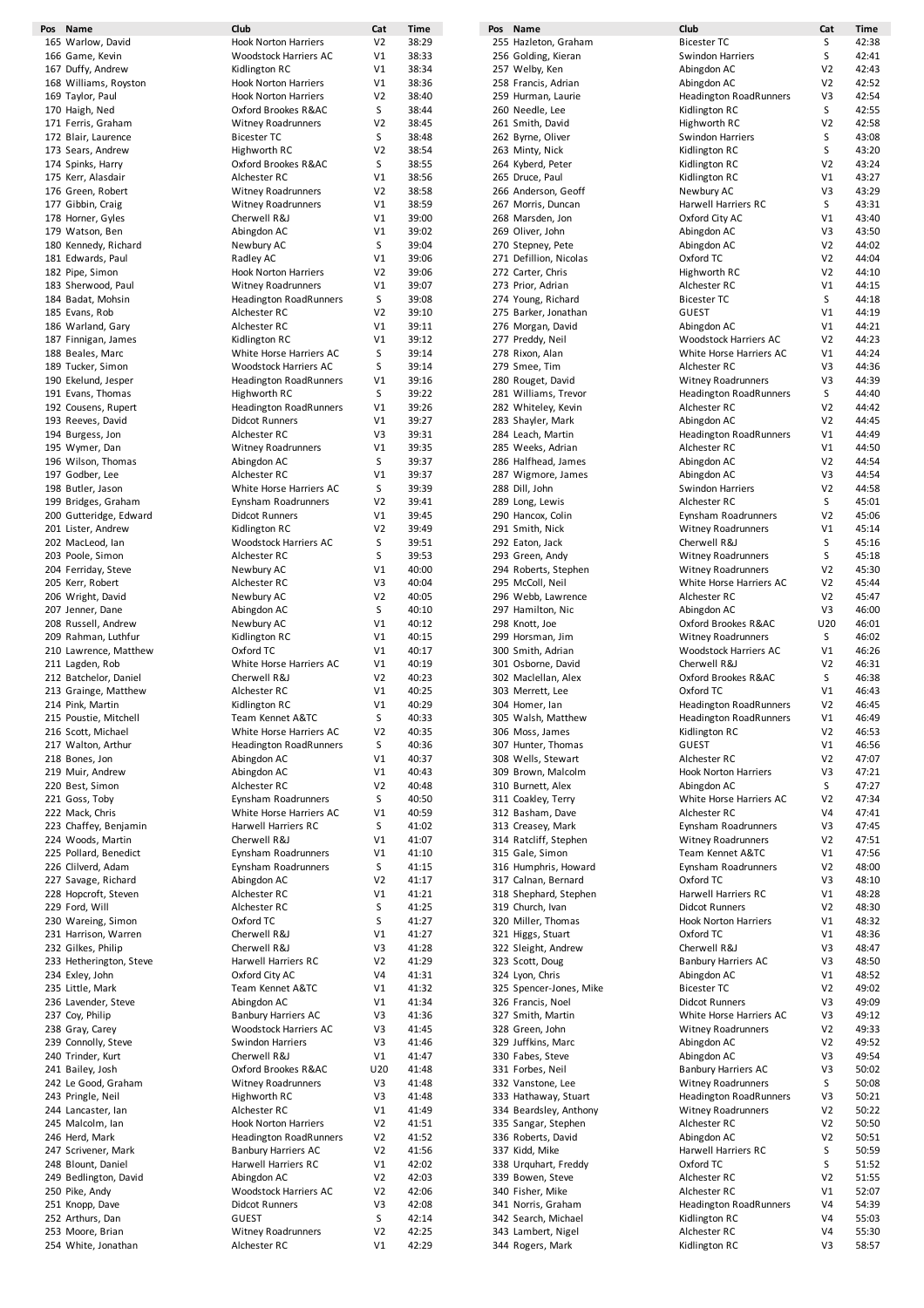| Pos        | Name             | Club          | Cat            | <b>Time</b> |
|------------|------------------|---------------|----------------|-------------|
|            | 345 Rogers, Mark | Kidlington RC | V3             | 58:57       |
|            | 346 Evans, Brian | Abingdon AC   | V <sub>4</sub> | 63:42       |
| 347        |                  |               |                |             |
| 348        |                  |               |                |             |
| 349        |                  |               |                |             |
| 350        |                  |               |                |             |
| 351        |                  |               |                |             |
| 352        |                  |               |                |             |
| 353        |                  |               |                |             |
| 354        |                  |               |                |             |
| 355        |                  |               |                |             |
| 356        |                  |               |                |             |
| 357        |                  |               |                |             |
| 358        |                  |               |                |             |
| 359        |                  |               |                |             |
| 360        |                  |               |                |             |
| 361        |                  |               |                |             |
| 362        |                  |               |                |             |
| 363        |                  |               |                |             |
| 364        |                  |               |                |             |
| 365        |                  |               |                |             |
| 366        |                  |               |                |             |
| 367        |                  |               |                |             |
| 368        |                  |               |                |             |
| 369        |                  |               |                |             |
| 370        |                  |               |                |             |
| 371        |                  |               |                |             |
| 372        |                  |               |                |             |
| 373        |                  |               |                |             |
| 374        |                  |               |                |             |
| 375        |                  |               |                |             |
| 376        |                  |               |                |             |
| 377        |                  |               |                |             |
| 378        |                  |               |                |             |
| 379<br>380 |                  |               |                |             |
| 381        |                  |               |                |             |
| 382        |                  |               |                |             |
| 383        |                  |               |                |             |
| 384        |                  |               |                |             |
| 385        |                  |               |                |             |
| 386        |                  |               |                |             |
| 387        |                  |               |                |             |
| 388        |                  |               |                |             |
| 389        |                  |               |                |             |
| 390        |                  |               |                |             |
| 391        |                  |               |                |             |
| 392        |                  |               |                |             |
| 393        |                  |               |                |             |
| 394        |                  |               |                |             |
| 395        |                  |               |                |             |
| 396        |                  |               |                |             |